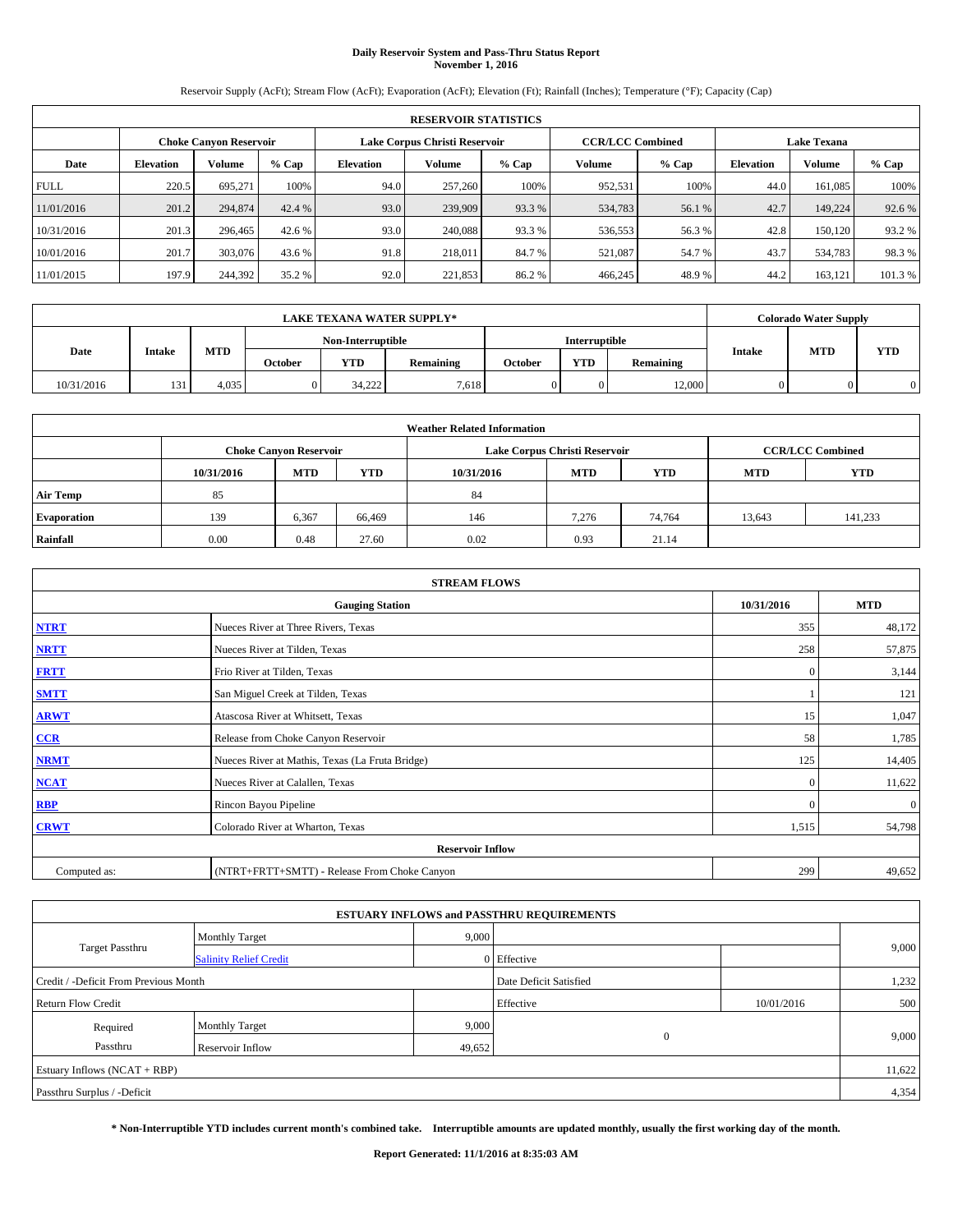## **Daily Reservoir System and Pass-Thru Status Report November 2, 2016**

Reservoir Supply (AcFt); Stream Flow (AcFt); Evaporation (AcFt); Elevation (Ft); Rainfall (Inches); Temperature (°F); Capacity (Cap)

|             | <b>RESERVOIR STATISTICS</b> |                        |         |                  |                               |         |                         |         |                  |               |                    |  |
|-------------|-----------------------------|------------------------|---------|------------------|-------------------------------|---------|-------------------------|---------|------------------|---------------|--------------------|--|
|             |                             | Choke Canvon Reservoir |         |                  | Lake Corpus Christi Reservoir |         | <b>CCR/LCC Combined</b> |         |                  |               | <b>Lake Texana</b> |  |
| Date        | <b>Elevation</b>            | Volume                 | $%$ Cap | <b>Elevation</b> | Volume                        | $%$ Cap | <b>Volume</b>           | $%$ Cap | <b>Elevation</b> | <b>Volume</b> | % Cap              |  |
| <b>FULL</b> | 220.5                       | 695.271                | 100%    | 94.0             | 257,260                       | 100%    | 952,531                 | 100%    | 44.0             | 161.085       | 100%               |  |
| 11/02/2016  | 201.2                       | 294,557                | 42.4 %  | 93.0             | 239,909                       | 93.3 %  | 534,466                 | 56.1 %  | 42.6             | 149,224       | 92.6 %             |  |
| 11/01/2016  | 201.2                       | 294,874                | 42.4 %  | 93.0             | 239,909                       | 93.3 %  | 534,783                 | 56.1 %  | 42.7             | 149.224       | 92.6 %             |  |
| 10/02/2016  | 201.7                       | 302.915                | 43.6 %  | 91.8             | 218,011                       | 84.7 %  | 520,926                 | 54.7 %  | 43.7             | 534,466       | 98.3%              |  |
| 11/02/2015  | 197.9                       | 244,112                | 35.1 %  | 92.0             | 221,853                       | 86.2%   | 465,965                 | 48.9%   | 44.2             | 163,121       | 101.3 %            |  |

|            | <b>LAKE TEXANA WATER SUPPLY*</b> |            |         |                   |           |         |                      |           |               | <b>Colorado Water Supply</b> |            |
|------------|----------------------------------|------------|---------|-------------------|-----------|---------|----------------------|-----------|---------------|------------------------------|------------|
|            |                                  |            |         | Non-Interruptible |           |         | <b>Interruptible</b> |           |               |                              |            |
| Date       | Intake                           | <b>MTD</b> | October | <b>YTD</b>        | Remaining | October | <b>YTD</b>           | Remaining | <b>Intake</b> | <b>MTD</b>                   | <b>YTD</b> |
| 11/01/2016 | 131                              | 131        | 4.010   | 34.328            | 7,512     | 0       | 0.                   | 12,000    |               |                              |            |

| <b>Weather Related Information</b> |                                                                                                |                               |        |      |                               |                         |     |            |  |  |
|------------------------------------|------------------------------------------------------------------------------------------------|-------------------------------|--------|------|-------------------------------|-------------------------|-----|------------|--|--|
|                                    |                                                                                                | <b>Choke Canyon Reservoir</b> |        |      | Lake Corpus Christi Reservoir | <b>CCR/LCC Combined</b> |     |            |  |  |
|                                    | <b>YTD</b><br><b>MTD</b><br><b>MTD</b><br><b>YTD</b><br><b>MTD</b><br>11/01/2016<br>11/01/2016 |                               |        |      |                               |                         |     | <b>YTD</b> |  |  |
| <b>Air Temp</b>                    | 91                                                                                             |                               |        | -90  |                               |                         |     |            |  |  |
| <b>Evaporation</b>                 | 186                                                                                            | 186                           | 66,655 | 146  | 146                           | 74.910                  | 332 | 141,565    |  |  |
| Rainfall                           | 0.00                                                                                           | 0.00                          | 27.60  | 0.00 | 0.00                          | 21.14                   |     |            |  |  |

|              | <b>STREAM FLOWS</b>                             |              |              |  |  |  |  |  |  |  |
|--------------|-------------------------------------------------|--------------|--------------|--|--|--|--|--|--|--|
|              | <b>Gauging Station</b>                          | 11/01/2016   | <b>MTD</b>   |  |  |  |  |  |  |  |
| <b>NTRT</b>  | Nueces River at Three Rivers, Texas             | 341          | 341          |  |  |  |  |  |  |  |
| <b>NRTT</b>  | Nueces River at Tilden, Texas                   | 246          | 246          |  |  |  |  |  |  |  |
| <b>FRTT</b>  | Frio River at Tilden, Texas                     | $\mathbf{0}$ | $\mathbf{0}$ |  |  |  |  |  |  |  |
| <b>SMTT</b>  | San Miguel Creek at Tilden, Texas               |              |              |  |  |  |  |  |  |  |
| <b>ARWT</b>  | Atascosa River at Whitsett, Texas               | 15           | 15           |  |  |  |  |  |  |  |
| $CCR$        | Release from Choke Canyon Reservoir             | 58           | 58           |  |  |  |  |  |  |  |
| <b>NRMT</b>  | Nueces River at Mathis, Texas (La Fruta Bridge) | 123          | 123          |  |  |  |  |  |  |  |
| <b>NCAT</b>  | Nueces River at Calallen, Texas                 | $\mathbf{0}$ | $\mathbf{0}$ |  |  |  |  |  |  |  |
| RBP          | Rincon Bayou Pipeline                           | $\Omega$     | $\mathbf{0}$ |  |  |  |  |  |  |  |
| <b>CRWT</b>  | Colorado River at Wharton, Texas                | 1,513        | 1,513        |  |  |  |  |  |  |  |
|              | <b>Reservoir Inflow</b>                         |              |              |  |  |  |  |  |  |  |
| Computed as: | (NTRT+FRTT+SMTT) - Release From Choke Canyon    | 285          | 285          |  |  |  |  |  |  |  |

| <b>ESTUARY INFLOWS and PASSTHRU REQUIREMENTS</b> |                               |                        |              |            |       |  |  |  |  |  |
|--------------------------------------------------|-------------------------------|------------------------|--------------|------------|-------|--|--|--|--|--|
|                                                  | Monthly Target                | 4,000                  |              |            |       |  |  |  |  |  |
| <b>Target Passthru</b>                           | <b>Salinity Relief Credit</b> |                        | 0 Effective  |            | 4,000 |  |  |  |  |  |
| Credit / -Deficit From Previous Month            |                               | Date Deficit Satisfied |              | 2,000      |       |  |  |  |  |  |
| <b>Return Flow Credit</b>                        |                               |                        | Effective    | 11/01/2016 | 500   |  |  |  |  |  |
| Required                                         | <b>Monthly Target</b>         | 4,000                  |              |            |       |  |  |  |  |  |
| Passthru                                         | Reservoir Inflow              | 285                    | $\mathbf{0}$ |            | 285   |  |  |  |  |  |
| Estuary Inflows (NCAT + RBP)                     |                               |                        |              |            |       |  |  |  |  |  |
| Passthru Surplus / -Deficit                      |                               |                        |              |            |       |  |  |  |  |  |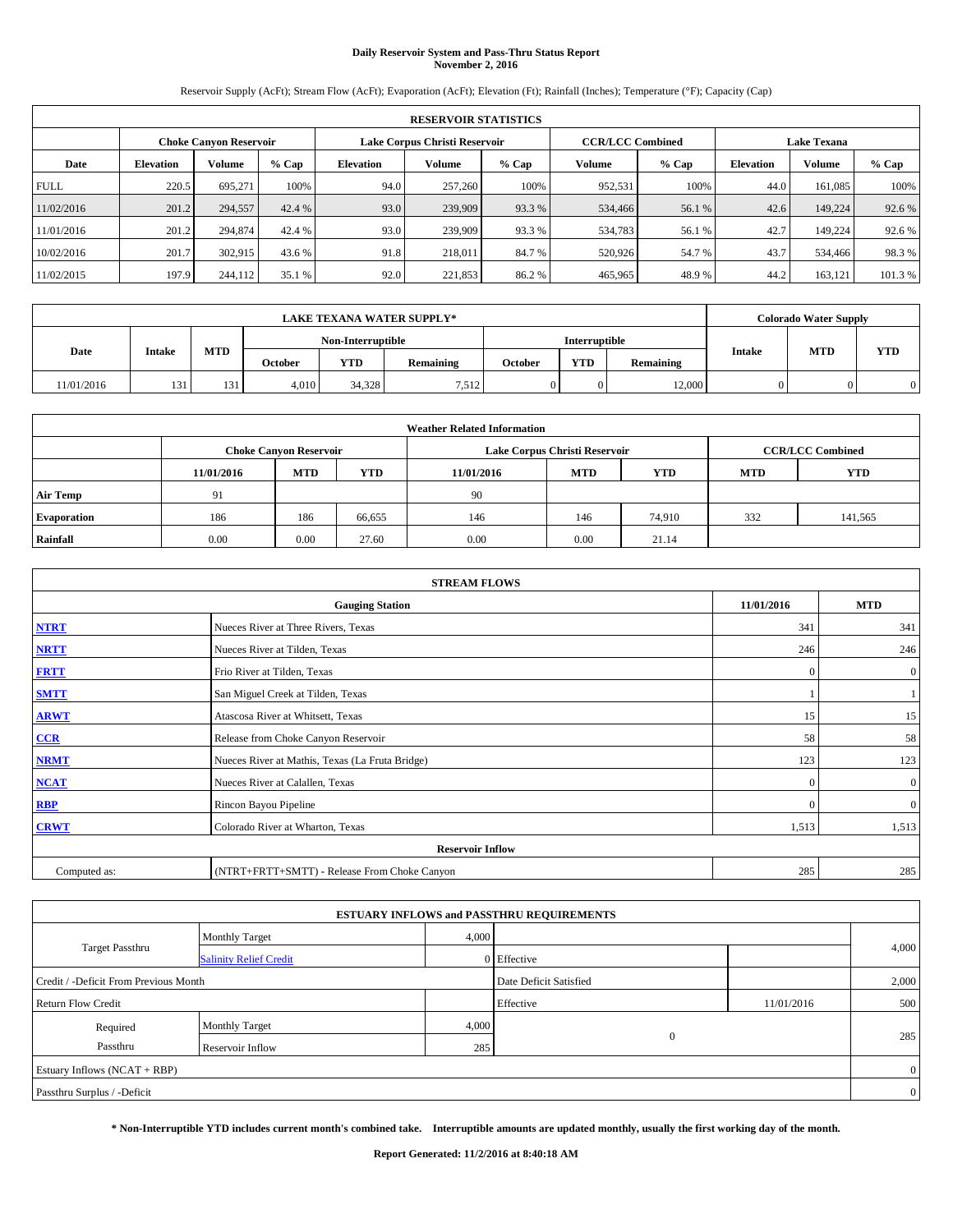### **Daily Reservoir System and Pass-Thru Status Report November 3, 2016**

Reservoir Supply (AcFt); Stream Flow (AcFt); Evaporation (AcFt); Elevation (Ft); Rainfall (Inches); Temperature (°F); Capacity (Cap)

|             | <b>RESERVOIR STATISTICS</b> |                               |         |           |                               |         |                         |         |                  |               |                    |  |
|-------------|-----------------------------|-------------------------------|---------|-----------|-------------------------------|---------|-------------------------|---------|------------------|---------------|--------------------|--|
|             |                             | <b>Choke Canyon Reservoir</b> |         |           | Lake Corpus Christi Reservoir |         | <b>CCR/LCC Combined</b> |         |                  |               | <b>Lake Texana</b> |  |
| Date        | <b>Elevation</b>            | Volume                        | $%$ Cap | Elevation | Volume                        | $%$ Cap | Volume                  | $%$ Cap | <b>Elevation</b> | <b>Volume</b> | % Cap              |  |
| <b>FULL</b> | 220.5                       | 695.271                       | 100%    | 94.0      | 257,260                       | 100%    | 952,531                 | 100%    | 44.0             | 161.085       | 100%               |  |
| 11/03/2016  | 201.3                       | 295,666                       | 42.5 %  | 93.0      | 240,088                       | 93.3 %  | 535,754                 | 56.2 %  | 42.6             | 148,332       | 92.1 %             |  |
| 11/02/2016  | 201.2                       | 294,557                       | 42.4 %  | 93.0      | 239,909                       | 93.3 %  | 534,466                 | 56.1 %  | 42.7             | 149.224       | 92.6 %             |  |
| 10/03/2016  | 201.8                       | 303,397                       | 43.6 %  | 91.8      | 218,011                       | 84.7 %  | 521,408                 | 54.7 %  | 43.7             | 535,754       | 98.3%              |  |
| 11/03/2015  | 197.9                       | 245,092                       | 35.3 %  | 92.0      | 220,978                       | 85.9%   | 466,070                 | 48.9%   | 44.3             | 164,106       | 101.9%             |  |

|            | <b>LAKE TEXANA WATER SUPPLY*</b> |            |         |                   |           |         |                      |           |               | <b>Colorado Water Supply</b> |            |
|------------|----------------------------------|------------|---------|-------------------|-----------|---------|----------------------|-----------|---------------|------------------------------|------------|
|            |                                  |            |         | Non-Interruptible |           |         | <b>Interruptible</b> |           |               | <b>MTD</b>                   |            |
| Date       | Intake                           | <b>MTD</b> | October | <b>YTD</b>        | Remaining | October | <b>YTD</b>           | Remaining | <b>Intake</b> |                              | <b>YTD</b> |
| 11/02/2016 | 131                              | 262        | 4.010   | 34.458            | 7.382     | 0       | 0.                   | 12,000    |               |                              |            |

| <b>Weather Related Information</b> |            |                               |            |            |                               |                         |            |            |  |
|------------------------------------|------------|-------------------------------|------------|------------|-------------------------------|-------------------------|------------|------------|--|
|                                    |            | <b>Choke Canyon Reservoir</b> |            |            | Lake Corpus Christi Reservoir | <b>CCR/LCC Combined</b> |            |            |  |
|                                    | 11/02/2016 | <b>MTD</b>                    | <b>YTD</b> | 11/02/2016 | <b>MTD</b>                    | <b>YTD</b>              | <b>MTD</b> | <b>YTD</b> |  |
| <b>Air Temp</b>                    | 88         |                               |            | 87         |                               |                         |            |            |  |
| <b>Evaporation</b>                 | 168        | 354                           | 66,823     | 209        | 355                           | 75.119                  | 709        | 141,942    |  |
| Rainfall                           | 0.00       | 0.00                          | 27.60      | 0.00       | 0.00                          | 21.14                   |            |            |  |

| <b>STREAM FLOWS</b> |                                                 |              |                  |  |  |  |  |  |  |
|---------------------|-------------------------------------------------|--------------|------------------|--|--|--|--|--|--|
|                     | 11/02/2016                                      | <b>MTD</b>   |                  |  |  |  |  |  |  |
| <b>NTRT</b>         | Nueces River at Three Rivers, Texas             | 328          | 669              |  |  |  |  |  |  |
| <b>NRTT</b>         | Nueces River at Tilden, Texas                   | 238          | 484              |  |  |  |  |  |  |
| <b>FRTT</b>         | Frio River at Tilden, Texas                     | $\mathbf{0}$ |                  |  |  |  |  |  |  |
| <b>SMTT</b>         | San Miguel Creek at Tilden, Texas               |              | $\boldsymbol{2}$ |  |  |  |  |  |  |
| <b>ARWT</b>         | Atascosa River at Whitsett, Texas               | 16           | 31               |  |  |  |  |  |  |
| $CCR$               | Release from Choke Canyon Reservoir             | 58           | 115              |  |  |  |  |  |  |
| <b>NRMT</b>         | Nueces River at Mathis, Texas (La Fruta Bridge) | 115          | 238              |  |  |  |  |  |  |
| <b>NCAT</b>         | Nueces River at Calallen, Texas                 | 5            | 5                |  |  |  |  |  |  |
| RBP                 | Rincon Bayou Pipeline                           | $\Omega$     | $\mathbf{0}$     |  |  |  |  |  |  |
| <b>CRWT</b>         | Colorado River at Wharton, Texas                | 1,648        | 3,160            |  |  |  |  |  |  |
|                     | <b>Reservoir Inflow</b>                         |              |                  |  |  |  |  |  |  |
| Computed as:        | 271                                             | 556          |                  |  |  |  |  |  |  |

|                                       |                               |       | <b>ESTUARY INFLOWS and PASSTHRU REQUIREMENTS</b> |            |       |  |  |  |
|---------------------------------------|-------------------------------|-------|--------------------------------------------------|------------|-------|--|--|--|
|                                       | Monthly Target                | 4,000 |                                                  |            |       |  |  |  |
| <b>Target Passthru</b>                | <b>Salinity Relief Credit</b> |       | 0 Effective                                      |            | 4,000 |  |  |  |
| Credit / -Deficit From Previous Month |                               |       | Date Deficit Satisfied                           |            | 2,000 |  |  |  |
| <b>Return Flow Credit</b>             |                               |       | Effective                                        | 11/01/2016 | 500   |  |  |  |
| Required                              | <b>Monthly Target</b>         | 4,000 |                                                  |            |       |  |  |  |
| Passthru                              | Reservoir Inflow              | 556   | $\theta$                                         |            | 556   |  |  |  |
| Estuary Inflows $(NCAT + RBP)$        |                               |       |                                                  |            |       |  |  |  |
| Passthru Surplus / -Deficit           |                               |       |                                                  |            | 1,949 |  |  |  |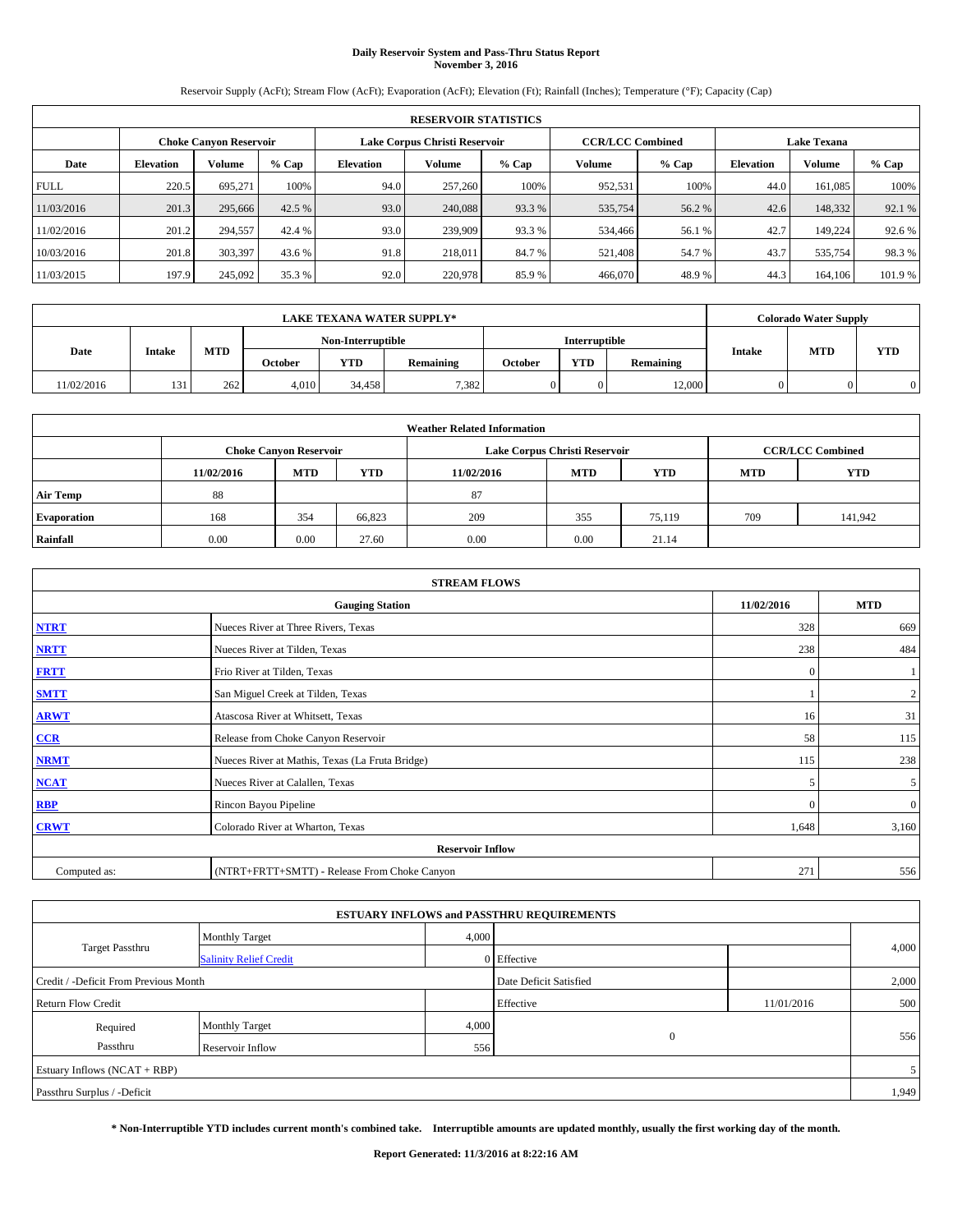### **Daily Reservoir System and Pass-Thru Status Report November 4, 2016**

Reservoir Supply (AcFt); Stream Flow (AcFt); Evaporation (AcFt); Elevation (Ft); Rainfall (Inches); Temperature (°F); Capacity (Cap)

|             | <b>RESERVOIR STATISTICS</b> |                               |         |           |                               |         |                         |         |                  |                    |        |
|-------------|-----------------------------|-------------------------------|---------|-----------|-------------------------------|---------|-------------------------|---------|------------------|--------------------|--------|
|             |                             | <b>Choke Canyon Reservoir</b> |         |           | Lake Corpus Christi Reservoir |         | <b>CCR/LCC Combined</b> |         |                  | <b>Lake Texana</b> |        |
| Date        | <b>Elevation</b>            | Volume                        | $%$ Cap | Elevation | Volume                        | $%$ Cap | Volume                  | $%$ Cap | <b>Elevation</b> | <b>Volume</b>      | % Cap  |
| <b>FULL</b> | 220.5                       | 695.271                       | 100%    | 94.0      | 257,260                       | 100%    | 952,531                 | 100%    | 44.0             | 161.085            | 100%   |
| 11/04/2016  | 201.2                       | 294,078                       | 42.3 %  | 93.0      | 239,909                       | 93.3 %  | 533,987                 | 56.1 %  | 42.6             | 148,332            | 92.1 % |
| 11/03/2016  | 201.3                       | 295,666                       | 42.5 %  | 93.0      | 240,088                       | 93.3 %  | 535,754                 | 56.2%   | 42.6             | 148,332            | 92.1 % |
| 10/04/2016  | 201.8                       | 303,879                       | 43.7 %  | 91.8      | 218,011                       | 84.7 %  | 521,890                 | 54.8%   | 43.6             | 533,987            | 97.7 % |
| 11/04/2015  | 197.9                       | 244,532                       | 35.2 %  | 91.9      | 220,104                       | 85.6%   | 464,636                 | 48.8%   | 44.3             | 164,106            | 101.9% |

|            | <b>LAKE TEXANA WATER SUPPLY*</b> |        |       |                   |         |            |               |         |            |           | <b>Colorado Water Supply</b> |            |            |
|------------|----------------------------------|--------|-------|-------------------|---------|------------|---------------|---------|------------|-----------|------------------------------|------------|------------|
|            |                                  |        |       | Non-Interruptible |         |            | Interruptible |         |            |           |                              |            |            |
| Date       |                                  | Intake |       | <b>MTD</b>        | October | <b>YTD</b> | Remaining     | October | <b>YTD</b> | Remaining | <b>Intake</b>                | <b>MTD</b> | <b>YTD</b> |
| 11/03/2016 | 130                              | 392    | 4.010 | 34.589            | 7,251   | 0          | 0.            | 12,000  |            |           |                              |            |            |

| <b>Weather Related Information</b> |            |                               |            |            |                               |                         |            |         |  |
|------------------------------------|------------|-------------------------------|------------|------------|-------------------------------|-------------------------|------------|---------|--|
|                                    |            | <b>Choke Canyon Reservoir</b> |            |            | Lake Corpus Christi Reservoir | <b>CCR/LCC Combined</b> |            |         |  |
|                                    | 11/03/2016 | <b>MTD</b>                    | <b>YTD</b> | 11/03/2016 | <b>MTD</b>                    | <b>MTD</b>              | <b>YTD</b> |         |  |
| <b>Air Temp</b>                    | 88         |                               |            | 89         |                               |                         |            |         |  |
| <b>Evaporation</b>                 | 176        | 530                           | 66,999     | 188        | 543                           | 75.307                  | 1,073      | 142,306 |  |
| Rainfall                           | 0.00       | 0.00                          | 27.60      | 0.00       | 0.00                          | 21.14                   |            |         |  |

| <b>STREAM FLOWS</b> |                                                 |              |                |  |  |  |  |  |  |
|---------------------|-------------------------------------------------|--------------|----------------|--|--|--|--|--|--|
|                     | 11/03/2016                                      | <b>MTD</b>   |                |  |  |  |  |  |  |
| <b>NTRT</b>         | Nueces River at Three Rivers, Texas             | 318          | 987            |  |  |  |  |  |  |
| <b>NRTT</b>         | Nueces River at Tilden, Texas                   | 230          | 715            |  |  |  |  |  |  |
| <b>FRTT</b>         | Frio River at Tilden, Texas                     | $\mathbf{0}$ |                |  |  |  |  |  |  |
| <b>SMTT</b>         | San Miguel Creek at Tilden, Texas               |              | $\overline{c}$ |  |  |  |  |  |  |
| <b>ARWT</b>         | Atascosa River at Whitsett, Texas               | 15           | 46             |  |  |  |  |  |  |
| $CCR$               | Release from Choke Canyon Reservoir             | 58           | 173            |  |  |  |  |  |  |
| <b>NRMT</b>         | Nueces River at Mathis, Texas (La Fruta Bridge) | 111          | 349            |  |  |  |  |  |  |
| <b>NCAT</b>         | Nueces River at Calallen, Texas                 |              | $\tau$         |  |  |  |  |  |  |
| RBP                 | Rincon Bayou Pipeline                           | $\mathbf{0}$ | $\mathbf{0}$   |  |  |  |  |  |  |
| <b>CRWT</b>         | Colorado River at Wharton, Texas                | 1,596        | 4,756          |  |  |  |  |  |  |
|                     | <b>Reservoir Inflow</b>                         |              |                |  |  |  |  |  |  |
| Computed as:        | 261                                             | 817          |                |  |  |  |  |  |  |

|                                       |                               |       | <b>ESTUARY INFLOWS and PASSTHRU REQUIREMENTS</b> |            |                |
|---------------------------------------|-------------------------------|-------|--------------------------------------------------|------------|----------------|
|                                       | <b>Monthly Target</b>         | 4,000 |                                                  |            |                |
| <b>Target Passthru</b>                | <b>Salinity Relief Credit</b> |       | 0 Effective                                      |            | 4,000          |
| Credit / -Deficit From Previous Month |                               |       | Date Deficit Satisfied                           |            | 2,000          |
| <b>Return Flow Credit</b>             |                               |       | Effective                                        | 11/01/2016 | 500            |
| Required                              | <b>Monthly Target</b>         | 4,000 |                                                  |            |                |
| Passthru                              | Reservoir Inflow              | 817   | $\theta$                                         |            | 817            |
| Estuary Inflows (NCAT + RBP)          |                               |       |                                                  |            | 7 <sup>1</sup> |
| Passthru Surplus / -Deficit           |                               |       |                                                  |            | 1,689          |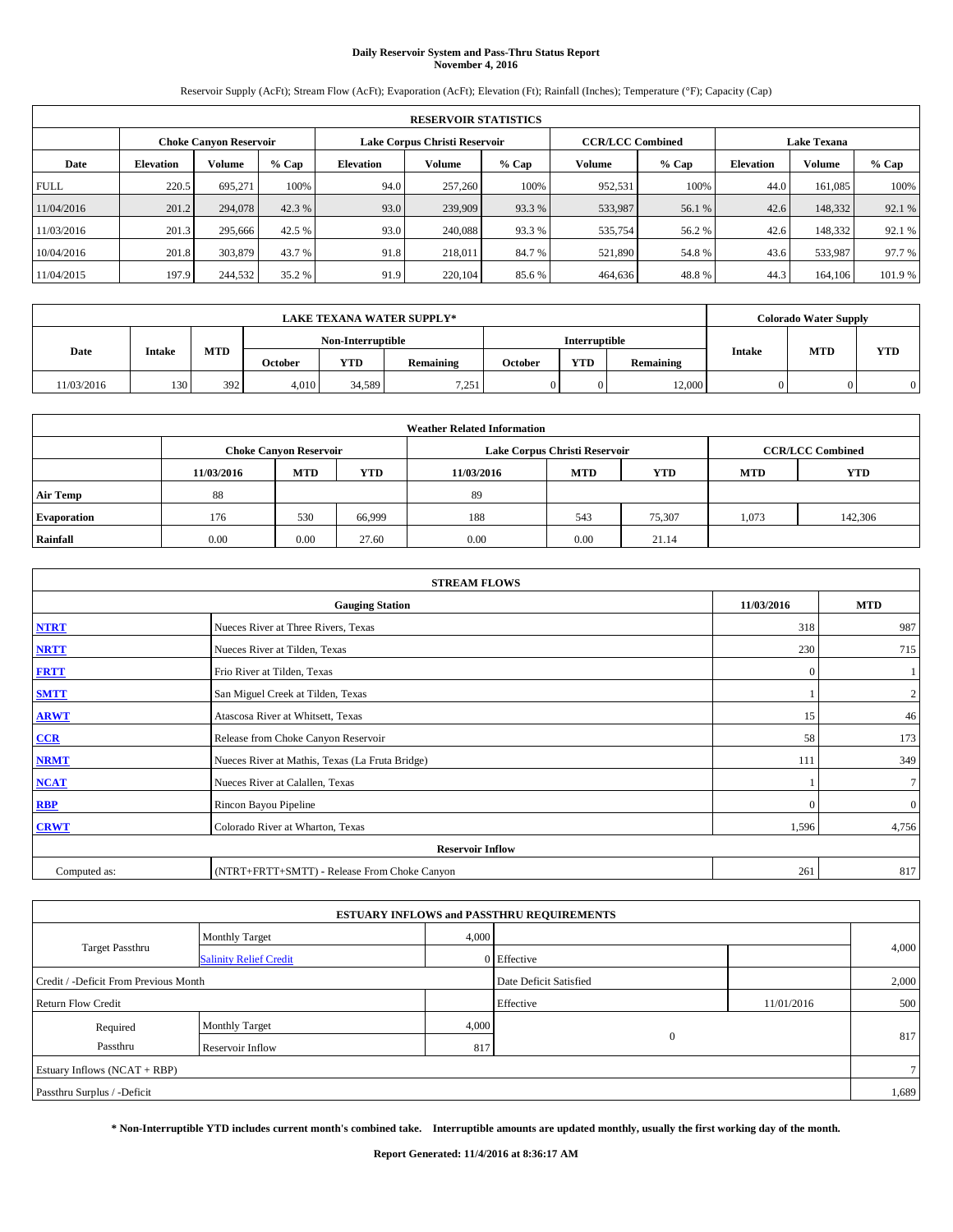## **Daily Reservoir System and Pass-Thru Status Report November 5, 2016**

Reservoir Supply (AcFt); Stream Flow (AcFt); Evaporation (AcFt); Elevation (Ft); Rainfall (Inches); Temperature (°F); Capacity (Cap)

|             | <b>RESERVOIR STATISTICS</b> |                               |         |           |                               |         |                         |         |                  |                    |         |  |
|-------------|-----------------------------|-------------------------------|---------|-----------|-------------------------------|---------|-------------------------|---------|------------------|--------------------|---------|--|
|             |                             | <b>Choke Canyon Reservoir</b> |         |           | Lake Corpus Christi Reservoir |         | <b>CCR/LCC Combined</b> |         |                  | <b>Lake Texana</b> |         |  |
| Date        | <b>Elevation</b>            | Volume                        | $%$ Cap | Elevation | Volume                        | $%$ Cap | Volume                  | $%$ Cap | <b>Elevation</b> | <b>Volume</b>      | % Cap   |  |
| <b>FULL</b> | 220.5                       | 695.271                       | 100%    | 94.0      | 257,260                       | 100%    | 952,531                 | 100%    | 44.0             | 161.085            | 100%    |  |
| 11/05/2016  | 201.2                       | 293,917                       | 42.3 %  | 93.0      | 240,088                       | 93.3 %  | 534,005                 | 56.1 %  | 42.6             | 148,332            | 92.1 %  |  |
| 11/04/2016  | 201.2                       | 294,078                       | 42.3 %  | 93.0      | 239,909                       | 93.3 %  | 533,987                 | 56.1 %  | 42.6             | 148,332            | 92.1 %  |  |
| 10/05/2016  | 201.8                       | 303,879                       | 43.7 %  | 91.8      | 218,011                       | 84.7 %  | 521,890                 | 54.8%   | 43.5             | 534,005            | 97.1 %  |  |
| 11/05/2015  | 197.8                       | 243,131                       | 35.0 %  | 91.9      | 219.231                       | 85.2%   | 462,362                 | 48.5 %  | 44.2             | 163,121            | 101.3 % |  |

| <b>LAKE TEXANA WATER SUPPLY*</b> |        |            |         |                   |           |         |               |           |               | <b>Colorado Water Supply</b> |            |
|----------------------------------|--------|------------|---------|-------------------|-----------|---------|---------------|-----------|---------------|------------------------------|------------|
|                                  |        |            |         | Non-Interruptible |           |         | Interruptible |           |               |                              |            |
| Date                             | Intake | <b>MTD</b> | October | <b>YTD</b>        | Remaining | October | <b>YTD</b>    | Remaining | <b>Intake</b> | <b>MTD</b>                   | <b>YTD</b> |
| 11/04/2016                       | 130    | 522<br>ے د | 4.010   | 34,719            | 7.121     | 0       | 0.            | 12,000    |               |                              |            |

| <b>Weather Related Information</b> |            |                               |            |            |                               |                         |            |            |  |
|------------------------------------|------------|-------------------------------|------------|------------|-------------------------------|-------------------------|------------|------------|--|
|                                    |            | <b>Choke Canyon Reservoir</b> |            |            | Lake Corpus Christi Reservoir | <b>CCR/LCC Combined</b> |            |            |  |
|                                    | 11/04/2016 | <b>MTD</b>                    | <b>YTD</b> | 11/04/2016 | <b>MTD</b>                    | <b>YTD</b>              | <b>MTD</b> | <b>YTD</b> |  |
| <b>Air Temp</b>                    | 79         |                               |            | 81         |                               |                         |            |            |  |
| <b>Evaporation</b>                 | 111        | 641                           | 67.110     | 136        | 679                           | 75,443                  | 1,320      | 142,553    |  |
| Rainfall                           | 0.00       | 0.00                          | 27.60      | 0.00       | 0.00                          | 21.14                   |            |            |  |

| <b>STREAM FLOWS</b> |                                                 |              |              |  |  |  |  |  |  |
|---------------------|-------------------------------------------------|--------------|--------------|--|--|--|--|--|--|
|                     | 11/04/2016                                      | <b>MTD</b>   |              |  |  |  |  |  |  |
| <b>NTRT</b>         | Nueces River at Three Rivers, Texas             | 310          | 1,296        |  |  |  |  |  |  |
| <b>NRTT</b>         | Nueces River at Tilden, Texas                   | 218          | 933          |  |  |  |  |  |  |
| <b>FRTT</b>         | Frio River at Tilden, Texas                     | $\mathbf{0}$ |              |  |  |  |  |  |  |
| <b>SMTT</b>         | San Miguel Creek at Tilden, Texas               |              | 3            |  |  |  |  |  |  |
| <b>ARWT</b>         | Atascosa River at Whitsett, Texas               | 15           | 62           |  |  |  |  |  |  |
| CCR                 | Release from Choke Canyon Reservoir             | 58           | 230          |  |  |  |  |  |  |
| <b>NRMT</b>         | Nueces River at Mathis, Texas (La Fruta Bridge) | 97           | 447          |  |  |  |  |  |  |
| <b>NCAT</b>         | Nueces River at Calallen, Texas                 | $\Omega$     | $\tau$       |  |  |  |  |  |  |
| <b>RBP</b>          | Rincon Bayou Pipeline                           | $\Omega$     | $\mathbf{0}$ |  |  |  |  |  |  |
| <b>CRWT</b>         | Colorado River at Wharton, Texas                | 1,554        | 6,310        |  |  |  |  |  |  |
|                     |                                                 |              |              |  |  |  |  |  |  |
| Computed as:        | 253                                             | 1,070        |              |  |  |  |  |  |  |

| <b>ESTUARY INFLOWS and PASSTHRU REQUIREMENTS</b> |                               |       |                        |            |       |  |  |  |  |  |
|--------------------------------------------------|-------------------------------|-------|------------------------|------------|-------|--|--|--|--|--|
|                                                  | <b>Monthly Target</b>         | 4,000 |                        |            |       |  |  |  |  |  |
| <b>Target Passthru</b>                           | <b>Salinity Relief Credit</b> |       | 0 Effective            |            | 4,000 |  |  |  |  |  |
| Credit / -Deficit From Previous Month            |                               |       | Date Deficit Satisfied |            | 2,000 |  |  |  |  |  |
| <b>Return Flow Credit</b>                        |                               |       | Effective              | 11/01/2016 | 500   |  |  |  |  |  |
| Required                                         | Monthly Target                | 4,000 |                        |            |       |  |  |  |  |  |
| Passthru                                         | Reservoir Inflow              | 1,070 | $\mathbf{0}$           |            | 1,070 |  |  |  |  |  |
| Estuary Inflows (NCAT + RBP)                     |                               |       |                        |            |       |  |  |  |  |  |
| Passthru Surplus / -Deficit                      |                               |       |                        |            | 1,436 |  |  |  |  |  |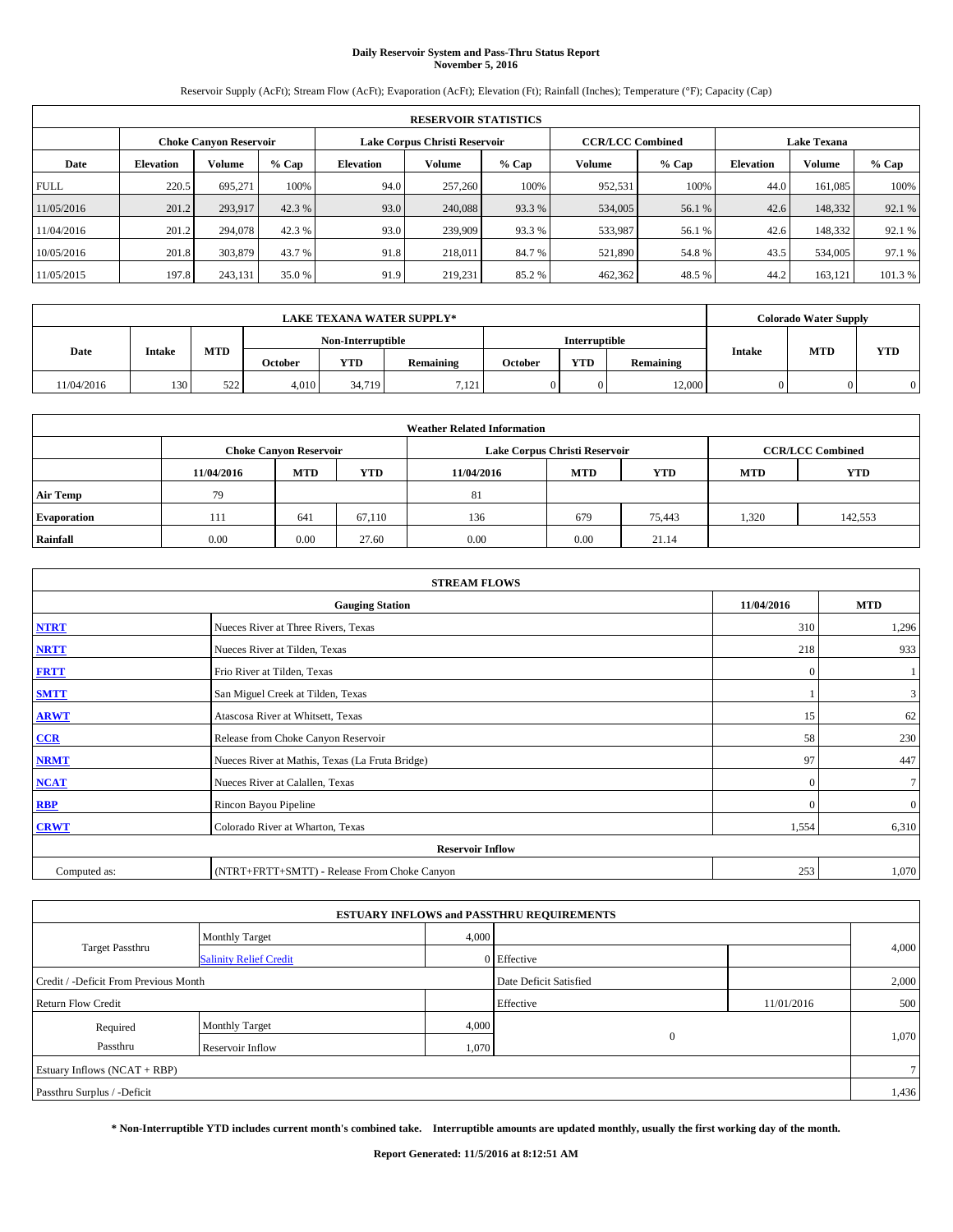#### **Daily Reservoir System and Pass-Thru Status Report November 6, 2016**

Reservoir Supply (AcFt); Stream Flow (AcFt); Evaporation (AcFt); Elevation (Ft); Rainfall (Inches); Temperature (°F); Capacity (Cap)

|             | <b>RESERVOIR STATISTICS</b> |                               |         |           |                               |         |                                               |         |                  |               |         |
|-------------|-----------------------------|-------------------------------|---------|-----------|-------------------------------|---------|-----------------------------------------------|---------|------------------|---------------|---------|
|             |                             | <b>Choke Canyon Reservoir</b> |         |           | Lake Corpus Christi Reservoir |         | <b>CCR/LCC Combined</b><br><b>Lake Texana</b> |         |                  |               |         |
| Date        | <b>Elevation</b>            | Volume                        | $%$ Cap | Elevation | Volume                        | $%$ Cap | Volume                                        | $%$ Cap | <b>Elevation</b> | <b>Volume</b> | % Cap   |
| <b>FULL</b> | 220.5                       | 695.271                       | 100%    | 94.0      | 257,260                       | 100%    | 952,531                                       | 100%    | 44.0             | 161.085       | 100%    |
| 11/06/2016  | 201.2                       | 295,191                       | 42.5 %  | 93.0      | 239,909                       | 93.3 %  | 535,100                                       | 56.2 %  | 42.6             | 148,332       | 92.1 %  |
| 11/05/2016  | 201.2                       | 293,917                       | 42.3 %  | 93.0      | 240,088                       | 93.3 %  | 534,005                                       | 56.1 %  | 42.6             | 148,332       | 92.1 %  |
| 10/06/2016  | 201.8                       | 303,719                       | 43.7 %  | 91.8      | 218,011                       | 84.7 %  | 521,730                                       | 54.8%   | 43.4             | 535,100       | 96.6%   |
| 11/06/2015  | 197.9                       | 244,112                       | 35.1 %  | 91.8      | 218,708                       | 85.0%   | 462,820                                       | 48.6%   | 44.2             | 163,121       | 101.3 % |

|            |        |            |                   |            | <b>LAKE TEXANA WATER SUPPLY*</b> |         |            |           |               | <b>Colorado Water Supply</b> |            |
|------------|--------|------------|-------------------|------------|----------------------------------|---------|------------|-----------|---------------|------------------------------|------------|
|            |        |            | Non-Interruptible |            | <b>Interruptible</b>             |         |            |           |               |                              |            |
| Date       | Intake | <b>MTD</b> | October           | <b>YTD</b> | Remaining                        | October | <b>YTD</b> | Remaining | <b>Intake</b> | <b>MTD</b>                   | <b>YTD</b> |
| 11/05/2016 | 130    | 653        | 4.010             | 34,850     | 6,990                            | 0       | 0.         | 12,000    |               |                              |            |

| <b>Weather Related Information</b> |            |                                                                                  |        |      |                               |        |                         |         |  |  |
|------------------------------------|------------|----------------------------------------------------------------------------------|--------|------|-------------------------------|--------|-------------------------|---------|--|--|
|                                    |            | <b>Choke Canyon Reservoir</b>                                                    |        |      | Lake Corpus Christi Reservoir |        | <b>CCR/LCC Combined</b> |         |  |  |
|                                    | 11/05/2016 | <b>YTD</b><br><b>MTD</b><br><b>MTD</b><br><b>YTD</b><br><b>MTD</b><br>11/05/2016 |        |      |                               |        |                         |         |  |  |
| <b>Air Temp</b>                    | 82         |                                                                                  |        | 83   |                               |        |                         |         |  |  |
| <b>Evaporation</b>                 | 121        | 762                                                                              | 67,231 | 136  | 815                           | 75,579 | 1,577                   | 142,810 |  |  |
| Rainfall                           | 0.00       | 0.00                                                                             | 27.60  | 0.13 | 0.13                          | 21.27  |                         |         |  |  |

|              | <b>STREAM FLOWS</b>                             |              |                  |  |  |  |  |  |  |  |
|--------------|-------------------------------------------------|--------------|------------------|--|--|--|--|--|--|--|
|              | <b>Gauging Station</b>                          | 11/05/2016   | <b>MTD</b>       |  |  |  |  |  |  |  |
| <b>NTRT</b>  | Nueces River at Three Rivers, Texas             | 300          | 1,596            |  |  |  |  |  |  |  |
| <b>NRTT</b>  | Nueces River at Tilden, Texas                   | 208          | 1,141            |  |  |  |  |  |  |  |
| <b>FRTT</b>  | Frio River at Tilden, Texas                     | $\mathbf{0}$ | $\boldsymbol{2}$ |  |  |  |  |  |  |  |
| <b>SMTT</b>  | San Miguel Creek at Tilden, Texas               |              | $\overline{4}$   |  |  |  |  |  |  |  |
| <b>ARWT</b>  | Atascosa River at Whitsett, Texas               | 16           | 77               |  |  |  |  |  |  |  |
| $CCR$        | Release from Choke Canyon Reservoir             | 58           | 288              |  |  |  |  |  |  |  |
| <b>NRMT</b>  | Nueces River at Mathis, Texas (La Fruta Bridge) | 91           | 538              |  |  |  |  |  |  |  |
| <b>NCAT</b>  | Nueces River at Calallen, Texas                 | $\mathbf{0}$ | 7 <sub>l</sub>   |  |  |  |  |  |  |  |
| RBP          | Rincon Bayou Pipeline                           | $\Omega$     | $\mathbf{0}$     |  |  |  |  |  |  |  |
| <b>CRWT</b>  | Colorado River at Wharton, Texas                | 1,975        | 8,285            |  |  |  |  |  |  |  |
|              | <b>Reservoir Inflow</b>                         |              |                  |  |  |  |  |  |  |  |
| Computed as: | (NTRT+FRTT+SMTT) - Release From Choke Canyon    | 243          | 1,313            |  |  |  |  |  |  |  |

| <b>ESTUARY INFLOWS and PASSTHRU REQUIREMENTS</b> |                               |       |                        |            |       |  |  |  |  |  |
|--------------------------------------------------|-------------------------------|-------|------------------------|------------|-------|--|--|--|--|--|
|                                                  | Monthly Target                | 4,000 |                        |            |       |  |  |  |  |  |
| <b>Target Passthru</b>                           | <b>Salinity Relief Credit</b> |       | 0 Effective            |            | 4,000 |  |  |  |  |  |
| Credit / -Deficit From Previous Month            |                               |       | Date Deficit Satisfied |            | 2,000 |  |  |  |  |  |
| <b>Return Flow Credit</b>                        |                               |       | Effective              | 11/01/2016 | 500   |  |  |  |  |  |
| Required                                         | <b>Monthly Target</b>         | 4,000 |                        |            |       |  |  |  |  |  |
| Passthru                                         | Reservoir Inflow              | 1,313 | $\theta$               |            | 1,313 |  |  |  |  |  |
| Estuary Inflows (NCAT + RBP)                     |                               |       |                        |            |       |  |  |  |  |  |
| Passthru Surplus / -Deficit                      |                               |       |                        |            | 1,193 |  |  |  |  |  |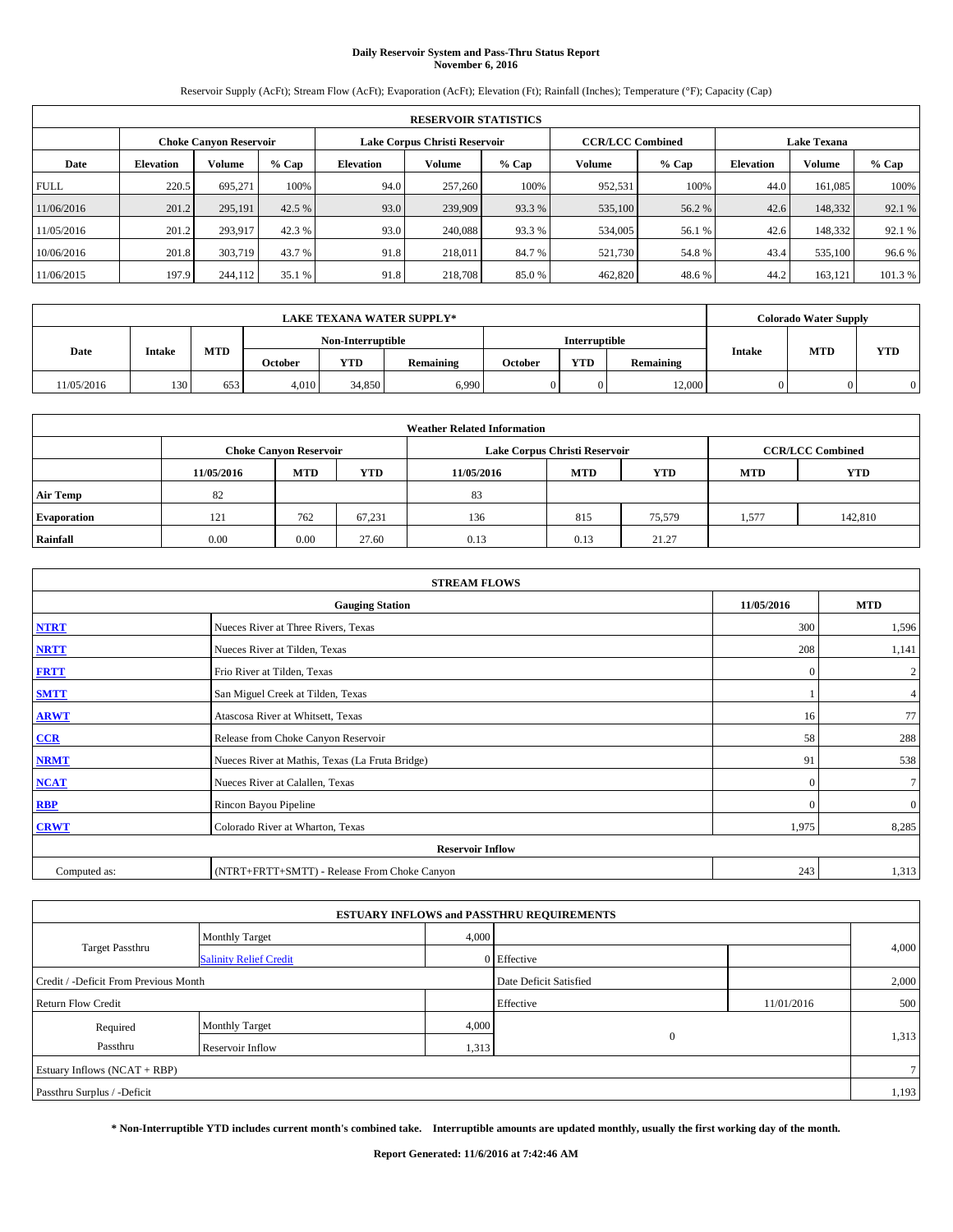## **Daily Reservoir System and Pass-Thru Status Report November 7, 2016**

Reservoir Supply (AcFt); Stream Flow (AcFt); Evaporation (AcFt); Elevation (Ft); Rainfall (Inches); Temperature (°F); Capacity (Cap)

|                                                         | <b>RESERVOIR STATISTICS</b> |         |         |                  |         |         |                         |         |                  |                    |         |
|---------------------------------------------------------|-----------------------------|---------|---------|------------------|---------|---------|-------------------------|---------|------------------|--------------------|---------|
| Lake Corpus Christi Reservoir<br>Choke Canvon Reservoir |                             |         |         |                  |         |         | <b>CCR/LCC Combined</b> |         |                  | <b>Lake Texana</b> |         |
| Date                                                    | <b>Elevation</b>            | Volume  | $%$ Cap | <b>Elevation</b> | Volume  | $%$ Cap | <b>Volume</b>           | $%$ Cap | <b>Elevation</b> | <b>Volume</b>      | % Cap   |
| <b>FULL</b>                                             | 220.5                       | 695.271 | 100%    | 94.0             | 257,260 | 100%    | 952,531                 | 100%    | 44.0             | 161.085            | 100%    |
| 11/07/2016                                              | 201.2                       | 295,191 | 42.5 %  | 93.0             | 239,909 | 93.3 %  | 535,100                 | 56.2%   | 42.6             | 148,332            | 92.1 %  |
| 11/06/2016                                              | 201.2                       | 295,191 | 42.5 %  | 93.0             | 239,909 | 93.3 %  | 535,100                 | 56.2 %  | 42.6             | 148,332            | 92.1 %  |
| 10/07/2016                                              | 201.8                       | 303,397 | 43.6 %  | 91.9             | 219,930 | 85.5 %  | 523,327                 | 54.9 %  | 43.4             | 535,100            | 96.6%   |
| 11/07/2015                                              | 197.8                       | 243,971 | 35.1 %  | 92.0             | 220,803 | 85.8%   | 464,774                 | 48.8%   | 44.2             | 163,121            | 101.3 % |

|            |        |            |                   |            | <b>LAKE TEXANA WATER SUPPLY*</b> |                      |            |           |               | <b>Colorado Water Supply</b> |            |
|------------|--------|------------|-------------------|------------|----------------------------------|----------------------|------------|-----------|---------------|------------------------------|------------|
|            |        |            | Non-Interruptible |            |                                  | <b>Interruptible</b> |            |           |               |                              |            |
| Date       | Intake | <b>MTD</b> | October           | <b>YTD</b> | Remaining                        | October              | <b>YTD</b> | Remaining | <b>Intake</b> | <b>MTD</b>                   | <b>YTD</b> |
| 11/06/2016 | 130    | 783        | 4.010             | 34,980     | 6.860                            | 0                    | 0.         | 12,000    |               |                              |            |

| <b>Weather Related Information</b> |            |                                                                                  |        |      |                               |        |       |                         |  |  |
|------------------------------------|------------|----------------------------------------------------------------------------------|--------|------|-------------------------------|--------|-------|-------------------------|--|--|
|                                    |            | <b>Choke Canyon Reservoir</b>                                                    |        |      | Lake Corpus Christi Reservoir |        |       | <b>CCR/LCC Combined</b> |  |  |
|                                    | 11/06/2016 | <b>YTD</b><br><b>MTD</b><br><b>MTD</b><br><b>YTD</b><br><b>MTD</b><br>11/06/2016 |        |      |                               |        |       |                         |  |  |
| <b>Air Temp</b>                    | 80         |                                                                                  |        | 80   |                               |        |       |                         |  |  |
| <b>Evaporation</b>                 | 112        | 874                                                                              | 67,343 | 115  | 930                           | 75,694 | 1,804 | 143,037                 |  |  |
| Rainfall                           | 0.21       | 0.21                                                                             | 27.81  | 0.20 | 0.33                          | 21.47  |       |                         |  |  |

|              | <b>STREAM FLOWS</b>                             |              |                  |  |  |  |  |  |  |  |
|--------------|-------------------------------------------------|--------------|------------------|--|--|--|--|--|--|--|
|              | <b>Gauging Station</b>                          | 11/06/2016   | <b>MTD</b>       |  |  |  |  |  |  |  |
| <b>NTRT</b>  | Nueces River at Three Rivers, Texas             | 290          | 1,886            |  |  |  |  |  |  |  |
| <b>NRTT</b>  | Nueces River at Tilden, Texas                   | 202          | 1,344            |  |  |  |  |  |  |  |
| <b>FRTT</b>  | Frio River at Tilden, Texas                     | $\mathbf{0}$ | $\boldsymbol{2}$ |  |  |  |  |  |  |  |
| <b>SMTT</b>  | San Miguel Creek at Tilden, Texas               |              | 4                |  |  |  |  |  |  |  |
| <b>ARWT</b>  | Atascosa River at Whitsett, Texas               | 16           | 93               |  |  |  |  |  |  |  |
| $CCR$        | Release from Choke Canyon Reservoir             | 58           | 345              |  |  |  |  |  |  |  |
| <b>NRMT</b>  | Nueces River at Mathis, Texas (La Fruta Bridge) | 107          | 645              |  |  |  |  |  |  |  |
| <b>NCAT</b>  | Nueces River at Calallen, Texas                 | $\Omega$     | $\tau$           |  |  |  |  |  |  |  |
| RBP          | Rincon Bayou Pipeline                           | $\mathbf{0}$ | $\mathbf{0}$     |  |  |  |  |  |  |  |
| <b>CRWT</b>  | Colorado River at Wharton, Texas                | 2,640        | 10,925           |  |  |  |  |  |  |  |
|              | <b>Reservoir Inflow</b>                         |              |                  |  |  |  |  |  |  |  |
| Computed as: | (NTRT+FRTT+SMTT) - Release From Choke Canyon    | 233          | 1,547            |  |  |  |  |  |  |  |

| <b>ESTUARY INFLOWS and PASSTHRU REQUIREMENTS</b> |                               |           |                        |     |       |  |  |  |  |  |
|--------------------------------------------------|-------------------------------|-----------|------------------------|-----|-------|--|--|--|--|--|
|                                                  | <b>Monthly Target</b>         | 4,000     |                        |     | 4,000 |  |  |  |  |  |
| <b>Target Passthru</b>                           | <b>Salinity Relief Credit</b> |           | 0 Effective            |     |       |  |  |  |  |  |
| Credit / -Deficit From Previous Month            |                               |           | Date Deficit Satisfied |     | 2,000 |  |  |  |  |  |
| <b>Return Flow Credit</b>                        |                               | Effective | 11/01/2016             | 500 |       |  |  |  |  |  |
| Required                                         | <b>Monthly Target</b>         | 4,000     |                        |     |       |  |  |  |  |  |
| Passthru                                         | Reservoir Inflow              | 1,547     | $\theta$               |     | 1,547 |  |  |  |  |  |
| Estuary Inflows $(NCAT + RBP)$                   |                               |           |                        |     |       |  |  |  |  |  |
| Passthru Surplus / -Deficit                      |                               |           |                        |     |       |  |  |  |  |  |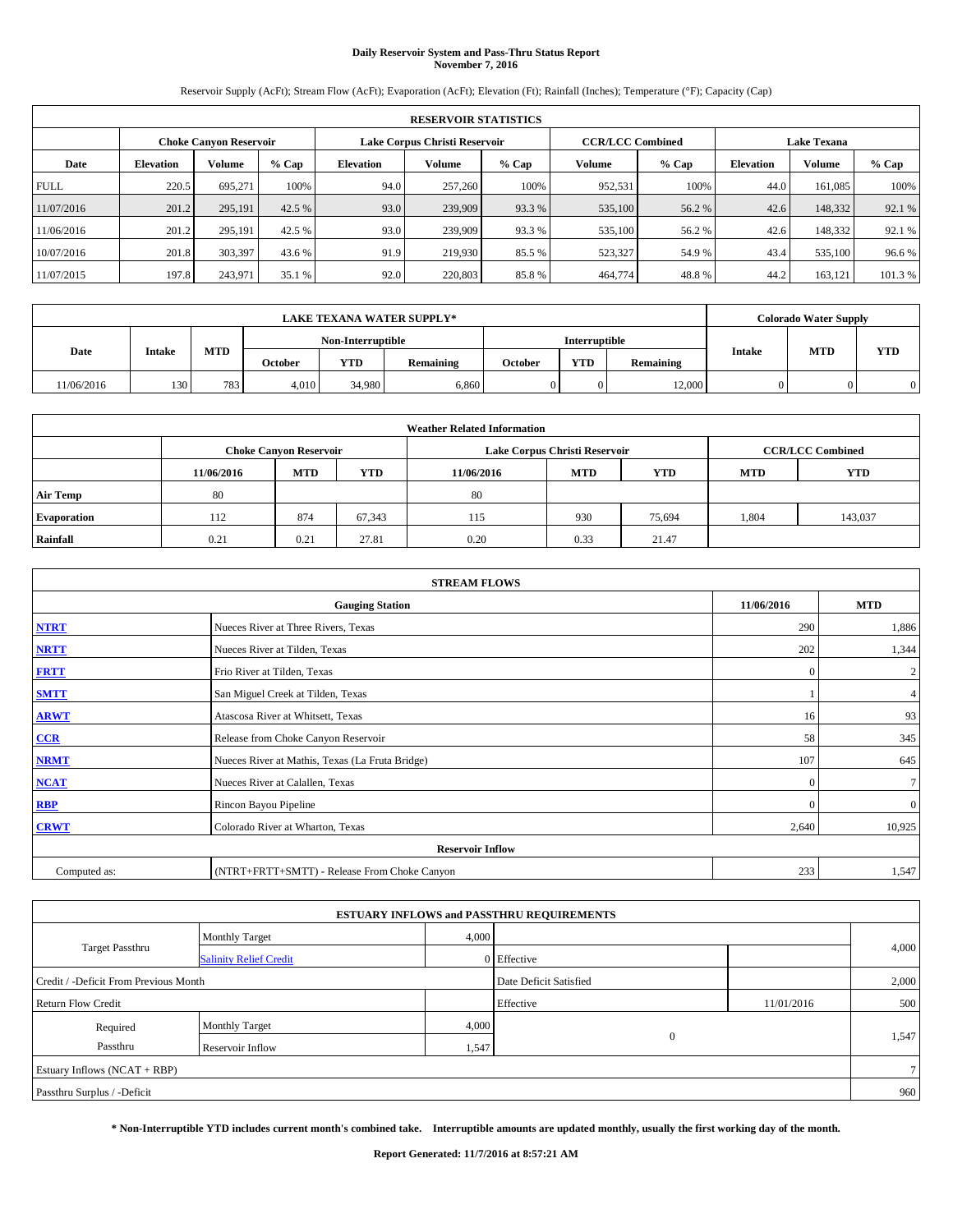### **Daily Reservoir System and Pass-Thru Status Report November 8, 2016**

Reservoir Supply (AcFt); Stream Flow (AcFt); Evaporation (AcFt); Elevation (Ft); Rainfall (Inches); Temperature (°F); Capacity (Cap)

|             | <b>RESERVOIR STATISTICS</b> |                               |         |                  |                               |         |                         |         |                    |               |        |  |
|-------------|-----------------------------|-------------------------------|---------|------------------|-------------------------------|---------|-------------------------|---------|--------------------|---------------|--------|--|
|             |                             | <b>Choke Canyon Reservoir</b> |         |                  | Lake Corpus Christi Reservoir |         | <b>CCR/LCC Combined</b> |         | <b>Lake Texana</b> |               |        |  |
| Date        | <b>Elevation</b>            | Volume                        | $%$ Cap | <b>Elevation</b> | Volume                        | $%$ Cap | Volume                  | $%$ Cap | <b>Elevation</b>   | <b>Volume</b> | % Cap  |  |
| <b>FULL</b> | 220.5                       | 695.271                       | 100%    | 94.0             | 257,260                       | 100%    | 952,531                 | 100%    | 44.0               | 161,085       | 100%   |  |
| 11/08/2016  | 201.2                       | 295,033                       | 42.4 %  | 93.1             | 241,341                       | 93.8%   | 536,374                 | 56.3%   | 42.7               | 149,224       | 92.6 % |  |
| 11/07/2016  | 201.2                       | 295.191                       | 42.5 %  | 93.0             | 239,909                       | 93.3 %  | 535,100                 | 56.2 %  | 42.6               | 148,332       | 92.1 % |  |
| 10/08/2016  | 201.7                       | 302,270                       | 43.5 %  | 92.1             | 222,729                       | 86.6 %  | 524,999                 | 55.1 %  | 43.5               | 536,374       | 97.1 % |  |
| 11/08/2015  | 197.8                       | 243,691                       | 35.0 %  | 92.0             | 220,803                       | 85.8%   | 464,494                 | 48.8%   | 44.2               | 163,121       | 101.3% |  |

|            | <b>LAKE TEXANA WATER SUPPLY*</b> |            |                   |            |           |         |                      |           |                                           | <b>Colorado Water Supply</b> |  |
|------------|----------------------------------|------------|-------------------|------------|-----------|---------|----------------------|-----------|-------------------------------------------|------------------------------|--|
|            |                                  |            | Non-Interruptible |            |           |         | <b>Interruptible</b> |           | <b>MTD</b><br><b>YTD</b><br><b>Intake</b> |                              |  |
| Date       | Intake                           | <b>MTD</b> | October           | <b>YTD</b> | Remaining | October | <b>YTD</b>           | Remaining |                                           |                              |  |
| 11/07/2016 | 136                              | 919        | 4.010             | 35.116     | 6.724     | 0       | 0.                   | 12,000    |                                           |                              |  |

| <b>Weather Related Information</b> |            |                               |                                                                    |      |                               |                         |       |         |  |  |  |
|------------------------------------|------------|-------------------------------|--------------------------------------------------------------------|------|-------------------------------|-------------------------|-------|---------|--|--|--|
|                                    |            | <b>Choke Canyon Reservoir</b> |                                                                    |      | Lake Corpus Christi Reservoir | <b>CCR/LCC Combined</b> |       |         |  |  |  |
|                                    | 11/07/2016 | <b>MTD</b>                    | <b>YTD</b><br><b>MTD</b><br><b>YTD</b><br><b>MTD</b><br>11/07/2016 |      |                               |                         |       |         |  |  |  |
| <b>Air Temp</b>                    | 86         |                               |                                                                    | 83   |                               |                         |       |         |  |  |  |
| <b>Evaporation</b>                 | 186        | 1,060                         | 67,529                                                             | 188  | l.118                         | 75,882                  | 2.178 | 143,411 |  |  |  |
| Rainfall                           | 0.80       | 1.01                          | 28.61                                                              | 0.00 | 0.33                          | 21.47                   |       |         |  |  |  |

| <b>STREAM FLOWS</b> |                                                 |              |              |  |  |  |  |  |
|---------------------|-------------------------------------------------|--------------|--------------|--|--|--|--|--|
|                     | <b>Gauging Station</b>                          | 11/07/2016   | <b>MTD</b>   |  |  |  |  |  |
| <b>NTRT</b>         | Nueces River at Three Rivers, Texas             | 284          | 2,170        |  |  |  |  |  |
| <b>NRTT</b>         | Nueces River at Tilden, Texas                   | 197          | 1,540        |  |  |  |  |  |
| <b>FRTT</b>         | Frio River at Tilden, Texas                     |              | 3            |  |  |  |  |  |
| <b>SMTT</b>         | San Miguel Creek at Tilden, Texas               |              | 6            |  |  |  |  |  |
| <b>ARWT</b>         | Atascosa River at Whitsett, Texas               | 16           | 109          |  |  |  |  |  |
| $CCR$               | Release from Choke Canyon Reservoir             | 58           | 403          |  |  |  |  |  |
| <b>NRMT</b>         | Nueces River at Mathis, Texas (La Fruta Bridge) | 107          | 752          |  |  |  |  |  |
| <b>NCAT</b>         | Nueces River at Calallen, Texas                 | $\mathbf{0}$ | $\tau$       |  |  |  |  |  |
| RBP                 | Rincon Bayou Pipeline                           | $\Omega$     | $\mathbf{0}$ |  |  |  |  |  |
| <b>CRWT</b>         | Colorado River at Wharton, Texas                | 2,283        | 13,208       |  |  |  |  |  |
|                     | <b>Reservoir Inflow</b>                         |              |              |  |  |  |  |  |
| Computed as:        | (NTRT+FRTT+SMTT) - Release From Choke Canyon    | 228          | 1,775        |  |  |  |  |  |

|                                       |                               |       | <b>ESTUARY INFLOWS and PASSTHRU REQUIREMENTS</b> |            |        |
|---------------------------------------|-------------------------------|-------|--------------------------------------------------|------------|--------|
|                                       | <b>Monthly Target</b>         | 4,000 |                                                  |            |        |
| <b>Target Passthru</b>                | <b>Salinity Relief Credit</b> |       | 0 Effective                                      |            | 4,000  |
| Credit / -Deficit From Previous Month |                               |       | Date Deficit Satisfied                           |            | 2,000  |
| <b>Return Flow Credit</b>             |                               |       | Effective                                        | 11/01/2016 | 500    |
| Required                              | <b>Monthly Target</b>         | 4,000 |                                                  |            |        |
| Passthru                              | Reservoir Inflow              | 1,775 | $\overline{0}$                                   |            | 1,775  |
| Estuary Inflows (NCAT + RBP)          |                               |       |                                                  |            | $\tau$ |
| Passthru Surplus / -Deficit           |                               |       |                                                  |            | 732    |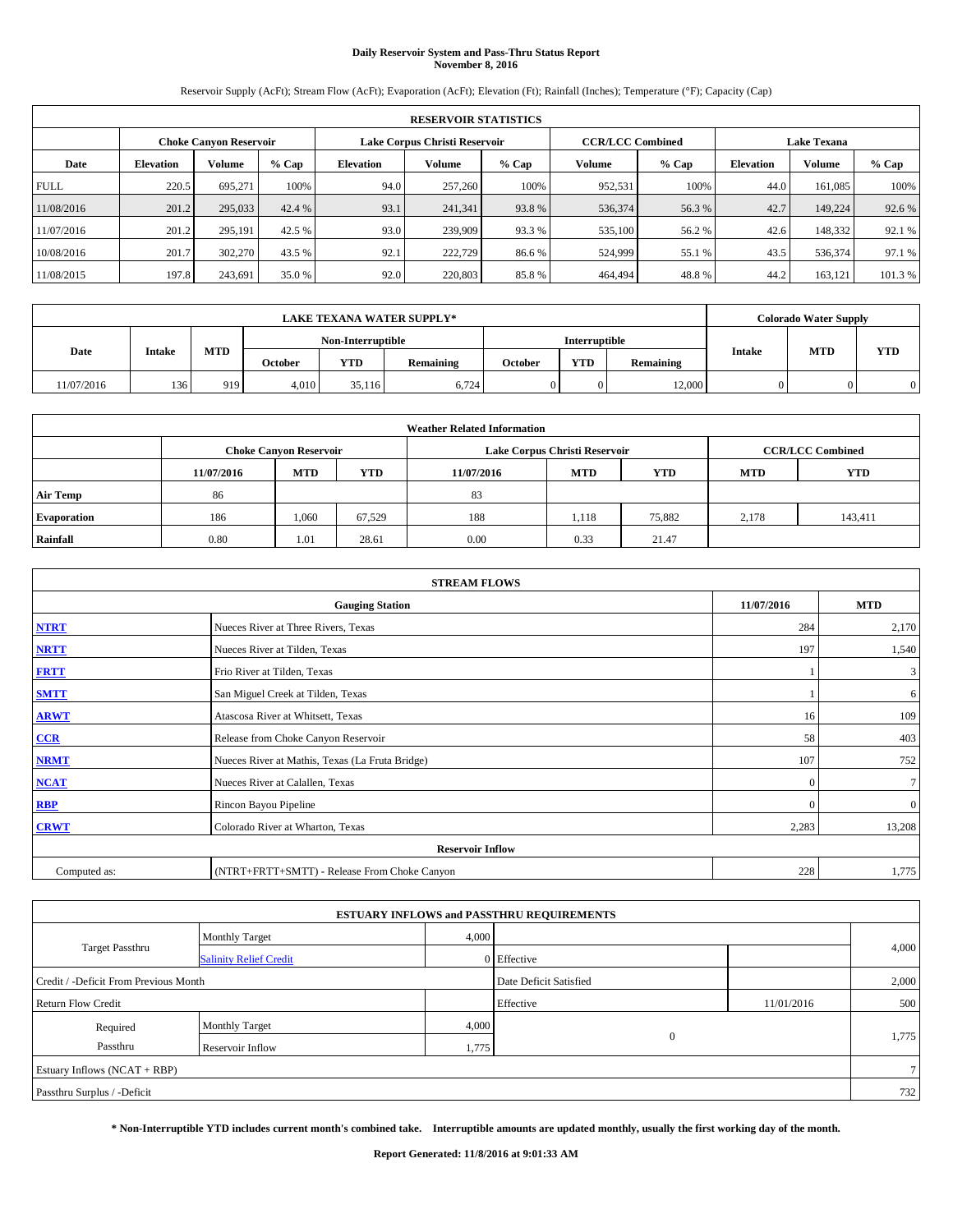#### **Daily Reservoir System and Pass-Thru Status Report November 9, 2016**

Reservoir Supply (AcFt); Stream Flow (AcFt); Evaporation (AcFt); Elevation (Ft); Rainfall (Inches); Temperature (°F); Capacity (Cap)

| <b>RESERVOIR STATISTICS</b> |                  |                               |         |                  |                               |         |                         |         |                    |               |         |  |
|-----------------------------|------------------|-------------------------------|---------|------------------|-------------------------------|---------|-------------------------|---------|--------------------|---------------|---------|--|
|                             |                  | <b>Choke Canyon Reservoir</b> |         |                  | Lake Corpus Christi Reservoir |         | <b>CCR/LCC Combined</b> |         | <b>Lake Texana</b> |               |         |  |
| Date                        | <b>Elevation</b> | Volume                        | $%$ Cap | <b>Elevation</b> | Volume                        | $%$ Cap | <b>Volume</b>           | $%$ Cap | <b>Elevation</b>   | <b>Volume</b> | $%$ Cap |  |
| <b>FULL</b>                 | 220.5            | 695.271                       | 100%    | 94.0             | 257,260                       | 100%    | 952,531                 | 100%    | 44.0               | 161.085       | 100%    |  |
| 11/09/2016                  | 201.2            | 295,191                       | 42.5 %  | 93.1             | 240,804                       | 93.6 %  | 535,995                 | 56.3%   | 42.7               | 149,220       | 92.6 %  |  |
| 11/08/2016                  | 201.2            | 295,033                       | 42.4 %  | 93.1             | 241,341                       | 93.8%   | 536,374                 | 56.3 %  | 42.7               | 149.224       | 92.6 %  |  |
| 10/09/2016                  | 201.7            | 302,433                       | 43.5 %  | 92.1             | 223,080                       | 86.7 %  | 525,513                 | 55.2%   | 43.5               | 535,995       | 97.1 %  |  |
| 11/09/2015                  | 197.8            | 243,271                       | 35.0 %  | 91.9             | 219,930                       | 85.5 %  | 463,201                 | 48.6%   | 44.2               | 163.121       | 101.3 % |  |

|            |        |      |                   |            | <b>LAKE TEXANA WATER SUPPLY*</b> |         |                      |           |                                           | <b>Colorado Water Supply</b> |  |
|------------|--------|------|-------------------|------------|----------------------------------|---------|----------------------|-----------|-------------------------------------------|------------------------------|--|
|            |        |      | Non-Interruptible |            |                                  |         | <b>Interruptible</b> |           | <b>MTD</b><br><b>YTD</b><br><b>Intake</b> |                              |  |
| Date       | Intake | MTD  | October           | <b>YTD</b> | Remaining                        | October | <b>YTD</b>           | Remaining |                                           |                              |  |
| 11/08/2016 | 131    | .050 | 4.010             | 35,246     | 6,594                            |         |                      | 12,000    |                                           |                              |  |

|                    | <b>Weather Related Information</b> |                                                                                  |        |      |                               |                         |       |         |  |  |  |  |
|--------------------|------------------------------------|----------------------------------------------------------------------------------|--------|------|-------------------------------|-------------------------|-------|---------|--|--|--|--|
|                    |                                    | <b>Choke Canyon Reservoir</b>                                                    |        |      | Lake Corpus Christi Reservoir | <b>CCR/LCC Combined</b> |       |         |  |  |  |  |
|                    | 11/08/2016                         | <b>YTD</b><br><b>MTD</b><br><b>MTD</b><br><b>YTD</b><br><b>MTD</b><br>11/08/2016 |        |      |                               |                         |       |         |  |  |  |  |
| <b>Air Temp</b>    | 86                                 |                                                                                  |        | 70   |                               |                         |       |         |  |  |  |  |
| <b>Evaporation</b> | 28                                 | 1,088                                                                            | 67,557 | 42   | 1.160                         | 75.924                  | 2,248 | 143,481 |  |  |  |  |
| Rainfall           | 0.05                               | 1.06                                                                             | 28.66  | 0.20 | 0.53                          | 21.67                   |       |         |  |  |  |  |

| <b>STREAM FLOWS</b> |                                                    |              |                |  |  |  |  |  |
|---------------------|----------------------------------------------------|--------------|----------------|--|--|--|--|--|
|                     | <b>MTD</b><br><b>Gauging Station</b><br>11/08/2016 |              |                |  |  |  |  |  |
| <b>NTRT</b>         | Nueces River at Three Rivers, Texas                | 290          | 2,459          |  |  |  |  |  |
| <b>NRTT</b>         | Nueces River at Tilden, Texas                      | 202          | 1,743          |  |  |  |  |  |
| <b>FRTT</b>         | Frio River at Tilden, Texas                        |              | 3              |  |  |  |  |  |
| <b>SMTT</b>         | San Miguel Creek at Tilden, Texas                  |              | 7 <sup>1</sup> |  |  |  |  |  |
| <b>ARWT</b>         | Atascosa River at Whitsett, Texas                  | 17           | 127            |  |  |  |  |  |
| $CCR$               | Release from Choke Canyon Reservoir                | 58           | 461            |  |  |  |  |  |
| <b>NRMT</b>         | Nueces River at Mathis, Texas (La Fruta Bridge)    | 111          | 863            |  |  |  |  |  |
| <b>NCAT</b>         | Nueces River at Calallen, Texas                    | $\Omega$     | $\tau$         |  |  |  |  |  |
| RBP                 | Rincon Bayou Pipeline                              | $\mathbf{0}$ | $\mathbf{0}$   |  |  |  |  |  |
| <b>CRWT</b>         | Colorado River at Wharton, Texas                   | 2,858        | 16,067         |  |  |  |  |  |
|                     | <b>Reservoir Inflow</b>                            |              |                |  |  |  |  |  |
| Computed as:        | (NTRT+FRTT+SMTT) - Release From Choke Canyon       |              |                |  |  |  |  |  |

|                                       |                               |       | <b>ESTUARY INFLOWS and PASSTHRU REQUIREMENTS</b> |            |                |
|---------------------------------------|-------------------------------|-------|--------------------------------------------------|------------|----------------|
|                                       | <b>Monthly Target</b>         | 4,000 |                                                  |            |                |
| <b>Target Passthru</b>                | <b>Salinity Relief Credit</b> |       | 0 Effective                                      |            | 4,000          |
| Credit / -Deficit From Previous Month |                               |       | Date Deficit Satisfied                           |            | 2,000          |
| <b>Return Flow Credit</b>             |                               |       | Effective                                        | 11/01/2016 | 500            |
| Required                              | <b>Monthly Target</b>         | 4,000 |                                                  |            |                |
| Passthru                              | Reservoir Inflow              | 2,009 | $\overline{0}$                                   |            | 2,009          |
| Estuary Inflows $(NCAT + RBP)$        |                               |       |                                                  |            | 7 <sup>1</sup> |
| Passthru Surplus / -Deficit           |                               |       |                                                  |            | 497            |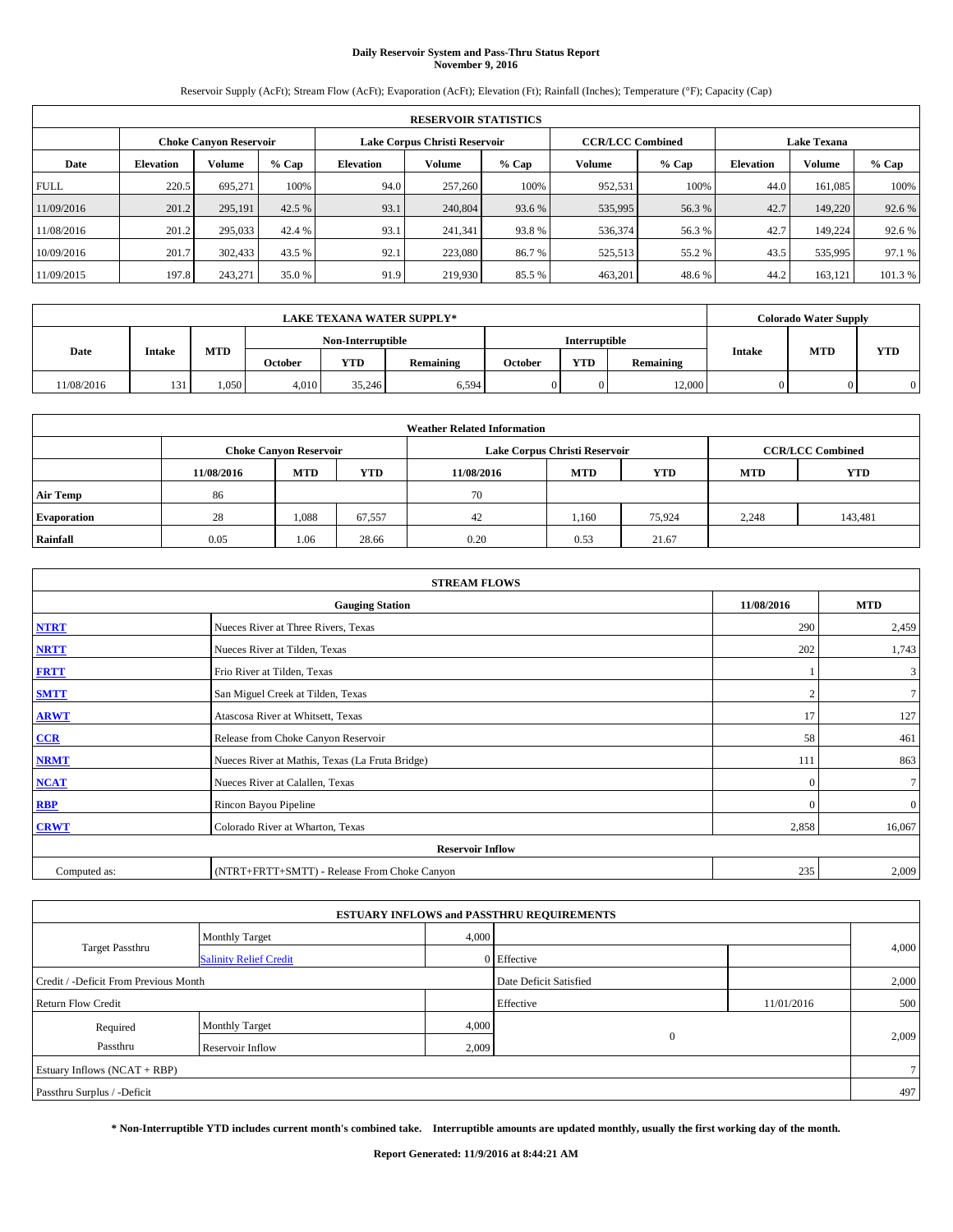# **Daily Reservoir System and Pass-Thru Status Report November 10, 2016**

Reservoir Supply (AcFt); Stream Flow (AcFt); Evaporation (AcFt); Elevation (Ft); Rainfall (Inches); Temperature (°F); Capacity (Cap)

| <b>RESERVOIR STATISTICS</b> |                  |                        |         |                               |               |         |                         |         |                    |               |         |  |
|-----------------------------|------------------|------------------------|---------|-------------------------------|---------------|---------|-------------------------|---------|--------------------|---------------|---------|--|
|                             |                  | Choke Canvon Reservoir |         | Lake Corpus Christi Reservoir |               |         | <b>CCR/LCC Combined</b> |         | <b>Lake Texana</b> |               |         |  |
| Date                        | <b>Elevation</b> | Volume                 | $%$ Cap | <b>Elevation</b>              | <b>Volume</b> | $%$ Cap | Volume                  | $%$ Cap | <b>Elevation</b>   | <b>Volume</b> | $%$ Cap |  |
| <b>FULL</b>                 | 220.5            | 695.271                | 100%    | 94.0                          | 257,260       | 100%    | 952.531                 | 100%    | 44.0               | 161.085       | 100%    |  |
| 11/10/2016                  | 201.3            | 295,349                | 42.5 %  | 93.1                          | 240,625       | 93.5 %  | 535,974                 | 56.3%   | 42.7               | 149.224       | 92.6%   |  |
| 11/09/2016                  | 201.2            | 295,191                | 42.5 %  | 93.1                          | 240,804       | 93.6 %  | 535,995                 | 56.3 %  | 42.7               | 149,220       | 92.6 %  |  |
| 10/10/2016                  | 201.7            | 302.433                | 43.5 %  | 92.1                          | 223,606       | 86.9%   | 526,039                 | 55.2 %  | 43.5               | 535,974       | 97.1 %  |  |
| 11/10/2015                  | 197.9            | 244,112                | 35.1 %  | 91.9                          | 219,406       | 85.3%   | 463,518                 | 48.7%   | 44.                | 162,101       | 100.6%  |  |

|            |        |            |                   |            | <b>LAKE TEXANA WATER SUPPLY*</b> |                      |            |           |               | <b>Colorado Water Supply</b> |     |
|------------|--------|------------|-------------------|------------|----------------------------------|----------------------|------------|-----------|---------------|------------------------------|-----|
|            |        |            | Non-Interruptible |            |                                  | <b>Interruptible</b> |            |           |               |                              |     |
| Date       | Intake | <b>MTD</b> | <b>October</b>    | <b>YTD</b> | <b>Remaining</b>                 | October              | <b>YTD</b> | Remaining | <b>Intake</b> | <b>MTD</b>                   | YTD |
| 11/09/2016 | 131    | .180       | 4.010             | 35,377     | 6.463                            |                      |            | 12,000    |               |                              |     |

|                    | <b>Weather Related Information</b> |                                                                                  |        |      |                               |                         |       |         |  |  |  |  |
|--------------------|------------------------------------|----------------------------------------------------------------------------------|--------|------|-------------------------------|-------------------------|-------|---------|--|--|--|--|
|                    |                                    | <b>Choke Canyon Reservoir</b>                                                    |        |      | Lake Corpus Christi Reservoir | <b>CCR/LCC Combined</b> |       |         |  |  |  |  |
|                    | 11/09/2016                         | <b>YTD</b><br><b>MTD</b><br><b>MTD</b><br><b>YTD</b><br><b>MTD</b><br>11/09/2016 |        |      |                               |                         |       |         |  |  |  |  |
| <b>Air Temp</b>    | 69                                 |                                                                                  |        | 71   |                               |                         |       |         |  |  |  |  |
| <b>Evaporation</b> | 74                                 | 1,162                                                                            | 67,631 | 73   | 1,233                         | 75.997                  | 2,395 | 143,628 |  |  |  |  |
| Rainfall           | 0.03                               | 1.09                                                                             | 28.69  | 0.00 | 0.53                          | 21.67                   |       |         |  |  |  |  |

| <b>STREAM FLOWS</b> |                                                                         |              |              |  |  |  |  |  |  |
|---------------------|-------------------------------------------------------------------------|--------------|--------------|--|--|--|--|--|--|
|                     | <b>Gauging Station</b>                                                  |              |              |  |  |  |  |  |  |
| <b>NTRT</b>         | Nueces River at Three Rivers, Texas                                     |              |              |  |  |  |  |  |  |
| <b>NRTT</b>         | Nueces River at Tilden, Texas                                           | 212          | 1,955        |  |  |  |  |  |  |
| <b>FRTT</b>         | Frio River at Tilden, Texas                                             |              | 4            |  |  |  |  |  |  |
| <b>SMTT</b>         | San Miguel Creek at Tilden, Texas                                       |              | 9            |  |  |  |  |  |  |
| <b>ARWT</b>         | Atascosa River at Whitsett, Texas                                       | 17           | 144          |  |  |  |  |  |  |
| $CCR$               | Release from Choke Canyon Reservoir                                     | 58           | 518          |  |  |  |  |  |  |
| <b>NRMT</b>         | Nueces River at Mathis, Texas (La Fruta Bridge)                         | 107          | 971          |  |  |  |  |  |  |
| <b>NCAT</b>         | Nueces River at Calallen, Texas                                         | $\theta$     | $\tau$       |  |  |  |  |  |  |
| RBP                 | Rincon Bayou Pipeline                                                   | $\mathbf{0}$ | $\mathbf{0}$ |  |  |  |  |  |  |
| <b>CRWT</b>         | Colorado River at Wharton, Texas                                        | 2,521        | 18,588       |  |  |  |  |  |  |
|                     |                                                                         |              |              |  |  |  |  |  |  |
| Computed as:        | <b>Reservoir Inflow</b><br>(NTRT+FRTT+SMTT) - Release From Choke Canyon |              |              |  |  |  |  |  |  |

| <b>ESTUARY INFLOWS and PASSTHRU REQUIREMENTS</b> |                               |                        |              |            |                |  |  |  |  |  |
|--------------------------------------------------|-------------------------------|------------------------|--------------|------------|----------------|--|--|--|--|--|
|                                                  | <b>Monthly Target</b>         | 4,000                  |              |            |                |  |  |  |  |  |
| <b>Target Passthru</b>                           | <b>Salinity Relief Credit</b> |                        | 0 Effective  |            | 4,000          |  |  |  |  |  |
| Credit / -Deficit From Previous Month            |                               | Date Deficit Satisfied |              | 2,000      |                |  |  |  |  |  |
| <b>Return Flow Credit</b>                        |                               |                        | Effective    | 11/01/2016 | 500            |  |  |  |  |  |
| Required                                         | <b>Monthly Target</b>         | 4,000                  |              |            |                |  |  |  |  |  |
| Passthru                                         | Reservoir Inflow              | 2,236                  | $\mathbf{0}$ |            | 2,236          |  |  |  |  |  |
| Estuary Inflows (NCAT + RBP)                     |                               |                        |              |            | 7 <sup>1</sup> |  |  |  |  |  |
| Passthru Surplus / -Deficit                      |                               |                        |              |            | 270            |  |  |  |  |  |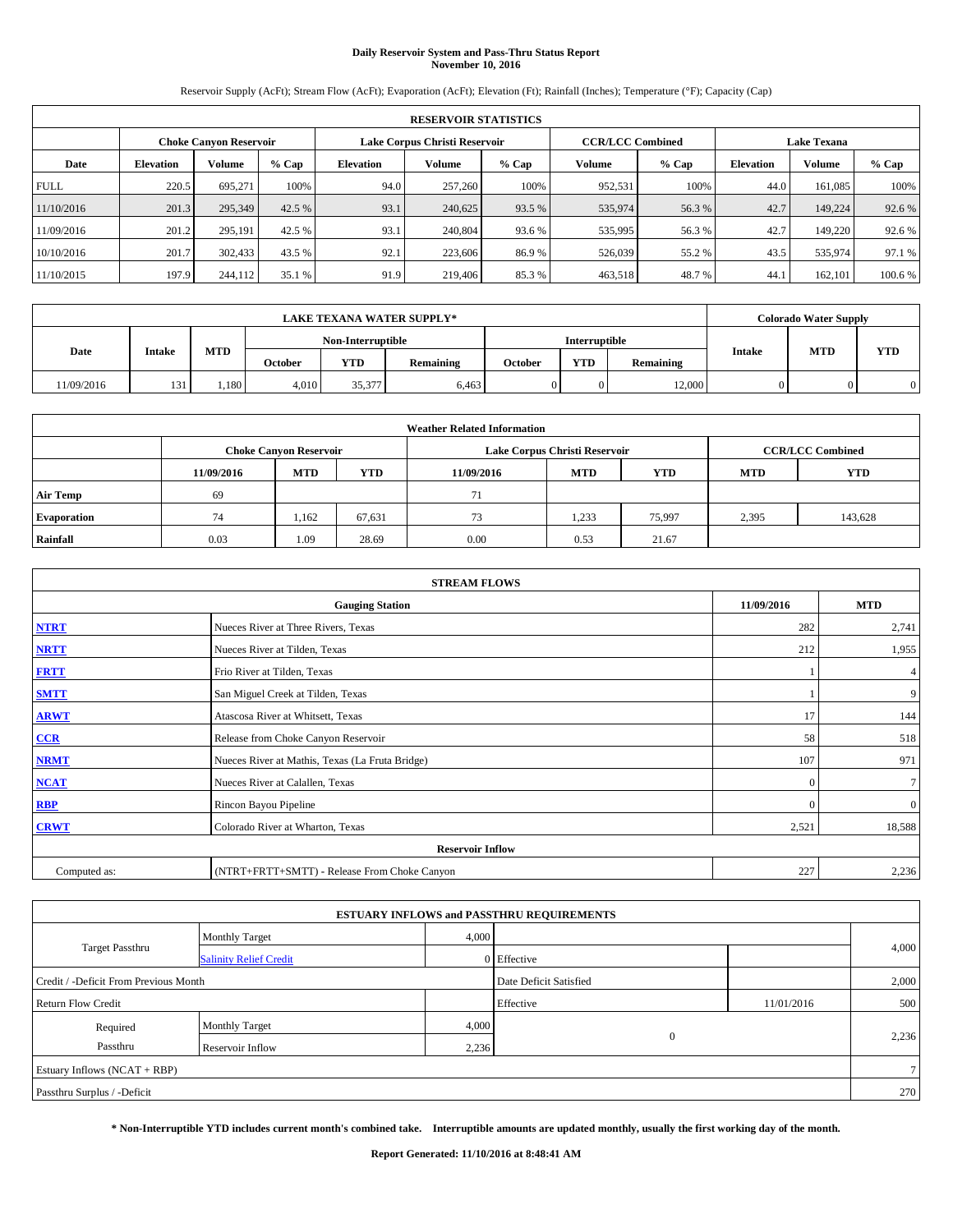# **Daily Reservoir System and Pass-Thru Status Report November 11, 2016**

Reservoir Supply (AcFt); Stream Flow (AcFt); Evaporation (AcFt); Elevation (Ft); Rainfall (Inches); Temperature (°F); Capacity (Cap)

|             | <b>RESERVOIR STATISTICS</b> |                               |         |                  |                               |         |                         |         |                    |         |        |  |  |
|-------------|-----------------------------|-------------------------------|---------|------------------|-------------------------------|---------|-------------------------|---------|--------------------|---------|--------|--|--|
|             |                             | <b>Choke Canyon Reservoir</b> |         |                  | Lake Corpus Christi Reservoir |         | <b>CCR/LCC Combined</b> |         | <b>Lake Texana</b> |         |        |  |  |
| Date        | <b>Elevation</b>            | Volume                        | $%$ Cap | <b>Elevation</b> | Volume                        | $%$ Cap | Volume                  | $%$ Cap | <b>Elevation</b>   | Volume  | % Cap  |  |  |
| <b>FULL</b> | 220.5                       | 695.271                       | 100%    | 94.0             | 257,260                       | 100%    | 952,531                 | 100%    | 44.0               | 161,085 | 100%   |  |  |
| 11/11/2016  | 201.2                       | 294,399                       | 42.3 %  | 93.1             | 240,446                       | 93.5 %  | 534,845                 | 56.1 %  | 42.8               | 150,120 | 93.2 % |  |  |
| 11/10/2016  | 201.3                       | 295,349                       | 42.5 %  | 93.1             | 240,625                       | 93.5 %  | 535,974                 | 56.3 %  | 42.7               | 149.224 | 92.6 % |  |  |
| 10/11/2016  | 201.6                       | 301.292                       | 43.3 %  | 92.2             | 224,659                       | 87.3 %  | 525,951                 | 55.2 %  | 43.5               | 534,845 | 97.1 % |  |  |
| 11/11/2015  | 197.8                       | 242,851                       | 34.9 %  | 91.9             | 219,406                       | 85.3%   | 462,257                 | 48.5 %  | 44.1               | 163,101 | 101.3% |  |  |

| <b>LAKE TEXANA WATER SUPPLY*</b> |        |       |                   |            |                  |               | <b>Colorado Water Supply</b> |           |               |            |            |
|----------------------------------|--------|-------|-------------------|------------|------------------|---------------|------------------------------|-----------|---------------|------------|------------|
|                                  |        |       | Non-Interruptible |            |                  | Interruptible |                              |           |               |            |            |
| Date                             | Intake | MTD   | October           | <b>YTD</b> | <b>Remaining</b> | October       | <b>YTD</b>                   | Remaining | <b>Intake</b> | <b>MTD</b> | <b>YTD</b> |
| 11/10/2016                       | 131    | 1.311 | 4.010             | 35,508     | 6,332            |               |                              | 12,000    |               |            | $\Omega$   |

| <b>Weather Related Information</b> |            |                               |            |            |                               |                         |            |            |  |  |
|------------------------------------|------------|-------------------------------|------------|------------|-------------------------------|-------------------------|------------|------------|--|--|
|                                    |            | <b>Choke Canyon Reservoir</b> |            |            | Lake Corpus Christi Reservoir | <b>CCR/LCC Combined</b> |            |            |  |  |
|                                    | 11/10/2016 | <b>MTD</b>                    | <b>YTD</b> | 11/10/2016 | <b>MTD</b>                    | <b>YTD</b>              | <b>MTD</b> | <b>YTD</b> |  |  |
| <b>Air Temp</b>                    | 73         |                               |            | 73         |                               |                         |            |            |  |  |
| <b>Evaporation</b>                 | 149        | 1,311                         | 67.780     | 136        | 1,369                         | 76,133                  | 2,680      | 143,913    |  |  |
| Rainfall                           | 0.01       | 1.10                          | 28.70      | 0.00       | 0.53                          | 21.67                   |            |            |  |  |

| <b>STREAM FLOWS</b> |                                                 |              |              |  |  |  |  |  |  |
|---------------------|-------------------------------------------------|--------------|--------------|--|--|--|--|--|--|
|                     | <b>Gauging Station</b>                          |              |              |  |  |  |  |  |  |
| <b>NTRT</b>         | Nueces River at Three Rivers, Texas             |              |              |  |  |  |  |  |  |
| <b>NRTT</b>         | Nueces River at Tilden, Texas                   | 195          | 2,150        |  |  |  |  |  |  |
| <b>FRTT</b>         | Frio River at Tilden, Texas                     |              | 5            |  |  |  |  |  |  |
| <b>SMTT</b>         | San Miguel Creek at Tilden, Texas               |              | 10           |  |  |  |  |  |  |
| <b>ARWT</b>         | Atascosa River at Whitsett, Texas               | 19           | 163          |  |  |  |  |  |  |
| $CCR$               | Release from Choke Canyon Reservoir             | 58           | 576          |  |  |  |  |  |  |
| <b>NRMT</b>         | Nueces River at Mathis, Texas (La Fruta Bridge) | 137          | 1,108        |  |  |  |  |  |  |
| <b>NCAT</b>         | Nueces River at Calallen, Texas                 | $\mathbf{0}$ | $\tau$       |  |  |  |  |  |  |
| RBP                 | Rincon Bayou Pipeline                           | $\Omega$     | $\mathbf{0}$ |  |  |  |  |  |  |
| <b>CRWT</b>         | Colorado River at Wharton, Texas                | 2,481        | 21,069       |  |  |  |  |  |  |
|                     |                                                 |              |              |  |  |  |  |  |  |
| Computed as:        | (NTRT+FRTT+SMTT) - Release From Choke Canyon    | 237          | 2,473        |  |  |  |  |  |  |

| <b>ESTUARY INFLOWS and PASSTHRU REQUIREMENTS</b> |                               |                        |              |            |       |  |  |  |  |  |
|--------------------------------------------------|-------------------------------|------------------------|--------------|------------|-------|--|--|--|--|--|
|                                                  | Monthly Target                | 4,000                  |              |            |       |  |  |  |  |  |
| <b>Target Passthru</b>                           | <b>Salinity Relief Credit</b> |                        | 0 Effective  |            | 4,000 |  |  |  |  |  |
| Credit / -Deficit From Previous Month            |                               | Date Deficit Satisfied |              | 2,000      |       |  |  |  |  |  |
| <b>Return Flow Credit</b>                        |                               |                        | Effective    | 11/01/2016 | 500   |  |  |  |  |  |
| Required                                         | Monthly Target                | 4,000                  |              |            |       |  |  |  |  |  |
| Passthru                                         | Reservoir Inflow              | 2,473                  | $\mathbf{0}$ |            | 2,473 |  |  |  |  |  |
| Estuary Inflows $(NCAT + RBP)$                   |                               |                        |              |            |       |  |  |  |  |  |
| Passthru Surplus / -Deficit                      |                               |                        |              |            | 34    |  |  |  |  |  |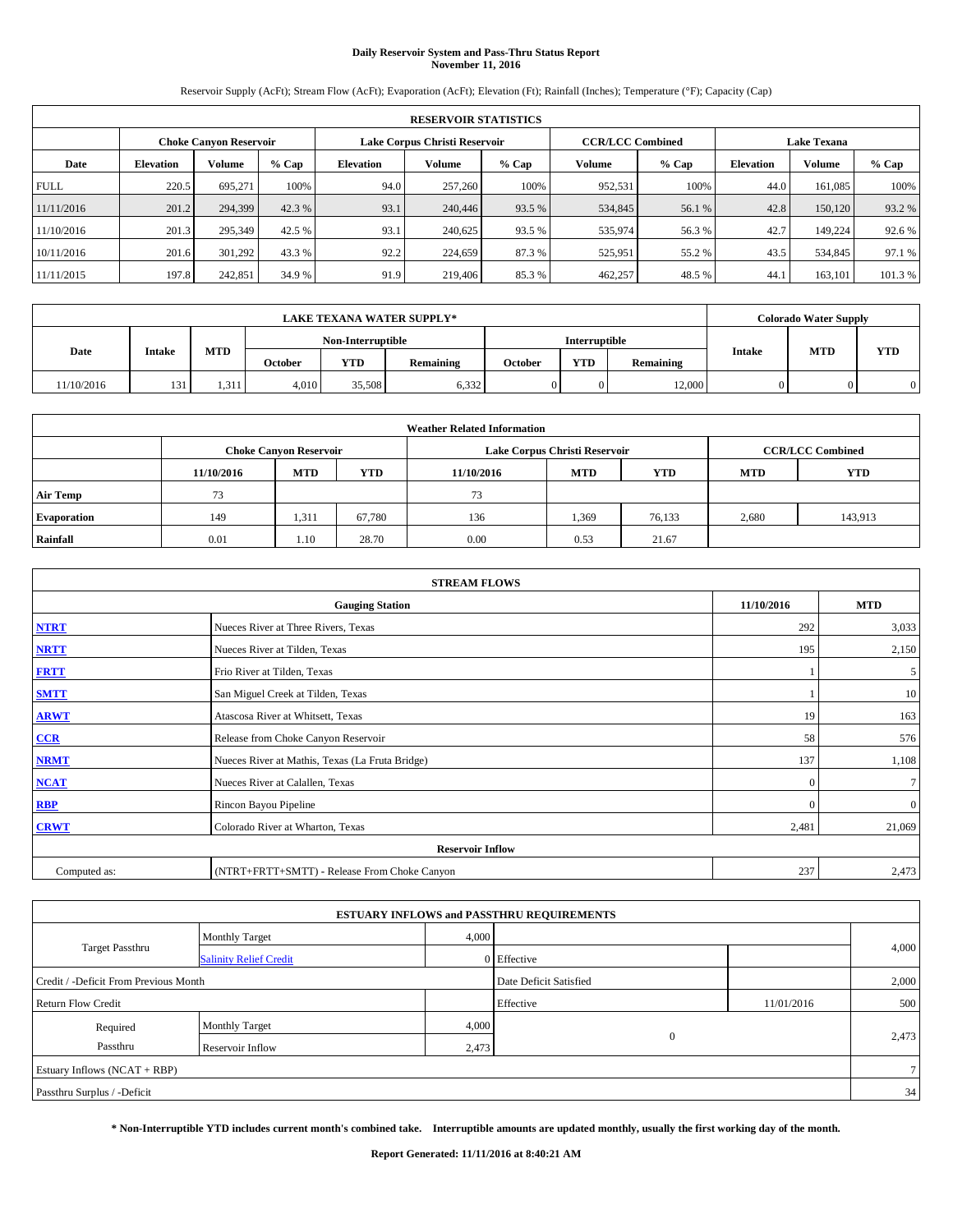# **Daily Reservoir System and Pass-Thru Status Report November 12, 2016**

Reservoir Supply (AcFt); Stream Flow (AcFt); Evaporation (AcFt); Elevation (Ft); Rainfall (Inches); Temperature (°F); Capacity (Cap)

| <b>RESERVOIR STATISTICS</b> |                  |                        |         |                  |                               |         |                         |         |                    |               |         |  |
|-----------------------------|------------------|------------------------|---------|------------------|-------------------------------|---------|-------------------------|---------|--------------------|---------------|---------|--|
|                             |                  | Choke Canvon Reservoir |         |                  | Lake Corpus Christi Reservoir |         | <b>CCR/LCC Combined</b> |         | <b>Lake Texana</b> |               |         |  |
| Date                        | <b>Elevation</b> | Volume                 | $%$ Cap | <b>Elevation</b> | <b>Volume</b>                 | $%$ Cap | Volume                  | $%$ Cap | <b>Elevation</b>   | <b>Volume</b> | $%$ Cap |  |
| <b>FULL</b>                 | 220.5            | 695.271                | 100%    | 94.0             | 257,260                       | 100%    | 952.531                 | 100%    | 44.0               | 161.085       | 100%    |  |
| 11/12/2016                  | 201.2            | 294,716                | 42.4 %  | 93.0             | 239,730                       | 93.2 %  | 534,446                 | 56.1 %  | 42.7               | 149.224       | 92.6%   |  |
| 11/11/2016                  | 201.2            | 294,399                | 42.3 %  | 93.1             | 240,446                       | 93.5 %  | 534,845                 | 56.1 %  | 42.8               | 150.120       | 93.2 %  |  |
| 10/12/2016                  | 201.6            | 301.455                | 43.4 %  | 92.2             | 225,538                       | 87.7 %  | 526,993                 | 55.3 %  | 43.5               | 534,446       | 97.1 %  |  |
| 11/12/2015                  | 197.8            | 242,851                | 34.9 %  | 91.9             | 219,930                       | 85.5 %  | 462,781                 | 48.6%   | 44.                | 163.101       | 101.3%  |  |

| <b>LAKE TEXANA WATER SUPPLY*</b> |        |       |                   |            |                  |                      |            | <b>Colorado Water Supply</b> |               |            |     |
|----------------------------------|--------|-------|-------------------|------------|------------------|----------------------|------------|------------------------------|---------------|------------|-----|
|                                  |        |       | Non-Interruptible |            |                  | <b>Interruptible</b> |            |                              |               |            |     |
| Date                             | Intake | MTD   | <b>October</b>    | <b>YTD</b> | <b>Remaining</b> | October              | <b>YTD</b> | Remaining                    | <b>Intake</b> | <b>MTD</b> | YTD |
| 11/11/2016                       | 131    | . 442 | 4.010             | 35.638     | 6,202            |                      |            | 12,000                       |               |            |     |

| <b>Weather Related Information</b> |            |                               |            |            |                               |                         |            |            |  |  |
|------------------------------------|------------|-------------------------------|------------|------------|-------------------------------|-------------------------|------------|------------|--|--|
|                                    |            | <b>Choke Canyon Reservoir</b> |            |            | Lake Corpus Christi Reservoir | <b>CCR/LCC Combined</b> |            |            |  |  |
|                                    | 11/11/2016 | <b>MTD</b>                    | <b>YTD</b> | 11/11/2016 | <b>MTD</b>                    | <b>YTD</b>              | <b>MTD</b> | <b>YTD</b> |  |  |
| <b>Air Temp</b>                    | 74         |                               |            | 73         |                               |                         |            |            |  |  |
| <b>Evaporation</b>                 | 102        | 1,413                         | 67,882     | 94         | 1,463                         | 76.227                  | 2,876      | 144,109    |  |  |
| Rainfall                           | 0.00       | 1.10                          | 28.70      | 0.00       | 0.53                          | 21.67                   |            |            |  |  |

| <b>STREAM FLOWS</b> |                                                 |          |              |  |  |  |  |  |  |
|---------------------|-------------------------------------------------|----------|--------------|--|--|--|--|--|--|
|                     | <b>Gauging Station</b>                          |          |              |  |  |  |  |  |  |
| <b>NTRT</b>         | Nueces River at Three Rivers, Texas             |          |              |  |  |  |  |  |  |
| <b>NRTT</b>         | Nueces River at Tilden, Texas                   | 195      | 2,344        |  |  |  |  |  |  |
| <b>FRTT</b>         | Frio River at Tilden, Texas                     |          | 6            |  |  |  |  |  |  |
| <b>SMTT</b>         | San Miguel Creek at Tilden, Texas               |          | 11           |  |  |  |  |  |  |
| <b>ARWT</b>         | Atascosa River at Whitsett, Texas               | 38       | 200          |  |  |  |  |  |  |
| $CCR$               | Release from Choke Canyon Reservoir             | 58       | 633          |  |  |  |  |  |  |
| <b>NRMT</b>         | Nueces River at Mathis, Texas (La Fruta Bridge) | 153      | 1,260        |  |  |  |  |  |  |
| <b>NCAT</b>         | Nueces River at Calallen, Texas                 | $\Omega$ | $\tau$       |  |  |  |  |  |  |
| <b>RBP</b>          | Rincon Bayou Pipeline                           | $\Omega$ | $\mathbf{0}$ |  |  |  |  |  |  |
| <b>CRWT</b>         | Colorado River at Wharton, Texas                | 2,581    | 23,649       |  |  |  |  |  |  |
|                     |                                                 |          |              |  |  |  |  |  |  |
| Computed as:        | (NTRT+FRTT+SMTT) - Release From Choke Canyon    | 221      | 2,693        |  |  |  |  |  |  |

| <b>ESTUARY INFLOWS and PASSTHRU REQUIREMENTS</b> |                               |                        |              |            |                |  |  |  |  |  |
|--------------------------------------------------|-------------------------------|------------------------|--------------|------------|----------------|--|--|--|--|--|
|                                                  | <b>Monthly Target</b>         | 4,000                  |              |            |                |  |  |  |  |  |
| <b>Target Passthru</b>                           | <b>Salinity Relief Credit</b> |                        | 0 Effective  |            | 4,000          |  |  |  |  |  |
| Credit / -Deficit From Previous Month            |                               | Date Deficit Satisfied |              | 2,000      |                |  |  |  |  |  |
| <b>Return Flow Credit</b>                        |                               |                        | Effective    | 11/01/2016 | 500            |  |  |  |  |  |
| Required                                         | Monthly Target                | 4,000                  |              |            |                |  |  |  |  |  |
| Passthru                                         | Reservoir Inflow              | 2,693                  | $\mathbf{0}$ |            | 2,693          |  |  |  |  |  |
| Estuary Inflows (NCAT + RBP)                     |                               |                        |              |            | 7 <sup>1</sup> |  |  |  |  |  |
| Passthru Surplus / -Deficit                      |                               |                        |              |            | $-187$         |  |  |  |  |  |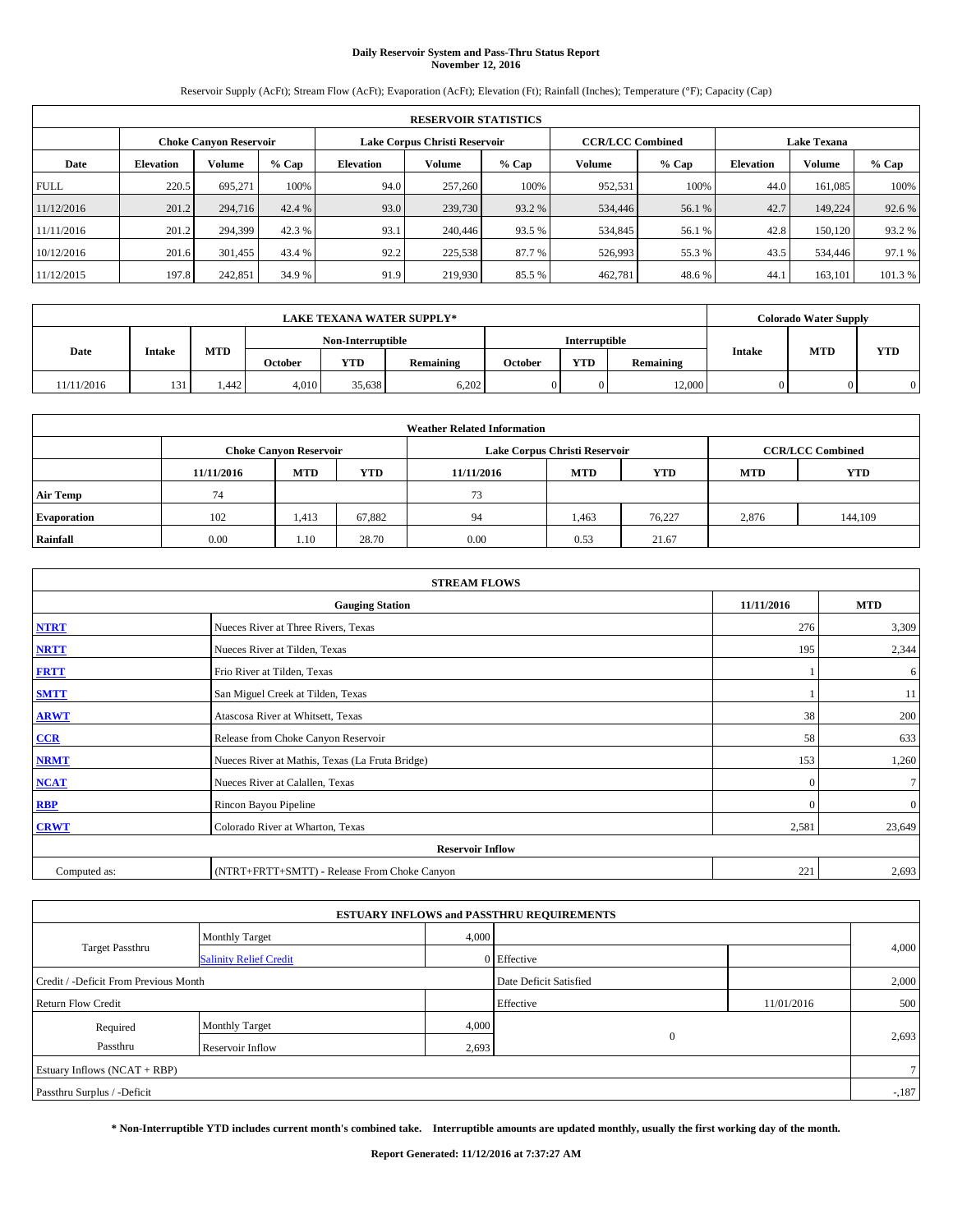# **Daily Reservoir System and Pass-Thru Status Report November 13, 2016**

Reservoir Supply (AcFt); Stream Flow (AcFt); Evaporation (AcFt); Elevation (Ft); Rainfall (Inches); Temperature (°F); Capacity (Cap)

|             | <b>RESERVOIR STATISTICS</b> |                        |         |                  |                                                          |         |         |         |                    |               |         |
|-------------|-----------------------------|------------------------|---------|------------------|----------------------------------------------------------|---------|---------|---------|--------------------|---------------|---------|
|             |                             | Choke Canvon Reservoir |         |                  | Lake Corpus Christi Reservoir<br><b>CCR/LCC Combined</b> |         |         |         | <b>Lake Texana</b> |               |         |
| Date        | <b>Elevation</b>            | Volume                 | $%$ Cap | <b>Elevation</b> | <b>Volume</b>                                            | $%$ Cap | Volume  | $%$ Cap | <b>Elevation</b>   | <b>Volume</b> | $%$ Cap |
| <b>FULL</b> | 220.5                       | 695.271                | 100%    | 94.0             | 257,260                                                  | 100%    | 952.531 | 100%    | 44.0               | 161.085       | 100%    |
| 11/13/2016  | 201.2                       | 294,716                | 42.4 %  | 93.0             | 239,730                                                  | 93.2 %  | 534,446 | 56.1 %  | 42.7               | 149.224       | 92.6%   |
| 11/12/2016  | 201.2                       | 294,716                | 42.4 %  | 93.0             | 239,730                                                  | 93.2 %  | 534,446 | 56.1 %  | 42.7               | 149.224       | 92.6 %  |
| 10/13/2016  | 201.7                       | 301.944                | 43.4 %  | 92.3             | 226,946                                                  | 88.2%   | 528,890 | 55.5 %  | 43.3               | 534,446       | 96.0%   |
| 11/13/2015  | 197.8                       | 242,991                | 34.9 %  | 91.9             | 219.231                                                  | 85.2%   | 462,222 | 48.5 %  | 44.                | 163.101       | 101.3%  |

|            |                                               |       |       |                   | <b>LAKE TEXANA WATER SUPPLY*</b> |            |                      |               |            | <b>Colorado Water Supply</b> |  |
|------------|-----------------------------------------------|-------|-------|-------------------|----------------------------------|------------|----------------------|---------------|------------|------------------------------|--|
|            |                                               |       |       | Non-Interruptible |                                  |            | <b>Interruptible</b> |               |            |                              |  |
| Date       | MTD<br>Intake<br><b>YTD</b><br><b>October</b> |       |       | <b>Remaining</b>  | October                          | <b>YTD</b> | Remaining            | <b>Intake</b> | <b>MTD</b> | <b>YTD</b>                   |  |
| 11/12/2016 | 131                                           | 1.572 | 4.010 | 35,769            | 6,071                            |            |                      | 12,000        |            |                              |  |

| <b>Weather Related Information</b> |            |                               |            |                                                                    |                               |                         |       |         |  |  |
|------------------------------------|------------|-------------------------------|------------|--------------------------------------------------------------------|-------------------------------|-------------------------|-------|---------|--|--|
|                                    |            | <b>Choke Canyon Reservoir</b> |            |                                                                    | Lake Corpus Christi Reservoir | <b>CCR/LCC Combined</b> |       |         |  |  |
|                                    | 11/12/2016 | <b>MTD</b>                    | <b>YTD</b> | <b>YTD</b><br><b>MTD</b><br><b>YTD</b><br><b>MTD</b><br>11/12/2016 |                               |                         |       |         |  |  |
| <b>Air Temp</b>                    | 76         |                               |            | 76                                                                 |                               |                         |       |         |  |  |
| <b>Evaporation</b>                 | 111        | 1,524                         | 67,993     | 156                                                                | 1,619                         | 76,383                  | 3,143 | 144,376 |  |  |
| Rainfall                           | 0.00       | 1.10                          | 28.70      | 0.00                                                               | 0.53                          | 21.67                   |       |         |  |  |

|              | <b>STREAM FLOWS</b>                             |            |              |  |  |  |  |  |  |  |  |
|--------------|-------------------------------------------------|------------|--------------|--|--|--|--|--|--|--|--|
|              | <b>Gauging Station</b>                          | 11/12/2016 | <b>MTD</b>   |  |  |  |  |  |  |  |  |
| <b>NTRT</b>  | Nueces River at Three Rivers, Texas             | 292        | 3,601        |  |  |  |  |  |  |  |  |
| <b>NRTT</b>  | Nueces River at Tilden, Texas                   | 208        | 2,553        |  |  |  |  |  |  |  |  |
| <b>FRTT</b>  | Frio River at Tilden, Texas                     |            | $\tau$       |  |  |  |  |  |  |  |  |
| <b>SMTT</b>  | San Miguel Creek at Tilden, Texas               |            | 12           |  |  |  |  |  |  |  |  |
| <b>ARWT</b>  | Atascosa River at Whitsett, Texas               | 32         | 232          |  |  |  |  |  |  |  |  |
| CCR          | Release from Choke Canyon Reservoir             | 58         | 691          |  |  |  |  |  |  |  |  |
| <b>NRMT</b>  | Nueces River at Mathis, Texas (La Fruta Bridge) | 153        | 1,413        |  |  |  |  |  |  |  |  |
| <b>NCAT</b>  | Nueces River at Calallen, Texas                 | $\Omega$   | $\tau$       |  |  |  |  |  |  |  |  |
| <b>RBP</b>   | Rincon Bayou Pipeline                           | $\Omega$   | $\mathbf{0}$ |  |  |  |  |  |  |  |  |
| <b>CRWT</b>  | Colorado River at Wharton, Texas                | 4,367      | 28,016       |  |  |  |  |  |  |  |  |
|              | <b>Reservoir Inflow</b>                         |            |              |  |  |  |  |  |  |  |  |
| Computed as: | (NTRT+FRTT+SMTT) - Release From Choke Canyon    | 236        | 2,930        |  |  |  |  |  |  |  |  |

| <b>ESTUARY INFLOWS and PASSTHRU REQUIREMENTS</b> |                               |                        |                       |            |                |  |  |  |  |  |
|--------------------------------------------------|-------------------------------|------------------------|-----------------------|------------|----------------|--|--|--|--|--|
|                                                  | Monthly Target                | 4,000                  |                       |            |                |  |  |  |  |  |
| <b>Target Passthru</b>                           | <b>Salinity Relief Credit</b> |                        | 0 Effective           |            | 4,000          |  |  |  |  |  |
| Credit / -Deficit From Previous Month            |                               | Date Deficit Satisfied |                       | 2,000      |                |  |  |  |  |  |
| <b>Return Flow Credit</b>                        |                               |                        | Effective             | 11/01/2016 | 500            |  |  |  |  |  |
| Required                                         | Monthly Target                | 4,000                  |                       |            |                |  |  |  |  |  |
| Passthru<br>Reservoir Inflow                     |                               |                        | $\mathbf{0}$<br>2,930 |            | 2,930          |  |  |  |  |  |
| Estuary Inflows $(NCAT + RBP)$                   |                               |                        |                       |            | 7 <sup>1</sup> |  |  |  |  |  |
| Passthru Surplus / -Deficit                      |                               |                        |                       |            |                |  |  |  |  |  |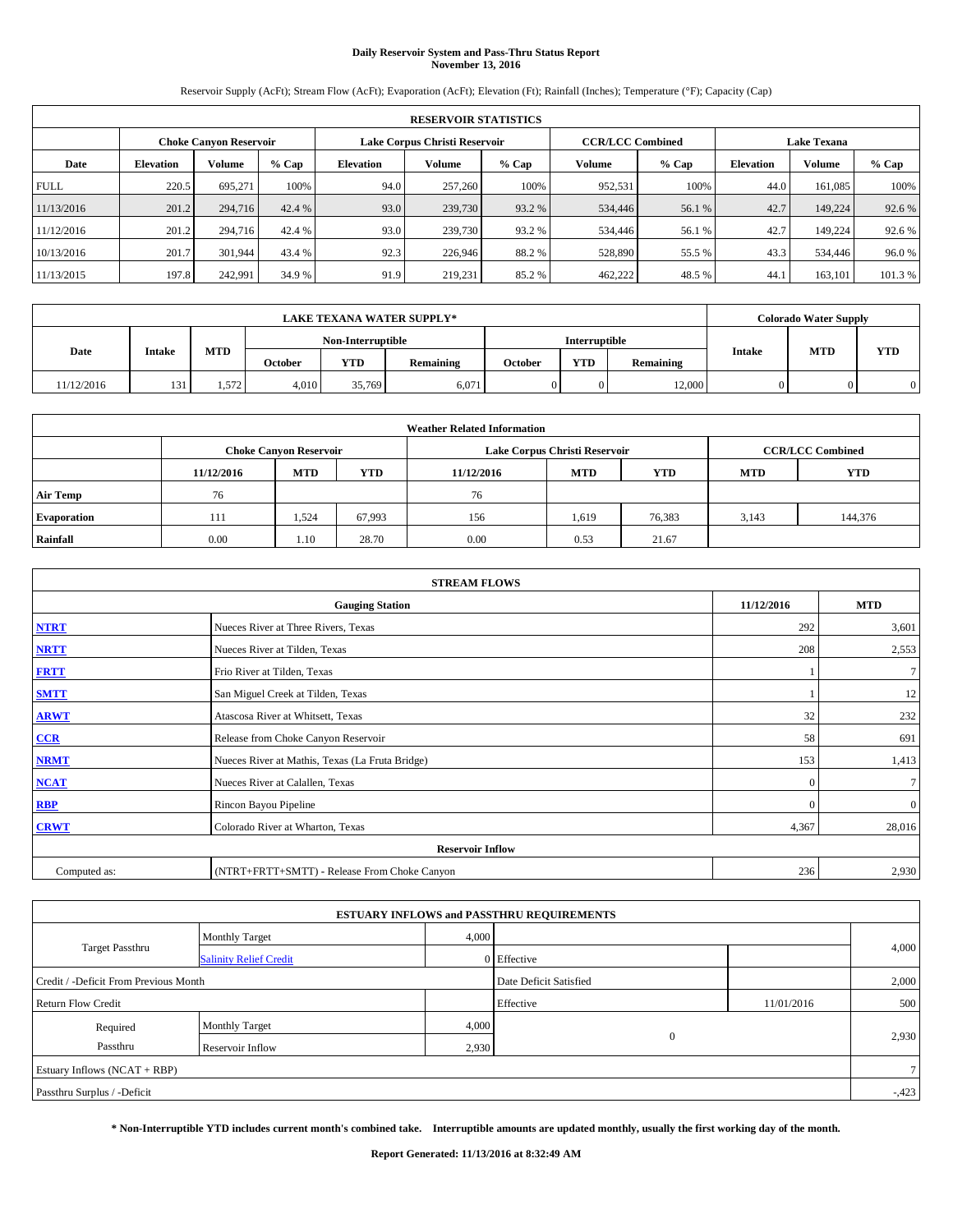# **Daily Reservoir System and Pass-Thru Status Report November 14, 2016**

Reservoir Supply (AcFt); Stream Flow (AcFt); Evaporation (AcFt); Elevation (Ft); Rainfall (Inches); Temperature (°F); Capacity (Cap)

|             | <b>RESERVOIR STATISTICS</b> |                               |         |                  |                                                          |         |         |         |                  |                    |        |  |
|-------------|-----------------------------|-------------------------------|---------|------------------|----------------------------------------------------------|---------|---------|---------|------------------|--------------------|--------|--|
|             |                             | <b>Choke Canyon Reservoir</b> |         |                  | Lake Corpus Christi Reservoir<br><b>CCR/LCC Combined</b> |         |         |         |                  | <b>Lake Texana</b> |        |  |
| Date        | <b>Elevation</b>            | Volume                        | $%$ Cap | <b>Elevation</b> | Volume                                                   | $%$ Cap | Volume  | $%$ Cap | <b>Elevation</b> | Volume             |        |  |
| <b>FULL</b> | 220.5                       | 695.271                       | 100%    | 94.0             | 257,260                                                  | 100%    | 952,531 | 100%    | 44.0             | 161,085            | 100%   |  |
| 11/14/2016  | 201.2                       | 295,191                       | 42.5 %  | 93.0             | 239,551                                                  | 93.1 %  | 534,742 | 56.1 %  | 42.7             | 149,224            | 92.6 % |  |
| 11/13/2016  | 201.2                       | 294,716                       | 42.4 %  | 93.0             | 239,730                                                  | 93.2 %  | 534,446 | 56.1 %  | 42.7             | 149.224            | 92.6 % |  |
| 10/14/2016  | 201.7                       | 301.781                       | 43.4 %  | 92.4             | 228,710                                                  | 88.9%   | 530,491 | 55.7 %  | 43.3             | 534,742            | 96.0 % |  |
| 11/14/2015  | 197.8                       | 242,851                       | 34.9 %  | 91.9             | 218,882                                                  | 85.1 %  | 461,733 | 48.5 %  | 44.1             | 163,101            | 101.3% |  |

|                                         |     |       |       |                   | <b>LAKE TEXANA WATER SUPPLY*</b> |         |                      |           |               | <b>Colorado Water Supply</b> |     |
|-----------------------------------------|-----|-------|-------|-------------------|----------------------------------|---------|----------------------|-----------|---------------|------------------------------|-----|
|                                         |     |       |       | Non-Interruptible |                                  |         | <b>Interruptible</b> |           |               |                              |     |
| MTD<br>Date<br>Intake<br><b>October</b> |     |       |       | <b>YTD</b>        | <b>Remaining</b>                 | October | <b>YTD</b>           | Remaining | <b>Intake</b> | <b>MTD</b>                   | YTD |
| 11/13/2016                              | 131 | 1,703 | 4.010 | 35,900            | 5.940                            |         |                      | 12,000    |               |                              |     |

| <b>Weather Related Information</b> |                               |            |            |            |                                                      |                         |       |         |  |  |
|------------------------------------|-------------------------------|------------|------------|------------|------------------------------------------------------|-------------------------|-------|---------|--|--|
|                                    | <b>Choke Canyon Reservoir</b> |            |            |            | Lake Corpus Christi Reservoir                        | <b>CCR/LCC Combined</b> |       |         |  |  |
|                                    | 11/13/2016                    | <b>MTD</b> | <b>YTD</b> | 11/13/2016 | <b>YTD</b><br><b>MTD</b><br><b>YTD</b><br><b>MTD</b> |                         |       |         |  |  |
| <b>Air Temp</b>                    | 74                            |            |            | 73         |                                                      |                         |       |         |  |  |
| <b>Evaporation</b>                 | 65                            | 1,589      | 68,058     | 83         | 1,702                                                | 76,466                  | 3,291 | 144,524 |  |  |
| Rainfall                           | 0.01                          | 1.11       | 28.71      | 0.00       | 0.53                                                 | 21.67                   |       |         |  |  |

|              | <b>STREAM FLOWS</b>                             |                |            |  |  |  |  |  |  |  |  |
|--------------|-------------------------------------------------|----------------|------------|--|--|--|--|--|--|--|--|
|              | <b>Gauging Station</b>                          | 11/13/2016     | <b>MTD</b> |  |  |  |  |  |  |  |  |
| <b>NTRT</b>  | Nueces River at Three Rivers, Texas             | 296            | 3,897      |  |  |  |  |  |  |  |  |
| <b>NRTT</b>  | Nueces River at Tilden, Texas                   | 252            | 2,805      |  |  |  |  |  |  |  |  |
| <b>FRTT</b>  | Frio River at Tilden, Texas                     |                | 8          |  |  |  |  |  |  |  |  |
| <b>SMTT</b>  | San Miguel Creek at Tilden, Texas               |                | 14         |  |  |  |  |  |  |  |  |
| <b>ARWT</b>  | Atascosa River at Whitsett, Texas               | 28             | 260        |  |  |  |  |  |  |  |  |
| CCR          | Release from Choke Canyon Reservoir             | 58             | 748        |  |  |  |  |  |  |  |  |
| <b>NRMT</b>  | Nueces River at Mathis, Texas (La Fruta Bridge) | 153            | 1,566      |  |  |  |  |  |  |  |  |
| <b>NCAT</b>  | Nueces River at Calallen, Texas                 | $\overline{2}$ | 9          |  |  |  |  |  |  |  |  |
| <b>RBP</b>   | Rincon Bayou Pipeline                           | 76             | 76         |  |  |  |  |  |  |  |  |
| <b>CRWT</b>  | Colorado River at Wharton, Texas                | 6,689          | 34,706     |  |  |  |  |  |  |  |  |
|              | <b>Reservoir Inflow</b>                         |                |            |  |  |  |  |  |  |  |  |
| Computed as: | (NTRT+FRTT+SMTT) - Release From Choke Canyon    | 241            | 3,170      |  |  |  |  |  |  |  |  |

| <b>ESTUARY INFLOWS and PASSTHRU REQUIREMENTS</b> |                               |                        |                       |            |       |  |  |  |  |  |
|--------------------------------------------------|-------------------------------|------------------------|-----------------------|------------|-------|--|--|--|--|--|
|                                                  | <b>Monthly Target</b>         | 4,000                  |                       |            |       |  |  |  |  |  |
| <b>Target Passthru</b>                           | <b>Salinity Relief Credit</b> |                        | 0 Effective           |            | 4,000 |  |  |  |  |  |
| Credit / -Deficit From Previous Month            |                               | Date Deficit Satisfied |                       | 2,000      |       |  |  |  |  |  |
| <b>Return Flow Credit</b>                        |                               |                        | Effective             | 11/01/2016 | 500   |  |  |  |  |  |
| Required                                         | Monthly Target                | 4,000                  |                       |            |       |  |  |  |  |  |
| Passthru<br>Reservoir Inflow                     |                               |                        | $\mathbf{0}$<br>3,170 |            | 3,170 |  |  |  |  |  |
| Estuary Inflows (NCAT + RBP)                     |                               |                        |                       |            | 85    |  |  |  |  |  |
| Passthru Surplus / -Deficit                      |                               |                        |                       |            |       |  |  |  |  |  |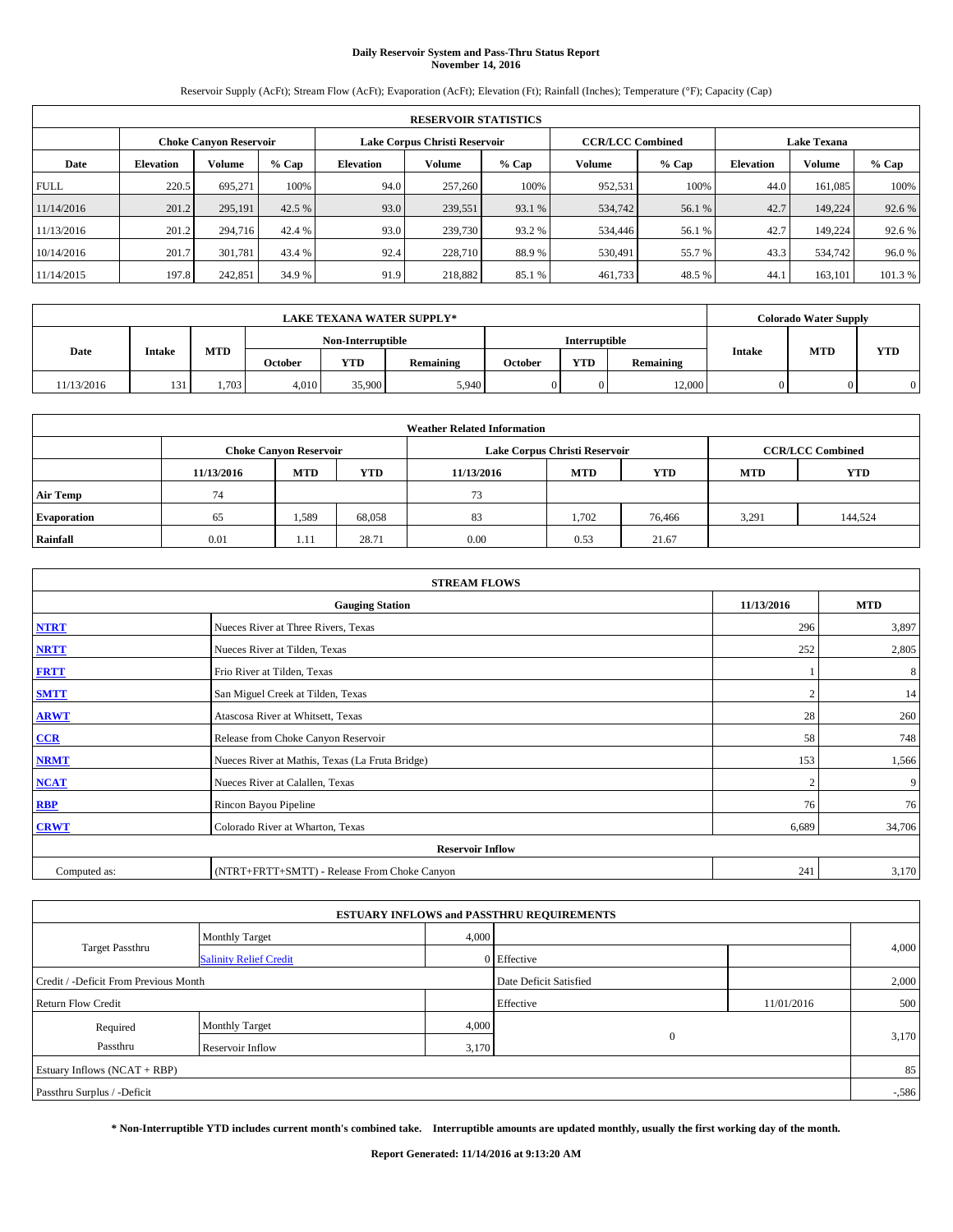# **Daily Reservoir System and Pass-Thru Status Report November 15, 2016**

Reservoir Supply (AcFt); Stream Flow (AcFt); Evaporation (AcFt); Elevation (Ft); Rainfall (Inches); Temperature (°F); Capacity (Cap)

|             | <b>RESERVOIR STATISTICS</b> |                               |         |                  |                                                          |         |         |         |                  |                    |        |
|-------------|-----------------------------|-------------------------------|---------|------------------|----------------------------------------------------------|---------|---------|---------|------------------|--------------------|--------|
|             |                             | <b>Choke Canyon Reservoir</b> |         |                  | Lake Corpus Christi Reservoir<br><b>CCR/LCC Combined</b> |         |         |         |                  | <b>Lake Texana</b> |        |
| Date        | <b>Elevation</b>            | Volume                        | $%$ Cap | <b>Elevation</b> | Volume                                                   | $%$ Cap | Volume  | $%$ Cap | <b>Elevation</b> | Volume             | % Cap  |
| <b>FULL</b> | 220.5                       | 695.271                       | 100%    | 94.0             | 257,260                                                  | 100%    | 952,531 | 100%    | 44.0             | 161,085            | 100%   |
| 11/15/2016  | 201.2                       | 294,238                       | 42.3 %  | 93.0             | 239,372                                                  | 93.0 %  | 533,610 | 56.0%   | 42.7             | 149,224            | 92.6 % |
| 11/14/2016  | 201.2                       | 295.191                       | 42.5 %  | 93.0             | 239.551                                                  | 93.1 %  | 534,742 | 56.1 %  | 42.7             | 149.224            | 92.6 % |
| 10/15/2016  | 201.6                       | 301,455                       | 43.4 %  | 92.5             | 230,301                                                  | 89.5 %  | 531,756 | 55.8%   | 43.2             | 533,610            | 95.4 % |
| 11/15/2015  | 197.7                       | 242,431                       | 34.9 %  | 91.8             | 218,359                                                  | 84.9%   | 460,790 | 48.4%   | 44.1             | 163,101            | 101.3% |

|            | <b>LAKE TEXANA WATER SUPPLY*</b> |       |         |                   |                  |         |                      |           |               | <b>Colorado Water Supply</b> |            |
|------------|----------------------------------|-------|---------|-------------------|------------------|---------|----------------------|-----------|---------------|------------------------------|------------|
|            |                                  |       |         | Non-Interruptible |                  |         | <b>Interruptible</b> |           |               |                              |            |
| Date       | Intake                           | MTD   | October | <b>YTD</b>        | <b>Remaining</b> | October | <b>YTD</b>           | Remaining | <b>Intake</b> | <b>MTD</b>                   | <b>YTD</b> |
| 11/14/2016 | 131                              | 1,834 | 4,010   | 36,031            | 5,809            |         |                      | 12,000    |               |                              |            |

| <b>Weather Related Information</b> |            |                               |            |            |                                                      |                         |       |         |  |  |
|------------------------------------|------------|-------------------------------|------------|------------|------------------------------------------------------|-------------------------|-------|---------|--|--|
|                                    |            | <b>Choke Canyon Reservoir</b> |            |            | Lake Corpus Christi Reservoir                        | <b>CCR/LCC Combined</b> |       |         |  |  |
|                                    | 11/14/2016 | <b>MTD</b>                    | <b>YTD</b> | 11/14/2016 | <b>YTD</b><br><b>MTD</b><br><b>YTD</b><br><b>MTD</b> |                         |       |         |  |  |
| <b>Air Temp</b>                    | 78         |                               |            | 81         |                                                      |                         |       |         |  |  |
| <b>Evaporation</b>                 | 93         | 1,682                         | 68,151     | 146        | 1,848                                                | 76,612                  | 3,530 | 144,763 |  |  |
| Rainfall                           | 0.00       | 1.11                          | 28.71      | 0.00       | 0.53                                                 | 21.67                   |       |         |  |  |

| <b>STREAM FLOWS</b> |                                                 |              |        |  |  |  |  |  |  |
|---------------------|-------------------------------------------------|--------------|--------|--|--|--|--|--|--|
|                     | 11/14/2016                                      | <b>MTD</b>   |        |  |  |  |  |  |  |
| <b>NTRT</b>         | Nueces River at Three Rivers, Texas             | 322          | 4,218  |  |  |  |  |  |  |
| <b>NRTT</b>         | Nueces River at Tilden, Texas                   | 381          | 3,186  |  |  |  |  |  |  |
| <b>FRTT</b>         | Frio River at Tilden, Texas                     |              | 9      |  |  |  |  |  |  |
| <b>SMTT</b>         | San Miguel Creek at Tilden, Texas               |              | 16     |  |  |  |  |  |  |
| <b>ARWT</b>         | Atascosa River at Whitsett, Texas               | 24           | 284    |  |  |  |  |  |  |
| $CCR$               | Release from Choke Canyon Reservoir             | 58           | 806    |  |  |  |  |  |  |
| <b>NRMT</b>         | Nueces River at Mathis, Texas (La Fruta Bridge) | 163          | 1,729  |  |  |  |  |  |  |
| <b>NCAT</b>         | Nueces River at Calallen, Texas                 | $\mathbf{0}$ | 9      |  |  |  |  |  |  |
| RBP                 | Rincon Bayou Pipeline                           | 74           | 150    |  |  |  |  |  |  |
| <b>CRWT</b>         | Colorado River at Wharton, Texas                | 6,888        | 41,594 |  |  |  |  |  |  |
|                     | <b>Reservoir Inflow</b>                         |              |        |  |  |  |  |  |  |
| Computed as:        | (NTRT+FRTT+SMTT) - Release From Choke Canyon    | 267          | 3,437  |  |  |  |  |  |  |

|                                       |                               |       | <b>ESTUARY INFLOWS and PASSTHRU REQUIREMENTS</b> |            |          |
|---------------------------------------|-------------------------------|-------|--------------------------------------------------|------------|----------|
|                                       | <b>Monthly Target</b>         | 4,000 |                                                  |            |          |
| <b>Target Passthru</b>                | <b>Salinity Relief Credit</b> |       | 0 Effective                                      |            | 4,000    |
| Credit / -Deficit From Previous Month |                               |       | Date Deficit Satisfied                           |            | 2,000    |
| <b>Return Flow Credit</b>             |                               |       | Effective                                        | 11/01/2016 | 500      |
| Required                              | Monthly Target                | 4,000 |                                                  |            |          |
| Passthru<br>Reservoir Inflow          |                               |       | $\mathbf{0}$<br>3,437                            |            | 3,437    |
| Estuary Inflows (NCAT + RBP)          |                               |       |                                                  |            | 159      |
| Passthru Surplus / -Deficit           |                               |       |                                                  |            | $-0.778$ |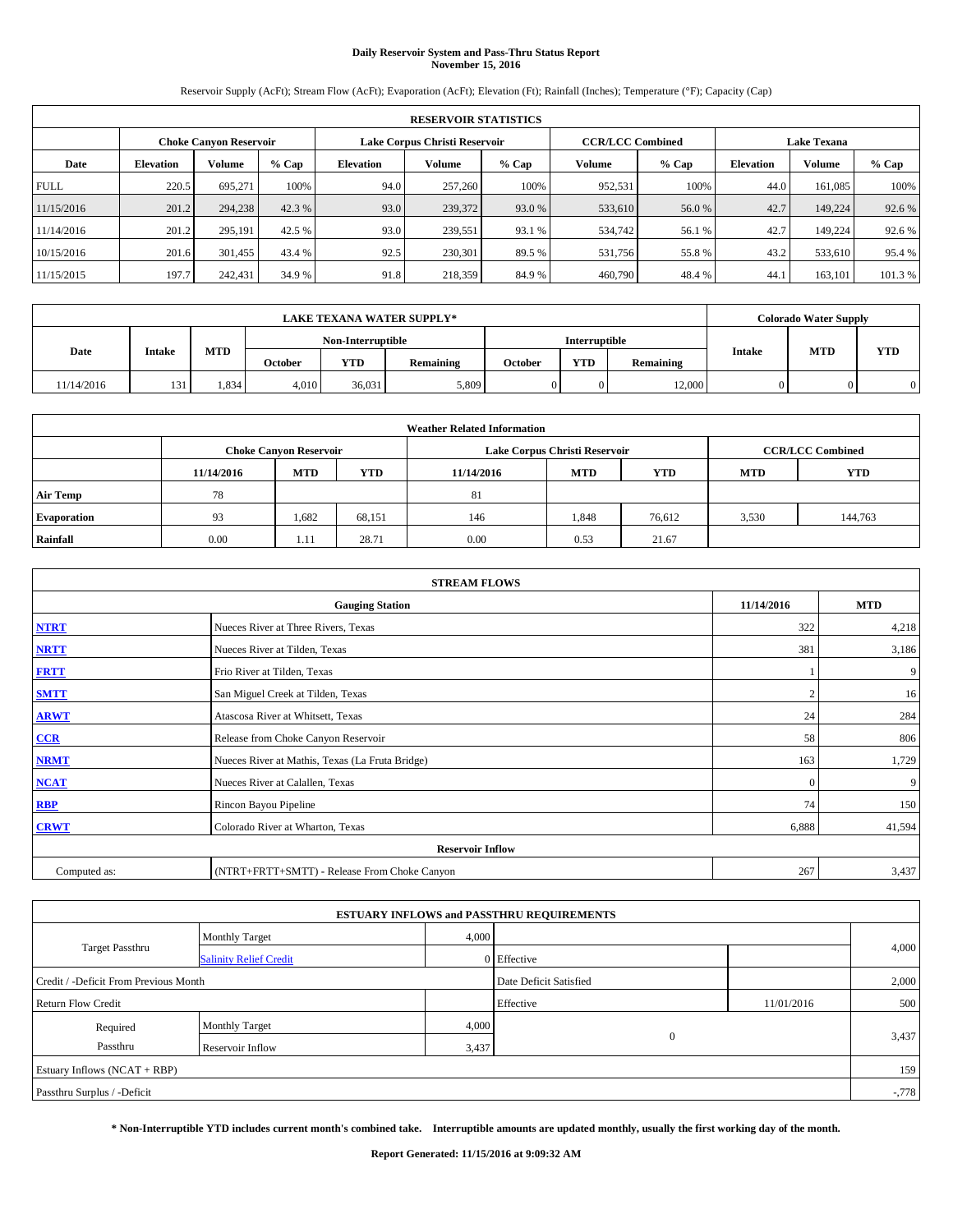# **Daily Reservoir System and Pass-Thru Status Report November 16, 2016**

Reservoir Supply (AcFt); Stream Flow (AcFt); Evaporation (AcFt); Elevation (Ft); Rainfall (Inches); Temperature (°F); Capacity (Cap)

| <b>RESERVOIR STATISTICS</b> |                  |                        |         |                               |               |         |                         |         |                  |                    |        |  |
|-----------------------------|------------------|------------------------|---------|-------------------------------|---------------|---------|-------------------------|---------|------------------|--------------------|--------|--|
|                             |                  | Choke Canvon Reservoir |         | Lake Corpus Christi Reservoir |               |         | <b>CCR/LCC Combined</b> |         |                  | <b>Lake Texana</b> |        |  |
| Date                        | <b>Elevation</b> | Volume                 | $%$ Cap | <b>Elevation</b>              | <b>Volume</b> | $%$ Cap | Volume                  | $%$ Cap | <b>Elevation</b> | <b>Volume</b>      | % Cap  |  |
| <b>FULL</b>                 | 220.5            | 695.271                | 100%    | 94.0                          | 257,260       | 100%    | 952.531                 | 100%    | 44.0             | 161.085            | 100%   |  |
| 11/16/2016                  | 201.2            | 293,756                | 42.3 %  | 93.0                          | 239,372       | 93.0 %  | 533,128                 | 56.0 %  | 42.6             | 148,332            | 92.1 % |  |
| 11/15/2016                  | 201.2            | 294,238                | 42.3 %  | 93.0                          | 239,372       | 93.0 %  | 533,610                 | 56.0 %  | 42.7             | 149.224            | 92.6 % |  |
| 10/16/2016                  | 201.6            | 300,803                | 43.3 %  | 92.6                          | 231.894       | 90.1 %  | 532,697                 | 55.9%   | 43.2             | 533,128            | 95.4 % |  |
| 11/16/2015                  | 197.6            | 241,047                | 34.7 %  | 91.8                          | 218,011       | 84.7%   | 459,058                 | 48.2%   | 44.              | 163.101            | 101.3% |  |

| <b>LAKE TEXANA WATER SUPPLY*</b> |        |       |         |                   |                  |         |                      |           |               | <b>Colorado Water Supply</b> |            |
|----------------------------------|--------|-------|---------|-------------------|------------------|---------|----------------------|-----------|---------------|------------------------------|------------|
|                                  |        |       |         | Non-Interruptible |                  |         | <b>Interruptible</b> |           |               |                              |            |
| Date                             | Intake | MTD   | October | <b>YTD</b>        | <b>Remaining</b> | October | <b>YTD</b>           | Remaining | <b>Intake</b> | <b>MTD</b>                   | <b>YTD</b> |
| 11/15/2016                       | 131    | 1,965 | 4,010   | 36.161            | 5,679            |         |                      | 12,000    |               |                              |            |

| <b>Weather Related Information</b> |            |                               |            |            |                                                      |                         |       |         |  |  |
|------------------------------------|------------|-------------------------------|------------|------------|------------------------------------------------------|-------------------------|-------|---------|--|--|
|                                    |            | <b>Choke Canyon Reservoir</b> |            |            | Lake Corpus Christi Reservoir                        | <b>CCR/LCC Combined</b> |       |         |  |  |
|                                    | 11/15/2016 | <b>MTD</b>                    | <b>YTD</b> | 11/15/2016 | <b>YTD</b><br><b>MTD</b><br><b>YTD</b><br><b>MTD</b> |                         |       |         |  |  |
| <b>Air Temp</b>                    | 83         |                               |            | 83         |                                                      |                         |       |         |  |  |
| <b>Evaporation</b>                 | 139        | 1,821                         | 68.290     | 375        | 2,223                                                | 76.987                  | 4,044 | 145,277 |  |  |
| Rainfall                           | 0.00       | 1.11                          | 28.71      | 0.00       | 0.53                                                 | 21.67                   |       |         |  |  |

| <b>STREAM FLOWS</b> |                                                 |              |        |  |  |  |  |  |  |
|---------------------|-------------------------------------------------|--------------|--------|--|--|--|--|--|--|
|                     | 11/15/2016                                      | <b>MTD</b>   |        |  |  |  |  |  |  |
| <b>NTRT</b>         | Nueces River at Three Rivers, Texas             | 421          | 4,639  |  |  |  |  |  |  |
| <b>NRTT</b>         | Nueces River at Tilden, Texas                   | 508          | 3,694  |  |  |  |  |  |  |
| <b>FRTT</b>         | Frio River at Tilden, Texas                     |              | 9      |  |  |  |  |  |  |
| <b>SMTT</b>         | San Miguel Creek at Tilden, Texas               | 3            | 19     |  |  |  |  |  |  |
| <b>ARWT</b>         | Atascosa River at Whitsett, Texas               | 20           | 304    |  |  |  |  |  |  |
| $CCR$               | Release from Choke Canyon Reservoir             | 58           | 863    |  |  |  |  |  |  |
| <b>NRMT</b>         | Nueces River at Mathis, Texas (La Fruta Bridge) | 171          | 1,900  |  |  |  |  |  |  |
| <b>NCAT</b>         | Nueces River at Calallen, Texas                 | $\mathbf{0}$ | 9      |  |  |  |  |  |  |
| RBP                 | Rincon Bayou Pipeline                           | $\Omega$     | 150    |  |  |  |  |  |  |
| <b>CRWT</b>         | Colorado River at Wharton, Texas                | 7,186        | 48,779 |  |  |  |  |  |  |
|                     | <b>Reservoir Inflow</b>                         |              |        |  |  |  |  |  |  |
| Computed as:        | (NTRT+FRTT+SMTT) - Release From Choke Canyon    | 366          | 3,804  |  |  |  |  |  |  |

|                                       |                                                        |                        | <b>ESTUARY INFLOWS and PASSTHRU REQUIREMENTS</b> |            |       |  |  |  |
|---------------------------------------|--------------------------------------------------------|------------------------|--------------------------------------------------|------------|-------|--|--|--|
|                                       | <b>Monthly Target</b><br><b>Salinity Relief Credit</b> |                        | 4,000                                            |            |       |  |  |  |
| <b>Target Passthru</b>                |                                                        |                        | 0 Effective                                      |            | 4,000 |  |  |  |
| Credit / -Deficit From Previous Month |                                                        | Date Deficit Satisfied |                                                  | 2,000      |       |  |  |  |
| <b>Return Flow Credit</b>             |                                                        |                        | Effective                                        | 11/01/2016 | 500   |  |  |  |
| Required                              | <b>Monthly Target</b>                                  | 4,000                  |                                                  |            |       |  |  |  |
| Passthru                              | Reservoir Inflow                                       | 3,804                  | $\Omega$                                         |            | 3,804 |  |  |  |
| Estuary Inflows $(NCAT + RBP)$        |                                                        |                        |                                                  |            |       |  |  |  |
| Passthru Surplus / -Deficit           |                                                        |                        |                                                  |            |       |  |  |  |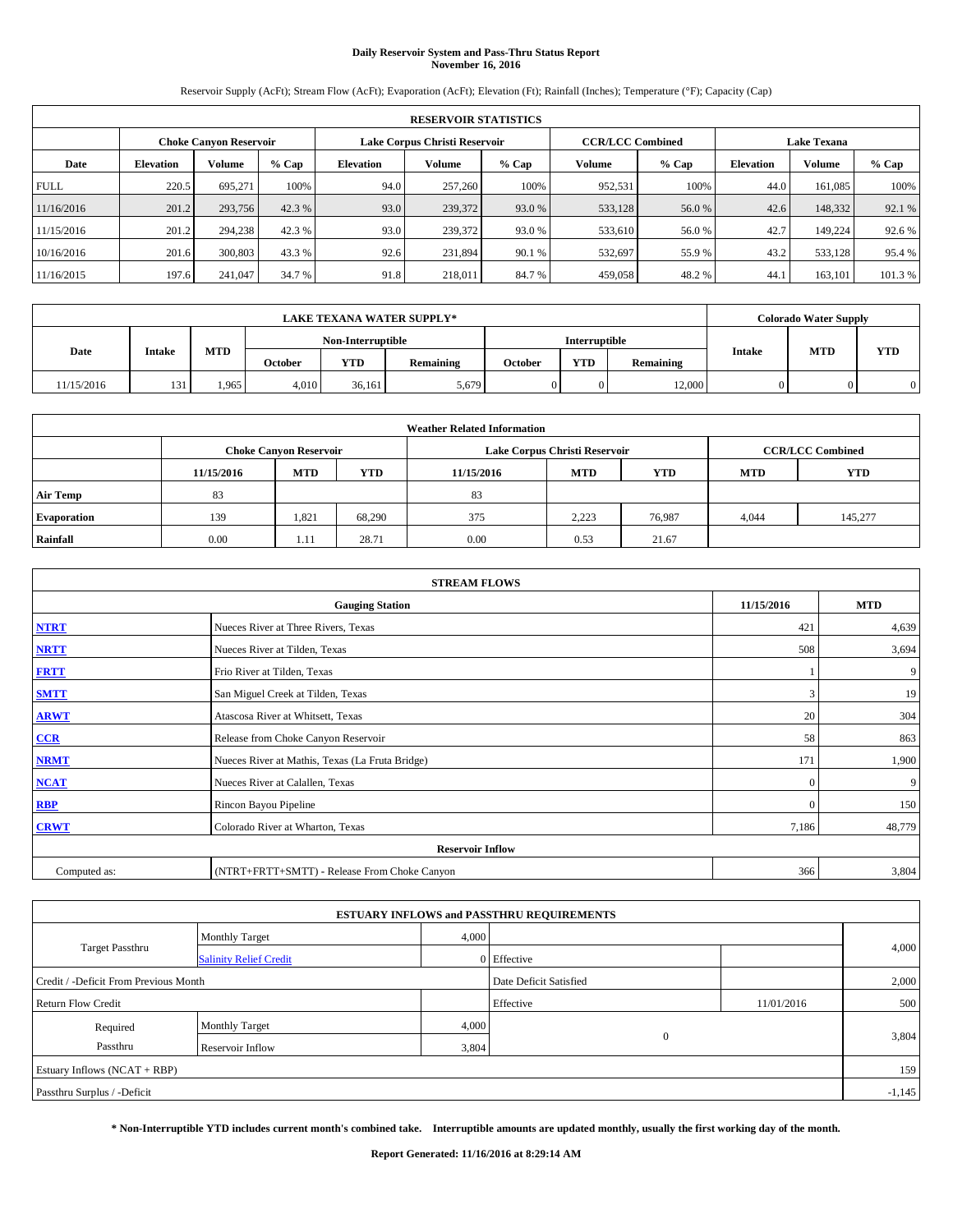# **Daily Reservoir System and Pass-Thru Status Report November 17, 2016**

Reservoir Supply (AcFt); Stream Flow (AcFt); Evaporation (AcFt); Elevation (Ft); Rainfall (Inches); Temperature (°F); Capacity (Cap)

| <b>RESERVOIR STATISTICS</b> |                  |                               |        |                               |         |        |                         |         |                    |               |        |
|-----------------------------|------------------|-------------------------------|--------|-------------------------------|---------|--------|-------------------------|---------|--------------------|---------------|--------|
|                             |                  | <b>Choke Canvon Reservoir</b> |        | Lake Corpus Christi Reservoir |         |        | <b>CCR/LCC Combined</b> |         | <b>Lake Texana</b> |               |        |
| Date                        | <b>Elevation</b> | <b>Volume</b>                 | % Cap  | Elevation                     | Volume  | % Cap  | Volume                  | $%$ Cap | <b>Elevation</b>   | <b>Volume</b> | % Cap  |
| <b>FULL</b>                 | 220.5            | 695.271                       | 100%   | 94.0                          | 257,260 | 100%   | 952,531                 | 100%    | 44.0               | 161,085       | 100%   |
| 11/17/2016                  | 201.2            | 294,557                       | 42.4 % | 93.0                          | 238,657 | 92.8%  | 533,214                 | 56.0%   | 42.6               | 148,332       | 92.1 % |
| 11/16/2016                  | 201.2            | 293,756                       | 42.3 % | 93.0                          | 239,372 | 93.0 % | 533,128                 | 56.0%   | 42.6               | 148,332       | 92.1 % |
| 10/17/2016                  | 201.6            | 300,321                       | 43.2 % | 92.7                          | 233,669 | 90.8%  | 533,990                 | 56.1 %  | 43.2               | 533,214       | 95.4 % |
| 11/17/2015                  | 197.7            | 241,736                       | 34.8%  | 91.7                          | 216,966 | 84.3 % | 458,702                 | 48.2%   | 43.8               | 159,229       | 98.8%  |

| <b>LAKE TEXANA WATER SUPPLY*</b> |        |       |                |                   |                  |         |                      |           |               | <b>Colorado Water Supply</b> |     |
|----------------------------------|--------|-------|----------------|-------------------|------------------|---------|----------------------|-----------|---------------|------------------------------|-----|
|                                  |        |       |                | Non-Interruptible |                  |         | <b>Interruptible</b> |           |               |                              |     |
| Date                             | Intake | MTD   | <b>October</b> | <b>YTD</b>        | <b>Remaining</b> | October | <b>YTD</b>           | Remaining | <b>Intake</b> | <b>MTD</b>                   | YTD |
| 11/16/2016                       | 131    | 2,096 | 4.010          | 36.292            | 5,548            |         |                      | 12,000    |               |                              |     |

| <b>Weather Related Information</b> |            |                               |            |            |                                                      |                         |       |         |  |  |  |
|------------------------------------|------------|-------------------------------|------------|------------|------------------------------------------------------|-------------------------|-------|---------|--|--|--|
|                                    |            | <b>Choke Canyon Reservoir</b> |            |            | Lake Corpus Christi Reservoir                        | <b>CCR/LCC Combined</b> |       |         |  |  |  |
|                                    | 11/16/2016 | <b>MTD</b>                    | <b>YTD</b> | 11/16/2016 | <b>YTD</b><br><b>MTD</b><br><b>YTD</b><br><b>MTD</b> |                         |       |         |  |  |  |
| <b>Air Temp</b>                    | 87         |                               |            | 88         |                                                      |                         |       |         |  |  |  |
| <b>Evaporation</b>                 | 167        | 1,988                         | 68,457     | 156        | 2,379                                                | 77,143                  | 4,367 | 145,600 |  |  |  |
| Rainfall                           | 0.00       | 1.11                          | 28.71      | 0.00       | 0.53                                                 | 21.67                   |       |         |  |  |  |

| <b>STREAM FLOWS</b> |                                                 |            |        |  |  |  |  |  |  |
|---------------------|-------------------------------------------------|------------|--------|--|--|--|--|--|--|
|                     | 11/16/2016                                      | <b>MTD</b> |        |  |  |  |  |  |  |
| <b>NTRT</b>         | Nueces River at Three Rivers, Texas             | 552        | 5,191  |  |  |  |  |  |  |
| <b>NRTT</b>         | Nueces River at Tilden, Texas                   | 536        | 4,230  |  |  |  |  |  |  |
| <b>FRTT</b>         | Frio River at Tilden, Texas                     |            | 10     |  |  |  |  |  |  |
| <b>SMTT</b>         | San Miguel Creek at Tilden, Texas               | 3          | 22     |  |  |  |  |  |  |
| <b>ARWT</b>         | Atascosa River at Whitsett, Texas               | 18         | 322    |  |  |  |  |  |  |
| $CCR$               | Release from Choke Canyon Reservoir             | 58         | 921    |  |  |  |  |  |  |
| <b>NRMT</b>         | Nueces River at Mathis, Texas (La Fruta Bridge) | 107        | 2,007  |  |  |  |  |  |  |
| <b>NCAT</b>         | Nueces River at Calallen, Texas                 | $\Omega$   | 9      |  |  |  |  |  |  |
| <b>RBP</b>          | Rincon Bayou Pipeline                           | 32         | 181    |  |  |  |  |  |  |
| <b>CRWT</b>         | Colorado River at Wharton, Texas                | 7,305      | 56,084 |  |  |  |  |  |  |
|                     |                                                 |            |        |  |  |  |  |  |  |
| Computed as:        | (NTRT+FRTT+SMTT) - Release From Choke Canyon    | 498        | 4,301  |  |  |  |  |  |  |

| <b>ESTUARY INFLOWS and PASSTHRU REQUIREMENTS</b> |                               |       |                        |            |       |  |  |  |  |  |
|--------------------------------------------------|-------------------------------|-------|------------------------|------------|-------|--|--|--|--|--|
|                                                  | <b>Monthly Target</b>         | 4,000 |                        |            |       |  |  |  |  |  |
| <b>Target Passthru</b>                           | <b>Salinity Relief Credit</b> |       | 0 Effective            |            | 4,000 |  |  |  |  |  |
| Credit / -Deficit From Previous Month            |                               |       | Date Deficit Satisfied |            | 2,000 |  |  |  |  |  |
| <b>Return Flow Credit</b>                        |                               |       | Effective              | 11/01/2016 | 500   |  |  |  |  |  |
| Required                                         | <b>Monthly Target</b>         | 4,000 |                        |            |       |  |  |  |  |  |
| Passthru                                         | Reservoir Inflow              | 4,301 | $\Omega$               |            | 4,000 |  |  |  |  |  |
| Estuary Inflows $(NCAT + RBP)$                   |                               |       |                        |            |       |  |  |  |  |  |
| Passthru Surplus / -Deficit                      |                               |       |                        |            |       |  |  |  |  |  |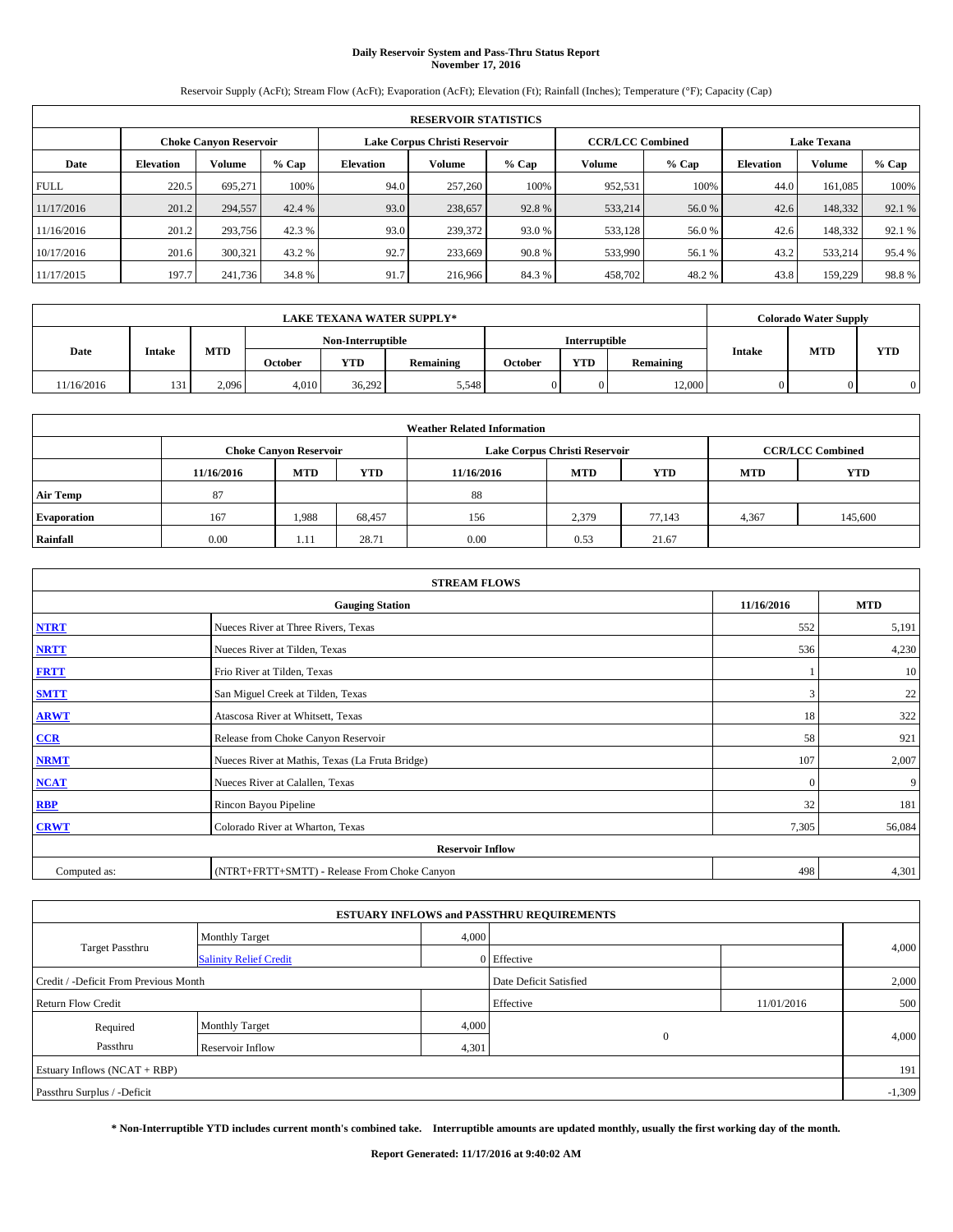# **Daily Reservoir System and Pass-Thru Status Report November 18, 2016**

Reservoir Supply (AcFt); Stream Flow (AcFt); Evaporation (AcFt); Elevation (Ft); Rainfall (Inches); Temperature (°F); Capacity (Cap)

|                               | <b>RESERVOIR STATISTICS</b> |               |        |                  |                               |        |                                               |         |                  |               |        |  |
|-------------------------------|-----------------------------|---------------|--------|------------------|-------------------------------|--------|-----------------------------------------------|---------|------------------|---------------|--------|--|
| <b>Choke Canvon Reservoir</b> |                             |               |        |                  | Lake Corpus Christi Reservoir |        | <b>CCR/LCC Combined</b><br><b>Lake Texana</b> |         |                  |               |        |  |
| Date                          | <b>Elevation</b>            | <b>Volume</b> | % Cap  | <b>Elevation</b> | Volume                        | % Cap  | Volume                                        | $%$ Cap | <b>Elevation</b> | <b>Volume</b> | % Cap  |  |
| <b>FULL</b>                   | 220.5                       | 695,271       | 100%   | 94.0             | 257,260                       | 100%   | 952.531                                       | 100%    | 44.0             | 161,085       | 100%   |  |
| 11/18/2016                    | 201.2                       | 293,596       | 42.2 % | 93.0             | 239,193                       | 93.0 % | 532,789                                       | 55.9%   | 42.5             | 147,442       | 91.5 % |  |
| 11/17/2016                    | 201.2                       | 294,557       | 42.4 % | 93.0             | 238,657                       | 92.8%  | 533,214                                       | 56.0%   | 42.6             | 148,332       | 92.1 % |  |
| 10/18/2016                    | 201.5                       | 299,036       | 43.0 % | 92.8             | 235,981                       | 91.7 % | 535,017                                       | 56.2%   | 43.2             | 532,789       | 95.4 % |  |
| 11/18/2015                    | 197.6                       | 241,185       | 34.7 % | 91.8             | 218,185                       | 84.8%  | 459,370                                       | 48.2%   | 43.9             | 160,156       | 99.4 % |  |

|            |        |       |                   |            | <b>LAKE TEXANA WATER SUPPLY*</b> |                      |            |           | <b>Colorado Water Supply</b> |            |
|------------|--------|-------|-------------------|------------|----------------------------------|----------------------|------------|-----------|------------------------------|------------|
|            |        |       | Non-Interruptible |            |                                  | <b>Interruptible</b> |            |           |                              |            |
| Date       | Intake | MTD   | <b>October</b>    | <b>YTD</b> | <b>Remaining</b>                 | October              | <b>YTD</b> | Remaining | <b>MTD</b><br><b>Intake</b>  | <b>YTD</b> |
| 11/17/2016 | 131    | 2,226 | 4.010             | 36,423     | 5.417                            |                      |            | 12,000    |                              |            |

| <b>Weather Related Information</b> |            |                                                                                  |        |      |                               |        |                         |         |  |  |  |
|------------------------------------|------------|----------------------------------------------------------------------------------|--------|------|-------------------------------|--------|-------------------------|---------|--|--|--|
|                                    |            | <b>Choke Canyon Reservoir</b>                                                    |        |      | Lake Corpus Christi Reservoir |        | <b>CCR/LCC Combined</b> |         |  |  |  |
|                                    | 11/17/2016 | <b>YTD</b><br><b>MTD</b><br><b>MTD</b><br><b>YTD</b><br><b>MTD</b><br>11/17/2016 |        |      |                               |        |                         |         |  |  |  |
| <b>Air Temp</b>                    | 84         |                                                                                  |        | 83   |                               |        |                         |         |  |  |  |
| <b>Evaporation</b>                 | 139        | 2,127                                                                            | 68,596 | 240  | 2,619                         | 77,383 | 4,746                   | 145,979 |  |  |  |
| Rainfall                           | 0.00       | 1.11                                                                             | 28.71  | 0.00 | 0.53                          | 21.67  |                         |         |  |  |  |

|              | <b>STREAM FLOWS</b>                             |              |            |  |  |  |  |  |  |  |
|--------------|-------------------------------------------------|--------------|------------|--|--|--|--|--|--|--|
|              | <b>Gauging Station</b>                          | 11/17/2016   | <b>MTD</b> |  |  |  |  |  |  |  |
| <b>NTRT</b>  | Nueces River at Three Rivers, Texas             | 588          | 5,778      |  |  |  |  |  |  |  |
| <b>NRTT</b>  | Nueces River at Tilden, Texas                   | 498          | 4,728      |  |  |  |  |  |  |  |
| <b>FRTT</b>  | Frio River at Tilden, Texas                     |              | 10         |  |  |  |  |  |  |  |
| <b>SMTT</b>  | San Miguel Creek at Tilden, Texas               | 3            | 25         |  |  |  |  |  |  |  |
| <b>ARWT</b>  | Atascosa River at Whitsett, Texas               | 17           | 339        |  |  |  |  |  |  |  |
| $CCR$        | Release from Choke Canyon Reservoir             | 58           | 979        |  |  |  |  |  |  |  |
| <b>NRMT</b>  | Nueces River at Mathis, Texas (La Fruta Bridge) | 228          | 2,235      |  |  |  |  |  |  |  |
| <b>NCAT</b>  | Nueces River at Calallen, Texas                 | $\mathbf{0}$ | 9          |  |  |  |  |  |  |  |
| RBP          | Rincon Bayou Pipeline                           | 39           | 220        |  |  |  |  |  |  |  |
| <b>CRWT</b>  | Colorado River at Wharton, Texas                | 7,483        | 63,568     |  |  |  |  |  |  |  |
|              | <b>Reservoir Inflow</b>                         |              |            |  |  |  |  |  |  |  |
| Computed as: | (NTRT+FRTT+SMTT) - Release From Choke Canyon    | 533          | 4,835      |  |  |  |  |  |  |  |

| <b>ESTUARY INFLOWS and PASSTHRU REQUIREMENTS</b> |                               |       |                        |            |       |  |  |  |  |  |
|--------------------------------------------------|-------------------------------|-------|------------------------|------------|-------|--|--|--|--|--|
|                                                  | <b>Monthly Target</b>         | 4,000 |                        |            |       |  |  |  |  |  |
| <b>Target Passthru</b>                           | <b>Salinity Relief Credit</b> |       | 0 Effective            |            | 4,000 |  |  |  |  |  |
| Credit / -Deficit From Previous Month            |                               |       | Date Deficit Satisfied |            | 2,000 |  |  |  |  |  |
| <b>Return Flow Credit</b>                        |                               |       | Effective              | 11/01/2016 | 500   |  |  |  |  |  |
| Required                                         | <b>Monthly Target</b>         | 4,000 |                        |            |       |  |  |  |  |  |
| Passthru                                         | Reservoir Inflow              | 4,835 | $\Omega$               |            | 4,000 |  |  |  |  |  |
| Estuary Inflows $(NCAT + RBP)$                   |                               |       |                        |            |       |  |  |  |  |  |
| Passthru Surplus / -Deficit                      |                               |       |                        |            |       |  |  |  |  |  |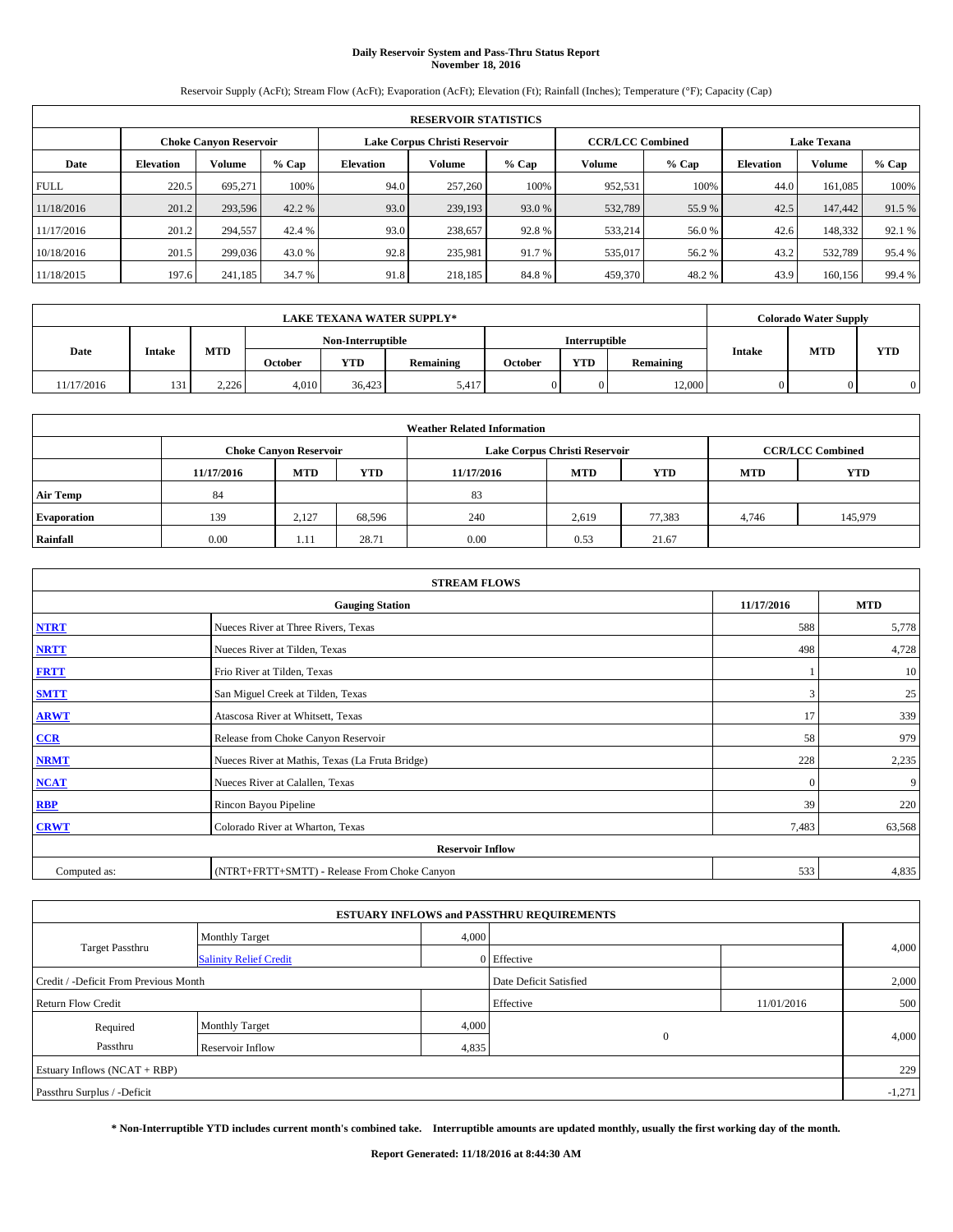# **Daily Reservoir System and Pass-Thru Status Report November 19, 2016**

Reservoir Supply (AcFt); Stream Flow (AcFt); Evaporation (AcFt); Elevation (Ft); Rainfall (Inches); Temperature (°F); Capacity (Cap)

|             | <b>RESERVOIR STATISTICS</b> |                        |         |                  |                               |         |                         |                    |                  |               |        |  |
|-------------|-----------------------------|------------------------|---------|------------------|-------------------------------|---------|-------------------------|--------------------|------------------|---------------|--------|--|
|             |                             | Choke Canvon Reservoir |         |                  | Lake Corpus Christi Reservoir |         | <b>CCR/LCC Combined</b> | <b>Lake Texana</b> |                  |               |        |  |
| Date        | <b>Elevation</b>            | Volume                 | $%$ Cap | <b>Elevation</b> | <b>Volume</b>                 | $%$ Cap | Volume                  | $%$ Cap            | <b>Elevation</b> | <b>Volume</b> | % Cap  |  |
| <b>FULL</b> | 220.5                       | 695,271                | 100%    | 94.0             | 257,260                       | 100%    | 952,531                 | 100%               | 44.0             | 161.085       | 100%   |  |
| 11/19/2016  | 201.1                       | 292,634                | 42.1 %  | 93.1             | 240,625                       | 93.5 %  | 533,259                 | 56.0 %             | 42.5             | 147,442       | 91.5%  |  |
| 11/18/2016  | 201.2                       | 293,596                | 42.2 %  | 93.0             | 239.193                       | 93.0 %  | 532,789                 | 55.9%              | 42.5             | 147,442       | 91.5 % |  |
| 10/19/2016  | 201.5                       | 299,036                | 43.0 %  | 93.0             | 238,300                       | 92.6 %  | 537,336                 | 56.4 %             | 43.              | 533,259       | 94.9%  |  |
| 11/19/2015  | 197.7                       | 242,011                | 34.8%   | 91.8             | 218,011                       | 84.7%   | 460,022                 | 48.3%              | 44.0             | 161.085       | 100.0% |  |

|            |                |       |                   |            | <b>LAKE TEXANA WATER SUPPLY*</b> |                      |            |           |               | <b>Colorado Water Supply</b> |            |
|------------|----------------|-------|-------------------|------------|----------------------------------|----------------------|------------|-----------|---------------|------------------------------|------------|
|            |                |       | Non-Interruptible |            |                                  | <b>Interruptible</b> |            |           |               |                              |            |
|            | Date<br>Intake | MTD   | October           | <b>YTD</b> | <b>Remaining</b>                 | October              | <b>YTD</b> | Remaining | <b>Intake</b> | <b>MTD</b>                   | <b>YTD</b> |
| 11/18/2016 | 131            | 2,357 | 4,010             | 36.554     | 5,286                            |                      |            | 12,000    |               |                              |            |

| <b>Weather Related Information</b> |            |                                                                                  |        |      |                               |        |                         |         |  |  |  |
|------------------------------------|------------|----------------------------------------------------------------------------------|--------|------|-------------------------------|--------|-------------------------|---------|--|--|--|
|                                    |            | <b>Choke Canyon Reservoir</b>                                                    |        |      | Lake Corpus Christi Reservoir |        | <b>CCR/LCC Combined</b> |         |  |  |  |
|                                    | 11/18/2016 | <b>YTD</b><br><b>MTD</b><br><b>MTD</b><br><b>YTD</b><br>11/18/2016<br><b>MTD</b> |        |      |                               |        |                         |         |  |  |  |
| <b>Air Temp</b>                    | 85         |                                                                                  |        | 89   |                               |        |                         |         |  |  |  |
| <b>Evaporation</b>                 | 305        | 2,432                                                                            | 68,901 | 313  | 2,932                         | 77.696 | 5,364                   | 146,597 |  |  |  |
| Rainfall                           | 0.00       | ---                                                                              | 28.71  | 0.00 | 0.53                          | 21.67  |                         |         |  |  |  |

|              | <b>STREAM FLOWS</b>                             |              |            |  |  |  |  |  |  |  |
|--------------|-------------------------------------------------|--------------|------------|--|--|--|--|--|--|--|
|              | <b>Gauging Station</b>                          | 11/18/2016   | <b>MTD</b> |  |  |  |  |  |  |  |
| <b>NTRT</b>  | Nueces River at Three Rivers, Texas             | 558          | 6,336      |  |  |  |  |  |  |  |
| <b>NRTT</b>  | Nueces River at Tilden, Texas                   | 431          | 5,159      |  |  |  |  |  |  |  |
| <b>FRTT</b>  | Frio River at Tilden, Texas                     | $\mathbf{0}$ | 11         |  |  |  |  |  |  |  |
| <b>SMTT</b>  | San Miguel Creek at Tilden, Texas               | 3            | 28         |  |  |  |  |  |  |  |
| <b>ARWT</b>  | Atascosa River at Whitsett, Texas               | 16           | 355        |  |  |  |  |  |  |  |
| $CCR$        | Release from Choke Canyon Reservoir             | 58           | 1,036      |  |  |  |  |  |  |  |
| <b>NRMT</b>  | Nueces River at Mathis, Texas (La Fruta Bridge) | 238          | 2,473      |  |  |  |  |  |  |  |
| <b>NCAT</b>  | Nueces River at Calallen, Texas                 | $\mathbf{0}$ | 9          |  |  |  |  |  |  |  |
| RBP          | Rincon Bayou Pipeline                           | 73           | 293        |  |  |  |  |  |  |  |
| <b>CRWT</b>  | Colorado River at Wharton, Texas                | 7,761        | 71,329     |  |  |  |  |  |  |  |
|              | <b>Reservoir Inflow</b>                         |              |            |  |  |  |  |  |  |  |
| Computed as: | (NTRT+FRTT+SMTT) - Release From Choke Canyon    | 503          | 5,338      |  |  |  |  |  |  |  |

| <b>ESTUARY INFLOWS and PASSTHRU REQUIREMENTS</b> |                               |       |                        |            |       |  |  |  |  |  |
|--------------------------------------------------|-------------------------------|-------|------------------------|------------|-------|--|--|--|--|--|
|                                                  | <b>Monthly Target</b>         | 4,000 |                        |            |       |  |  |  |  |  |
| <b>Target Passthru</b>                           | <b>Salinity Relief Credit</b> |       | 0 Effective            |            | 4,000 |  |  |  |  |  |
| Credit / -Deficit From Previous Month            |                               |       | Date Deficit Satisfied |            | 2,000 |  |  |  |  |  |
| <b>Return Flow Credit</b>                        |                               |       | Effective              | 11/01/2016 | 500   |  |  |  |  |  |
| Required                                         | <b>Monthly Target</b>         | 4,000 |                        |            |       |  |  |  |  |  |
| Passthru                                         | Reservoir Inflow              | 5,338 | $\Omega$               |            | 4,000 |  |  |  |  |  |
| Estuary Inflows $(NCAT + RBP)$                   |                               |       |                        |            |       |  |  |  |  |  |
| Passthru Surplus / -Deficit                      |                               |       |                        |            |       |  |  |  |  |  |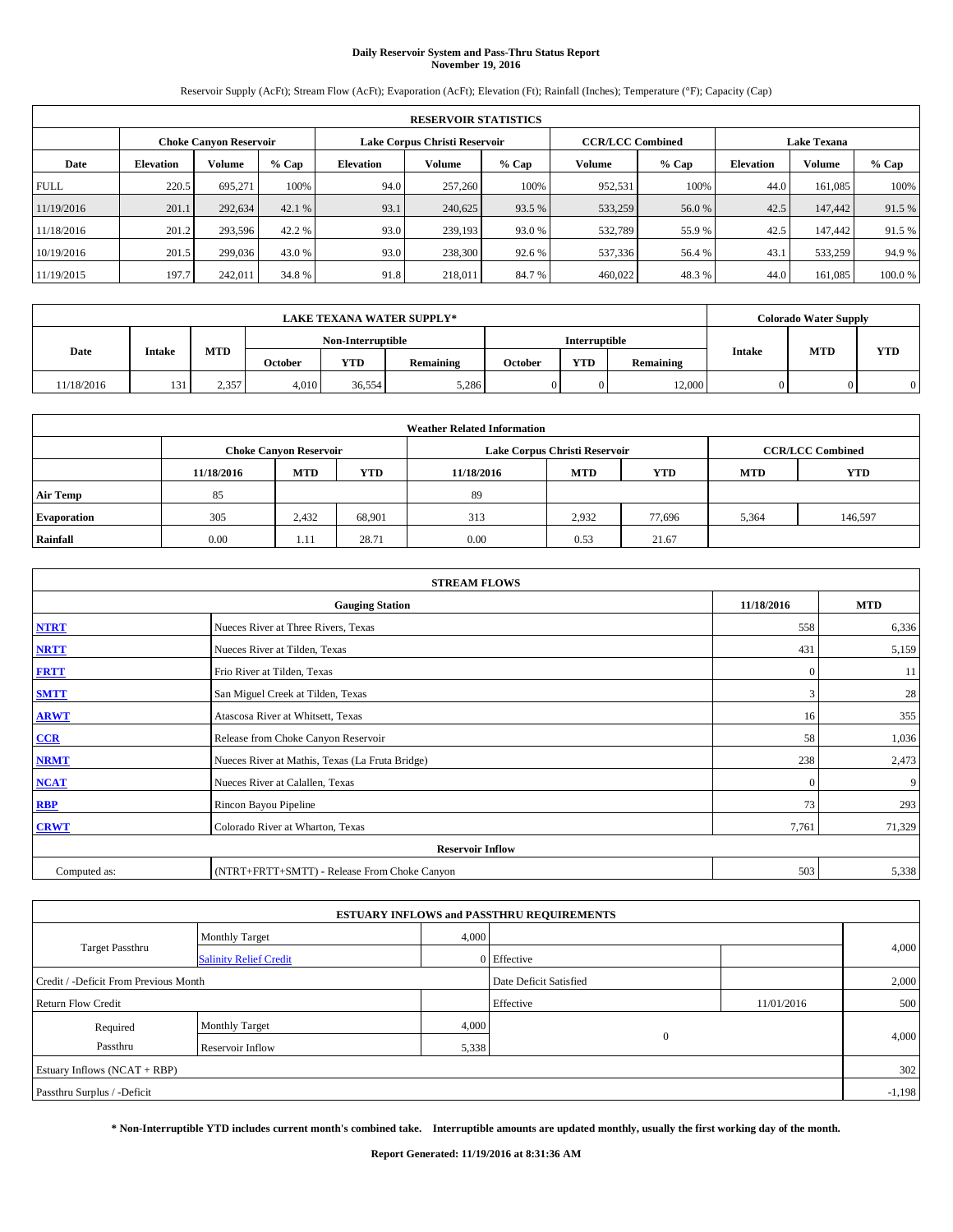# **Daily Reservoir System and Pass-Thru Status Report November 20, 2016**

Reservoir Supply (AcFt); Stream Flow (AcFt); Evaporation (AcFt); Elevation (Ft); Rainfall (Inches); Temperature (°F); Capacity (Cap)

|             | <b>RESERVOIR STATISTICS</b> |                        |         |                  |                               |         |                                               |         |                  |               |        |  |
|-------------|-----------------------------|------------------------|---------|------------------|-------------------------------|---------|-----------------------------------------------|---------|------------------|---------------|--------|--|
|             |                             | Choke Canvon Reservoir |         |                  | Lake Corpus Christi Reservoir |         | <b>CCR/LCC Combined</b><br><b>Lake Texana</b> |         |                  |               |        |  |
| Date        | <b>Elevation</b>            | Volume                 | $%$ Cap | <b>Elevation</b> | <b>Volume</b>                 | $%$ Cap | Volume                                        | $%$ Cap | <b>Elevation</b> | <b>Volume</b> | % Cap  |  |
| <b>FULL</b> | 220.5                       | 695,271                | 100%    | 94.0             | 257,260                       | 100%    | 952,531                                       | 100%    | 44.0             | 161.085       | 100%   |  |
| 11/20/2016  | 201.1                       | 293,274                | 42.2 %  | 93.0             | 239,193                       | 93.0 %  | 532,467                                       | 55.9%   | 42.5             | 147,442       | 91.5%  |  |
| 11/19/2016  | 201.1                       | 292,634                | 42.1 %  | 93.1             | 240,625                       | 93.5 %  | 533,259                                       | 56.0%   | 42.5             | 147,442       | 91.5 % |  |
| 10/20/2016  | 201.6                       | 300,000                | 43.1 %  | 93.1             | 240,804                       | 93.6 %  | 540,804                                       | 56.8%   | 43.              | 532.467       | 94.9%  |  |
| 11/20/2015  | 197.7                       | 241,873                | 34.8%   | 91.8             | 218,185                       | 84.8%   | 460,058                                       | 48.3%   | 44.2             | 163,121       | 101.3% |  |

|            |        |       |         |                   | <b>LAKE TEXANA WATER SUPPLY*</b> |         |                      |           |  | <b>Colorado Water Supply</b> |            |  |
|------------|--------|-------|---------|-------------------|----------------------------------|---------|----------------------|-----------|--|------------------------------|------------|--|
|            |        |       |         | Non-Interruptible |                                  |         | <b>Interruptible</b> |           |  | <b>MTD</b><br><b>Intake</b>  |            |  |
| Date       | Intake | MTD   | October | <b>YTD</b>        | <b>Remaining</b>                 | October | <b>YTD</b>           | Remaining |  |                              | <b>YTD</b> |  |
| 11/19/2016 | 131    | 2,488 | 4,010   | 36.685            | 5,155                            |         |                      | 12,000    |  |                              |            |  |

|                    | <b>Weather Related Information</b> |                                                                                  |        |      |                               |                         |       |         |  |  |  |  |
|--------------------|------------------------------------|----------------------------------------------------------------------------------|--------|------|-------------------------------|-------------------------|-------|---------|--|--|--|--|
|                    |                                    | <b>Choke Canyon Reservoir</b>                                                    |        |      | Lake Corpus Christi Reservoir | <b>CCR/LCC Combined</b> |       |         |  |  |  |  |
|                    | 11/19/2016                         | <b>YTD</b><br><b>MTD</b><br><b>MTD</b><br><b>YTD</b><br><b>MTD</b><br>11/19/2016 |        |      |                               |                         |       |         |  |  |  |  |
| <b>Air Temp</b>    | 66                                 |                                                                                  |        | 63   |                               |                         |       |         |  |  |  |  |
| <b>Evaporation</b> | 158                                | 2,590                                                                            | 69.059 | 229  | 3,161                         | 77.925                  | 5,751 | 146,984 |  |  |  |  |
| Rainfall           | 0.00                               | 1.11                                                                             | 28.71  | 0.00 | 0.53                          | 21.67                   |       |         |  |  |  |  |

| <b>STREAM FLOWS</b> |                                                 |              |            |  |  |  |  |  |
|---------------------|-------------------------------------------------|--------------|------------|--|--|--|--|--|
|                     | <b>Gauging Station</b>                          | 11/19/2016   | <b>MTD</b> |  |  |  |  |  |
| <b>NTRT</b>         | Nueces River at Three Rivers, Texas             | 488          | 6,824      |  |  |  |  |  |
| <b>NRTT</b>         | Nueces River at Tilden, Texas                   | 369          | 5,528      |  |  |  |  |  |
| <b>FRTT</b>         | Frio River at Tilden, Texas                     | $\mathbf{0}$ | 11         |  |  |  |  |  |
| <b>SMTT</b>         | San Miguel Creek at Tilden, Texas               |              | 32         |  |  |  |  |  |
| <b>ARWT</b>         | Atascosa River at Whitsett, Texas               | 16           | 371        |  |  |  |  |  |
| $CCR$               | Release from Choke Canyon Reservoir             | 58           | 1,094      |  |  |  |  |  |
| <b>NRMT</b>         | Nueces River at Mathis, Texas (La Fruta Bridge) | 230          | 2,704      |  |  |  |  |  |
| <b>NCAT</b>         | Nueces River at Calallen, Texas                 | 3            | 12         |  |  |  |  |  |
| RBP                 | Rincon Bayou Pipeline                           | 109          | 402        |  |  |  |  |  |
| <b>CRWT</b>         | Colorado River at Wharton, Texas                | 7,047        | 78,376     |  |  |  |  |  |
|                     | <b>Reservoir Inflow</b>                         |              |            |  |  |  |  |  |
| Computed as:        | (NTRT+FRTT+SMTT) - Release From Choke Canyon    | 435          | 5,774      |  |  |  |  |  |

|                                       |                               |                        | <b>ESTUARY INFLOWS and PASSTHRU REQUIREMENTS</b> |            |          |  |
|---------------------------------------|-------------------------------|------------------------|--------------------------------------------------|------------|----------|--|
|                                       | <b>Monthly Target</b>         | 4,000                  |                                                  |            |          |  |
| <b>Target Passthru</b>                | <b>Salinity Relief Credit</b> |                        | 0 Effective                                      |            | 4,000    |  |
| Credit / -Deficit From Previous Month |                               | Date Deficit Satisfied |                                                  | 2,000      |          |  |
| <b>Return Flow Credit</b>             |                               |                        | Effective                                        | 11/01/2016 | 500      |  |
| Required                              | <b>Monthly Target</b>         | 4,000                  |                                                  |            |          |  |
| Passthru                              | Reservoir Inflow              | 5,774                  | $\Omega$                                         |            | 4,000    |  |
| Estuary Inflows $(NCAT + RBP)$        |                               |                        |                                                  |            | 414      |  |
| Passthru Surplus / -Deficit           |                               |                        |                                                  |            | $-1,086$ |  |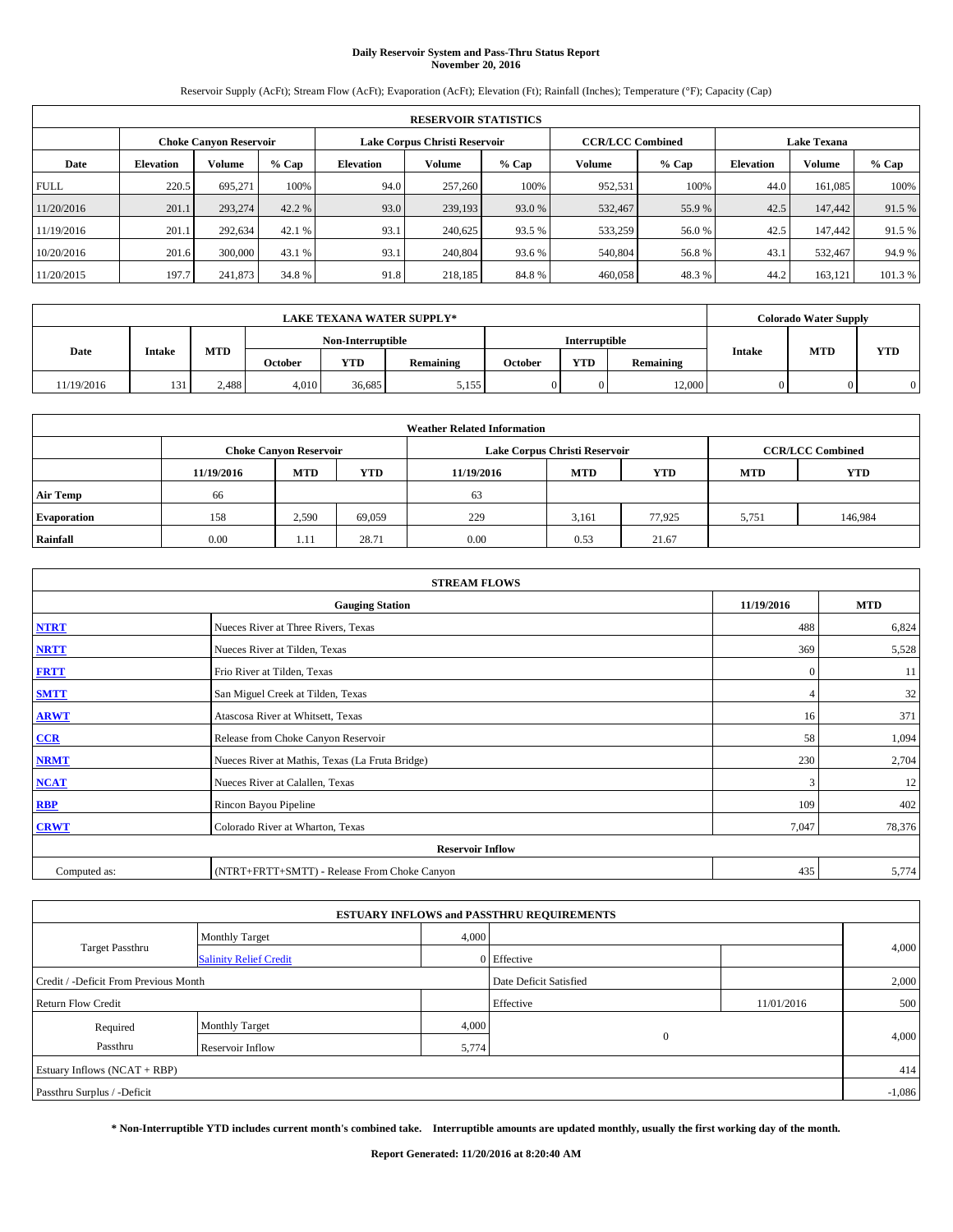# **Daily Reservoir System and Pass-Thru Status Report November 21, 2016**

Reservoir Supply (AcFt); Stream Flow (AcFt); Evaporation (AcFt); Elevation (Ft); Rainfall (Inches); Temperature (°F); Capacity (Cap)

|             | <b>RESERVOIR STATISTICS</b> |                        |         |                               |               |         |                         |         |                    |               |         |  |  |
|-------------|-----------------------------|------------------------|---------|-------------------------------|---------------|---------|-------------------------|---------|--------------------|---------------|---------|--|--|
|             |                             | Choke Canvon Reservoir |         | Lake Corpus Christi Reservoir |               |         | <b>CCR/LCC Combined</b> |         | <b>Lake Texana</b> |               |         |  |  |
| Date        | <b>Elevation</b>            | Volume                 | $%$ Cap | <b>Elevation</b>              | <b>Volume</b> | $%$ Cap | Volume                  | $%$ Cap | <b>Elevation</b>   | <b>Volume</b> | $%$ Cap |  |  |
| <b>FULL</b> | 220.5                       | 695.271                | 100%    | 94.0                          | 257,260       | 100%    | 952.531                 | 100%    | 44.0               | 161.085       | 100%    |  |  |
| 11/21/2016  | 201.1                       | 292,953                | 42.1 %  | 93.0                          | 239,014       | 92.9 %  | 531,967                 | 55.8%   | 42.5               | 147,442       | 91.5 %  |  |  |
| 11/20/2016  | 201.1                       | 293,274                | 42.2 %  | 93.0                          | 239,193       | 93.0 %  | 532,467                 | 55.9 %  | 42.5               | 147,442       | 91.5 %  |  |  |
| 10/21/2016  | 201.5                       | 298.394                | 42.9 %  | 93.1                          | 241.521       | 93.9 %  | 539,915                 | 56.7 %  | 43.                | 531.967       | 94.9%   |  |  |
| 11/21/2015  | 197.6                       | 240,358                | 34.6 %  | 91.8                          | 218,708       | 85.0%   | 459,066                 | 48.2%   | 44.                | 162,101       | 100.6 % |  |  |

|           |        |       |         |                   | <b>LAKE TEXANA WATER SUPPLY*</b> |         |               |           |  | <b>Colorado Water Supply</b> |            |
|-----------|--------|-------|---------|-------------------|----------------------------------|---------|---------------|-----------|--|------------------------------|------------|
|           |        |       |         | Non-Interruptible |                                  |         | Interruptible |           |  | <b>Intake</b><br><b>MTD</b>  |            |
| Date      | Intake | MTD   | October | <b>YTD</b>        | <b>Remaining</b>                 | October | <b>YTD</b>    | Remaining |  |                              | <b>YTD</b> |
| 1/20/2016 | 131    | 2,618 | 4.010   | 36,815            | 5,025                            |         |               | 12,000    |  |                              | $\Omega$   |

|                    | <b>Weather Related Information</b> |                                                                                  |        |      |                               |                         |       |            |  |  |  |  |
|--------------------|------------------------------------|----------------------------------------------------------------------------------|--------|------|-------------------------------|-------------------------|-------|------------|--|--|--|--|
|                    |                                    | <b>Choke Canyon Reservoir</b>                                                    |        |      | Lake Corpus Christi Reservoir | <b>CCR/LCC Combined</b> |       |            |  |  |  |  |
|                    | 11/20/2016                         | <b>YTD</b><br><b>MTD</b><br><b>MTD</b><br><b>YTD</b><br><b>MTD</b><br>11/20/2016 |        |      |                               |                         |       | <b>YTD</b> |  |  |  |  |
| <b>Air Temp</b>    | 68                                 |                                                                                  |        | 68   |                               |                         |       |            |  |  |  |  |
| <b>Evaporation</b> | 139                                | 2.729                                                                            | 69.198 | 125  | 3,286                         | 78,050                  | 6,015 | 147,248    |  |  |  |  |
| Rainfall           | 0.00                               | 1.11                                                                             | 28.71  | 0.00 | 0.53                          | 21.67                   |       |            |  |  |  |  |

| <b>STREAM FLOWS</b> |                                                 |              |            |  |  |  |  |  |
|---------------------|-------------------------------------------------|--------------|------------|--|--|--|--|--|
|                     | <b>Gauging Station</b>                          | 11/20/2016   | <b>MTD</b> |  |  |  |  |  |
| <b>NTRT</b>         | Nueces River at Three Rivers, Texas             | 429          | 7,253      |  |  |  |  |  |
| <b>NRTT</b>         | Nueces River at Tilden, Texas                   | 314          | 5,842      |  |  |  |  |  |
| <b>FRTT</b>         | Frio River at Tilden, Texas                     | $\mathbf{0}$ | 12         |  |  |  |  |  |
| <b>SMTT</b>         | San Miguel Creek at Tilden, Texas               | 5            | 37         |  |  |  |  |  |
| <b>ARWT</b>         | Atascosa River at Whitsett, Texas               | 16           | 387        |  |  |  |  |  |
| $CCR$               | Release from Choke Canyon Reservoir             | 58           | 1,151      |  |  |  |  |  |
| <b>NRMT</b>         | Nueces River at Mathis, Texas (La Fruta Bridge) | 206          | 2,910      |  |  |  |  |  |
| <b>NCAT</b>         | Nueces River at Calallen, Texas                 | 16           | 28         |  |  |  |  |  |
| RBP                 | Rincon Bayou Pipeline                           | 167          | 569        |  |  |  |  |  |
| <b>CRWT</b>         | Colorado River at Wharton, Texas                | 5,459        | 83,834     |  |  |  |  |  |
|                     | <b>Reservoir Inflow</b>                         |              |            |  |  |  |  |  |
| Computed as:        | (NTRT+FRTT+SMTT) - Release From Choke Canyon    |              |            |  |  |  |  |  |

|                                       |                               |       | <b>ESTUARY INFLOWS and PASSTHRU REQUIREMENTS</b> |            |          |
|---------------------------------------|-------------------------------|-------|--------------------------------------------------|------------|----------|
|                                       | <b>Monthly Target</b>         | 4,000 |                                                  |            |          |
| <b>Target Passthru</b>                | <b>Salinity Relief Credit</b> |       | 0 Effective                                      |            | 4,000    |
| Credit / -Deficit From Previous Month |                               |       | Date Deficit Satisfied                           |            | 2,000    |
| <b>Return Flow Credit</b>             |                               |       | Effective                                        | 11/01/2016 | 500      |
| Required                              | <b>Monthly Target</b>         | 4,000 |                                                  |            |          |
| Passthru                              | Reservoir Inflow              | 6,150 | $\overline{0}$                                   |            | 4,000    |
| Estuary Inflows (NCAT + RBP)          |                               |       |                                                  |            | 597      |
| Passthru Surplus / -Deficit           |                               |       |                                                  |            | $-0.903$ |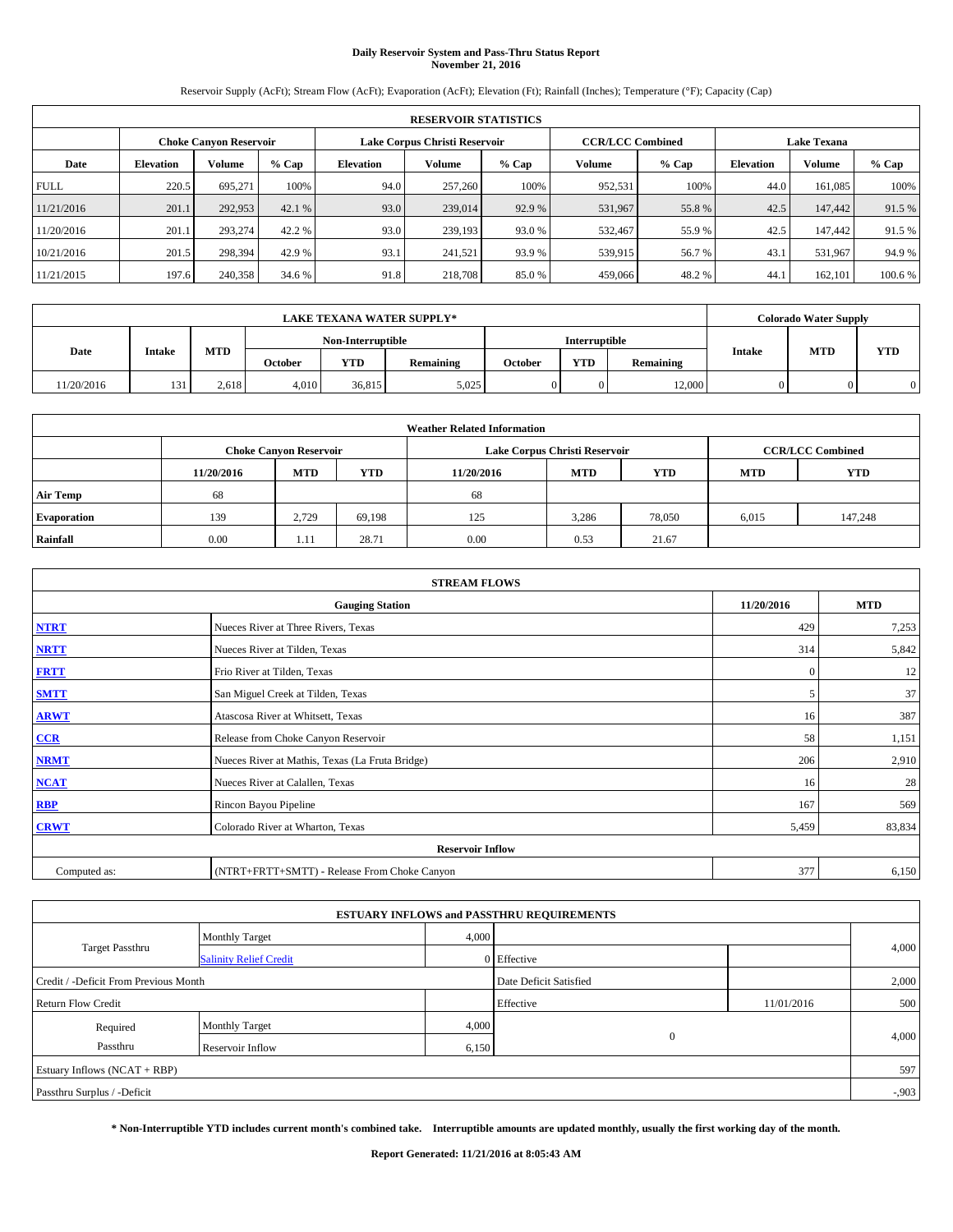# **Daily Reservoir System and Pass-Thru Status Report November 22, 2016**

Reservoir Supply (AcFt); Stream Flow (AcFt); Evaporation (AcFt); Elevation (Ft); Rainfall (Inches); Temperature (°F); Capacity (Cap)

|             | <b>RESERVOIR STATISTICS</b> |                        |         |                               |               |         |                         |         |                    |               |         |  |  |
|-------------|-----------------------------|------------------------|---------|-------------------------------|---------------|---------|-------------------------|---------|--------------------|---------------|---------|--|--|
|             |                             | Choke Canvon Reservoir |         | Lake Corpus Christi Reservoir |               |         | <b>CCR/LCC Combined</b> |         | <b>Lake Texana</b> |               |         |  |  |
| Date        | <b>Elevation</b>            | Volume                 | $%$ Cap | <b>Elevation</b>              | <b>Volume</b> | $%$ Cap | Volume                  | $%$ Cap | <b>Elevation</b>   | <b>Volume</b> | $%$ Cap |  |  |
| <b>FULL</b> | 220.5                       | 695.271                | 100%    | 94.0                          | 257,260       | 100%    | 952.531                 | 100%    | 44.0               | 161.085       | 100%    |  |  |
| 11/22/2016  | 201.1                       | 292,475                | 42.1 %  | 93.0                          | 238,836       | 92.8%   | 531,311                 | 55.8%   | 42.5               | 147,442       | 91.5 %  |  |  |
| 11/21/2016  | 201.1                       | 292,953                | 42.1 %  | 93.0                          | 239,014       | 92.9 %  | 531,967                 | 55.8%   | 42.5               | 147,442       | 91.5 %  |  |  |
| 10/22/2016  | 201.5                       | 299.358                | 43.1 %  | 93.1                          | 240,804       | 93.6 %  | 540.162                 | 56.7 %  | 43.                | 531.311       | 94.9%   |  |  |
| 11/22/2015  | 197.6                       | 240,083                | 34.5 %  | 91.9                          | 219.231       | 85.2%   | 459,314                 | 48.2%   | 44.                | 162,101       | 100.6 % |  |  |

|            |        |       |                |                   | <b>LAKE TEXANA WATER SUPPLY*</b> |         |                      |           |  | <b>Colorado Water Supply</b> |     |
|------------|--------|-------|----------------|-------------------|----------------------------------|---------|----------------------|-----------|--|------------------------------|-----|
|            |        |       |                | Non-Interruptible |                                  |         | <b>Interruptible</b> |           |  | <b>MTD</b><br><b>Intake</b>  |     |
| Date       | Intake | MTD   | <b>October</b> | <b>YTD</b>        | <b>Remaining</b>                 | October | <b>YTD</b>           | Remaining |  |                              | YTD |
| 11/21/2016 | 131    | 2,749 | 4.010          | 36.946            | 4,894                            |         |                      | 12,000    |  |                              |     |

|                    | <b>Weather Related Information</b> |                                                                                  |        |      |                               |                         |       |         |  |  |  |  |
|--------------------|------------------------------------|----------------------------------------------------------------------------------|--------|------|-------------------------------|-------------------------|-------|---------|--|--|--|--|
|                    |                                    | <b>Choke Canyon Reservoir</b>                                                    |        |      | Lake Corpus Christi Reservoir | <b>CCR/LCC Combined</b> |       |         |  |  |  |  |
|                    | 11/21/2016                         | <b>MTD</b><br><b>YTD</b><br><b>MTD</b><br><b>YTD</b><br><b>MTD</b><br>11/21/2016 |        |      |                               |                         |       |         |  |  |  |  |
| <b>Air Temp</b>    | 80                                 |                                                                                  |        | 79   |                               |                         |       |         |  |  |  |  |
| <b>Evaporation</b> | 120                                | 2,849                                                                            | 69,318 | 198  | 3,484                         | 78.248                  | 6,333 | 147,566 |  |  |  |  |
| Rainfall           | 0.00                               | ---                                                                              | 28.71  | 0.00 | 0.53                          | 21.67                   |       |         |  |  |  |  |

| <b>STREAM FLOWS</b> |                                                 |              |        |  |  |  |  |  |  |  |
|---------------------|-------------------------------------------------|--------------|--------|--|--|--|--|--|--|--|
|                     | <b>Gauging Station</b>                          |              |        |  |  |  |  |  |  |  |
| <b>NTRT</b>         | Nueces River at Three Rivers, Texas             | 381          | 7,634  |  |  |  |  |  |  |  |
| <b>NRTT</b>         | Nueces River at Tilden, Texas                   | 266          | 6,108  |  |  |  |  |  |  |  |
| <b>FRTT</b>         | Frio River at Tilden, Texas                     | $\mathbf{0}$ | 12     |  |  |  |  |  |  |  |
| <b>SMTT</b>         | San Miguel Creek at Tilden, Texas               | 5            | 42     |  |  |  |  |  |  |  |
| <b>ARWT</b>         | Atascosa River at Whitsett, Texas               | 16           | 403    |  |  |  |  |  |  |  |
| $CCR$               | Release from Choke Canyon Reservoir             | 58           | 1,209  |  |  |  |  |  |  |  |
| <b>NRMT</b>         | Nueces River at Mathis, Texas (La Fruta Bridge) | 206          | 3,116  |  |  |  |  |  |  |  |
| <b>NCAT</b>         | Nueces River at Calallen, Texas                 | $\Omega$     | 28     |  |  |  |  |  |  |  |
| RBP                 | Rincon Bayou Pipeline                           | 169          | 737    |  |  |  |  |  |  |  |
| <b>CRWT</b>         | Colorado River at Wharton, Texas                | 4,605        | 88,440 |  |  |  |  |  |  |  |
|                     |                                                 |              |        |  |  |  |  |  |  |  |
| Computed as:        | (NTRT+FRTT+SMTT) - Release From Choke Canyon    | 329          | 6,479  |  |  |  |  |  |  |  |

| <b>ESTUARY INFLOWS and PASSTHRU REQUIREMENTS</b> |                               |                        |                   |            |          |  |  |  |  |  |
|--------------------------------------------------|-------------------------------|------------------------|-------------------|------------|----------|--|--|--|--|--|
|                                                  | <b>Monthly Target</b>         | 4,000                  |                   |            |          |  |  |  |  |  |
| <b>Target Passthru</b>                           | <b>Salinity Relief Credit</b> |                        | 0 Effective       |            | 4,000    |  |  |  |  |  |
| Credit / -Deficit From Previous Month            |                               | Date Deficit Satisfied |                   | 2,000      |          |  |  |  |  |  |
| <b>Return Flow Credit</b>                        |                               |                        | Effective         | 11/01/2016 | 500      |  |  |  |  |  |
| Required                                         | <b>Monthly Target</b>         | 4,000                  |                   |            |          |  |  |  |  |  |
| Passthru<br>Reservoir Inflow                     |                               |                        | $\theta$<br>6,479 |            | 4,000    |  |  |  |  |  |
| Estuary Inflows $(NCAT + RBP)$                   |                               |                        |                   |            | 766      |  |  |  |  |  |
| Passthru Surplus / -Deficit                      |                               |                        |                   |            | $-0.734$ |  |  |  |  |  |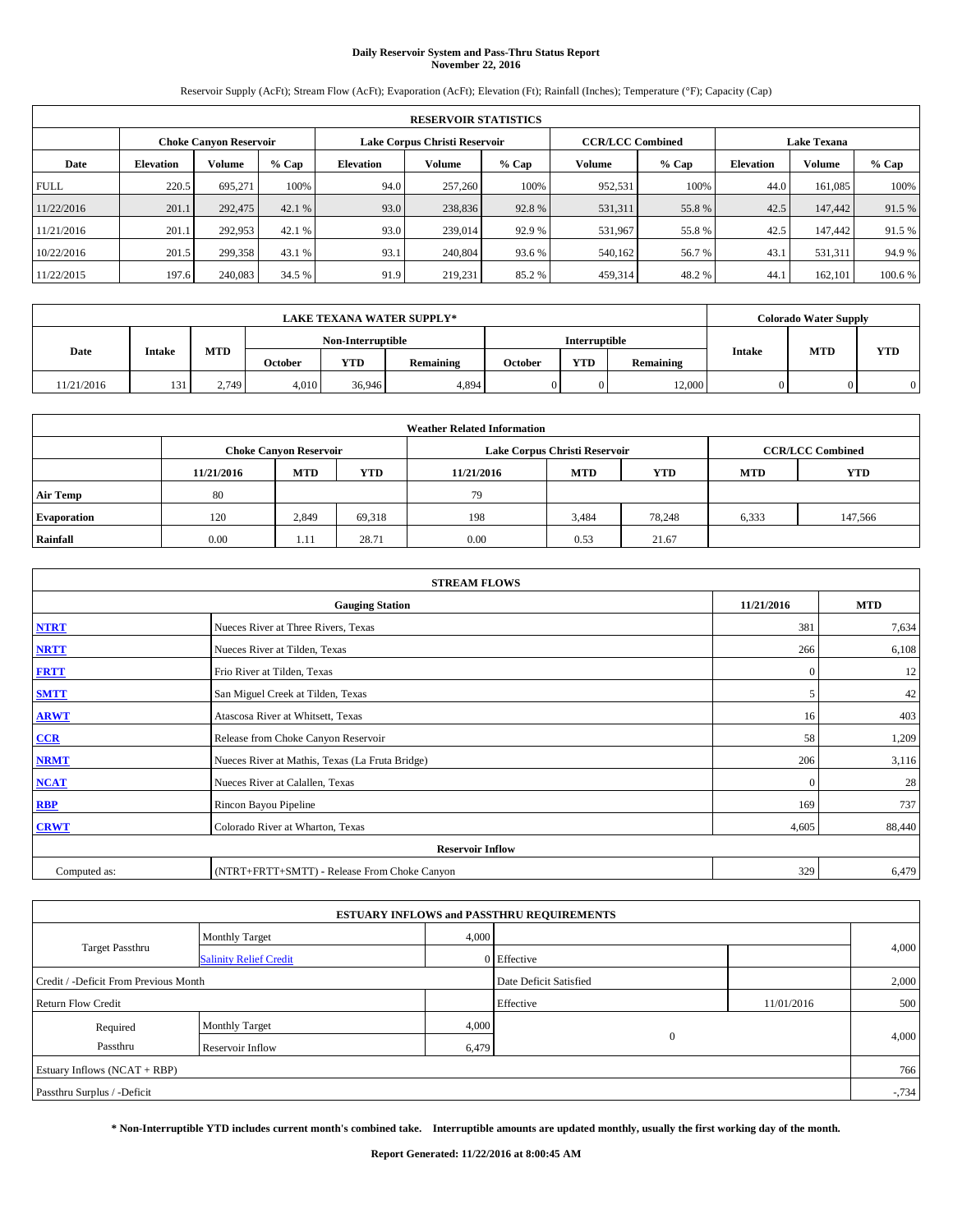# **Daily Reservoir System and Pass-Thru Status Report November 23, 2016**

Reservoir Supply (AcFt); Stream Flow (AcFt); Evaporation (AcFt); Elevation (Ft); Rainfall (Inches); Temperature (°F); Capacity (Cap)

|             | <b>RESERVOIR STATISTICS</b> |                        |         |                  |                               |         |                         |         |                  |                    |         |  |  |
|-------------|-----------------------------|------------------------|---------|------------------|-------------------------------|---------|-------------------------|---------|------------------|--------------------|---------|--|--|
|             |                             | Choke Canvon Reservoir |         |                  | Lake Corpus Christi Reservoir |         | <b>CCR/LCC Combined</b> |         |                  | <b>Lake Texana</b> |         |  |  |
| Date        | <b>Elevation</b>            | Volume                 | $%$ Cap | <b>Elevation</b> | <b>Volume</b>                 | $%$ Cap | Volume                  | $%$ Cap | <b>Elevation</b> | <b>Volume</b>      | $%$ Cap |  |  |
| <b>FULL</b> | 220.5                       | 695.271                | 100%    | 94.0             | 257,260                       | 100%    | 952.531                 | 100%    | 44.0             | 161.085            | 100%    |  |  |
| 11/23/2016  | 201.1                       | 292,634                | 42.1 %  | 93.0             | 238,657                       | 92.8%   | 531,291                 | 55.8%   | 42.4             | 146,555            | 91.0%   |  |  |
| 11/22/2016  | 201.1                       | 292,475                | 42.1 %  | 93.0             | 238,836                       | 92.8%   | 531,311                 | 55.8%   | 42.5             | 147,442            | 91.5 %  |  |  |
| 10/23/2016  | 201.5                       | 298,876                | 43.0 %  | 93.1             | 240,625                       | 93.5 %  | 539,501                 | 56.6 %  | 43.              | 531.291            | 94.9%   |  |  |
| 11/23/2015  | 197.6                       | 240,496                | 34.6 %  | 91.8             | 218,011                       | 84.7%   | 458,507                 | 48.1 %  | 44.              | 162,101            | 100.6 % |  |  |

| <b>LAKE TEXANA WATER SUPPLY*</b> |        |       |                   |            |                  |                      | <b>Colorado Water Supply</b> |           |               |            |     |
|----------------------------------|--------|-------|-------------------|------------|------------------|----------------------|------------------------------|-----------|---------------|------------|-----|
|                                  |        |       | Non-Interruptible |            |                  | <b>Interruptible</b> |                              |           |               |            |     |
| Date                             | Intake | MTD   | <b>October</b>    | <b>YTD</b> | <b>Remaining</b> | October              | <b>YTD</b>                   | Remaining | <b>Intake</b> | <b>MTD</b> | YTD |
| 11/22/2016                       | 130    | 2,879 | 4.010             | 37,076     | 4.764            |                      |                              | 12,000    |               |            |     |

| <b>Weather Related Information</b> |            |                               |            |            |                               |                         |            |            |  |
|------------------------------------|------------|-------------------------------|------------|------------|-------------------------------|-------------------------|------------|------------|--|
|                                    |            | <b>Choke Canyon Reservoir</b> |            |            | Lake Corpus Christi Reservoir | <b>CCR/LCC Combined</b> |            |            |  |
|                                    | 11/22/2016 | <b>MTD</b>                    | <b>YTD</b> | 11/22/2016 | <b>MTD</b>                    | <b>YTD</b>              | <b>MTD</b> | <b>YTD</b> |  |
| <b>Air Temp</b>                    | 84         |                               |            | 82         |                               |                         |            |            |  |
| <b>Evaporation</b>                 | 111        | 2.960                         | 69.429     | 135        | 3,619                         | 78,383                  | 6,579      | 147,812    |  |
| Rainfall                           | 0.00       | 1.11                          | 28.71      | 0.00       | 0.53                          | 21.67                   |            |            |  |

| <b>STREAM FLOWS</b> |                                                 |              |        |  |  |  |  |  |  |
|---------------------|-------------------------------------------------|--------------|--------|--|--|--|--|--|--|
|                     | <b>Gauging Station</b>                          |              |        |  |  |  |  |  |  |
| <b>NTRT</b>         | Nueces River at Three Rivers, Texas             | 339          | 7,974  |  |  |  |  |  |  |
| <b>NRTT</b>         | Nueces River at Tilden, Texas                   | 232          | 6,340  |  |  |  |  |  |  |
| <b>FRTT</b>         | Frio River at Tilden, Texas                     | $\mathbf{0}$ | 12     |  |  |  |  |  |  |
| <b>SMTT</b>         | San Miguel Creek at Tilden, Texas               | 5            | 46     |  |  |  |  |  |  |
| <b>ARWT</b>         | Atascosa River at Whitsett, Texas               | 16           | 418    |  |  |  |  |  |  |
| $CCR$               | Release from Choke Canyon Reservoir             | 58           | 1,266  |  |  |  |  |  |  |
| <b>NRMT</b>         | Nueces River at Mathis, Texas (La Fruta Bridge) | 236          | 3,353  |  |  |  |  |  |  |
| <b>NCAT</b>         | Nueces River at Calallen, Texas                 | $\mathbf{0}$ | 28     |  |  |  |  |  |  |
| RBP                 | Rincon Bayou Pipeline                           | 45           | 782    |  |  |  |  |  |  |
| <b>CRWT</b>         | Colorado River at Wharton, Texas                | 4,407        | 92,846 |  |  |  |  |  |  |
|                     |                                                 |              |        |  |  |  |  |  |  |
| Computed as:        | (NTRT+FRTT+SMTT) - Release From Choke Canyon    | 287          | 6,766  |  |  |  |  |  |  |

| <b>ESTUARY INFLOWS and PASSTHRU REQUIREMENTS</b> |                               |                        |                |            |          |  |  |  |  |  |
|--------------------------------------------------|-------------------------------|------------------------|----------------|------------|----------|--|--|--|--|--|
|                                                  | <b>Monthly Target</b>         | 4,000                  |                |            |          |  |  |  |  |  |
| <b>Target Passthru</b>                           | <b>Salinity Relief Credit</b> |                        | 0 Effective    |            | 4,000    |  |  |  |  |  |
| Credit / -Deficit From Previous Month            |                               | Date Deficit Satisfied |                | 2,000      |          |  |  |  |  |  |
| <b>Return Flow Credit</b>                        |                               |                        | Effective      | 11/01/2016 | 500      |  |  |  |  |  |
| Required                                         | <b>Monthly Target</b>         | 4,000                  |                |            |          |  |  |  |  |  |
| Passthru                                         | Reservoir Inflow              | 6,766                  | $\overline{0}$ |            | 4,000    |  |  |  |  |  |
| Estuary Inflows (NCAT + RBP)                     |                               |                        |                |            | 811      |  |  |  |  |  |
| Passthru Surplus / -Deficit                      |                               |                        |                |            | $-0.689$ |  |  |  |  |  |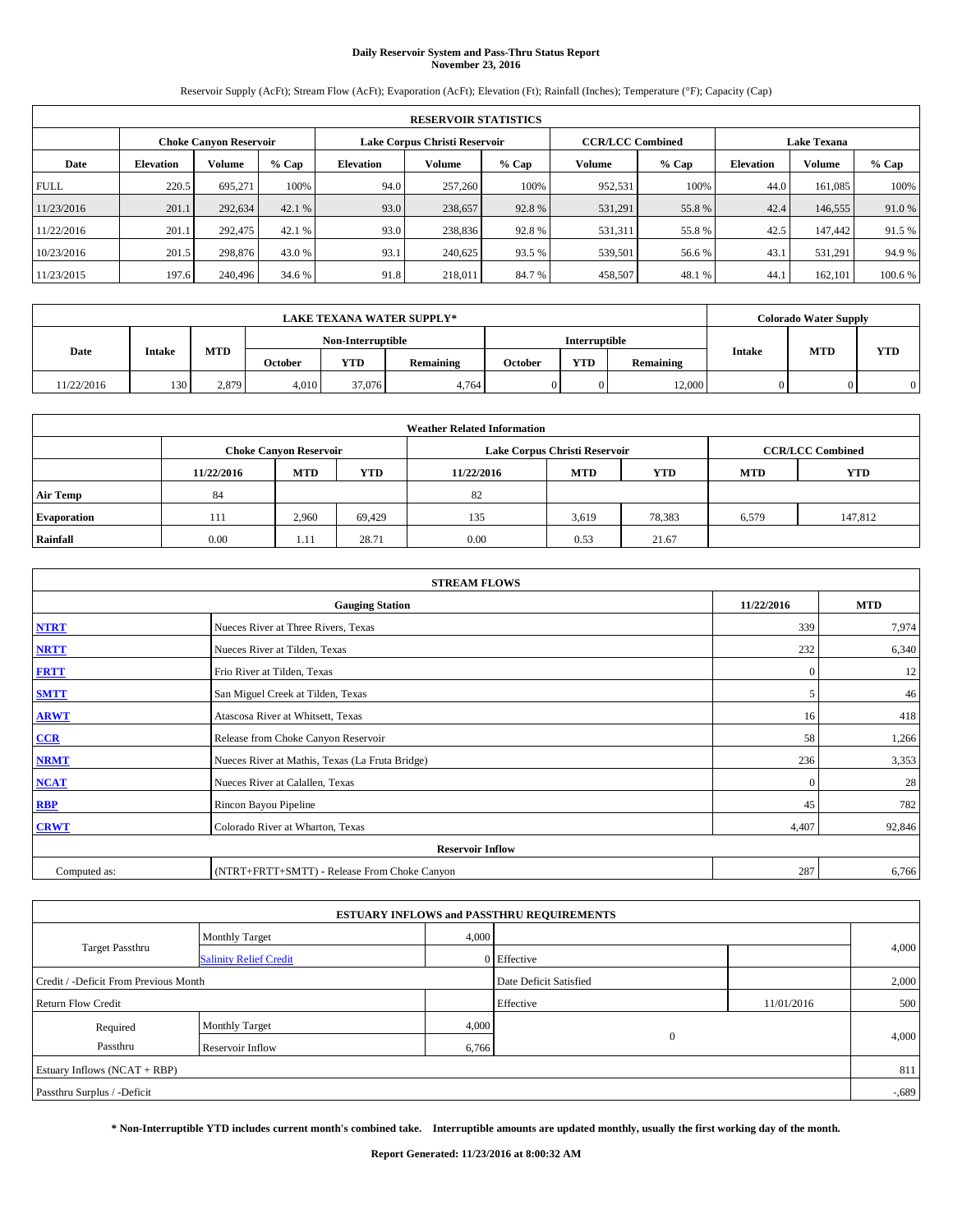# **Daily Reservoir System and Pass-Thru Status Report November 24, 2016**

Reservoir Supply (AcFt); Stream Flow (AcFt); Evaporation (AcFt); Elevation (Ft); Rainfall (Inches); Temperature (°F); Capacity (Cap)

|             | <b>RESERVOIR STATISTICS</b> |                        |         |                  |                               |         |                         |         |                  |                    |         |  |  |
|-------------|-----------------------------|------------------------|---------|------------------|-------------------------------|---------|-------------------------|---------|------------------|--------------------|---------|--|--|
|             |                             | Choke Canvon Reservoir |         |                  | Lake Corpus Christi Reservoir |         | <b>CCR/LCC Combined</b> |         |                  | <b>Lake Texana</b> |         |  |  |
| Date        | <b>Elevation</b>            | Volume                 | $%$ Cap | <b>Elevation</b> | <b>Volume</b>                 | $%$ Cap | Volume                  | $%$ Cap | <b>Elevation</b> | <b>Volume</b>      | $%$ Cap |  |  |
| <b>FULL</b> | 220.5                       | 695.271                | 100%    | 94.0             | 257,260                       | 100%    | 952.531                 | 100%    | 44.0             | 161.085            | 100%    |  |  |
| 11/24/2016  | 201.1                       | 292,000                | 42.0 %  | 93.0             | 238,478                       | 92.7 %  | 530,478                 | 55.7 %  | 42.4             | 146,555            | 91.0%   |  |  |
| 11/23/2016  | 201.1                       | 292,634                | 42.1 %  | 93.0             | 238,657                       | 92.8%   | 531,291                 | 55.8%   | 42.4             | 146,555            | 91.0%   |  |  |
| 10/24/2016  | 201.5                       | 298.394                | 42.9 %  | 93.1             | 240,625                       | 93.5 %  | 539,019                 | 56.6 %  | 43.              | 530,478            | 94.9%   |  |  |
| 11/24/2015  | 197.6                       | 240,496                | 34.6 %  | 91.8             | 217,837                       | 84.7%   | 458,333                 | 48.1 %  | 44.2             | 162,101            | 100.6%  |  |  |

| <b>LAKE TEXANA WATER SUPPLY*</b> |        |       |                |                                    |                  |         |     | <b>Colorado Water Supply</b> |               |            |            |
|----------------------------------|--------|-------|----------------|------------------------------------|------------------|---------|-----|------------------------------|---------------|------------|------------|
|                                  |        |       |                | Non-Interruptible<br>Interruptible |                  |         |     |                              |               |            |            |
| Date                             | Intake | MTD   | <b>October</b> | <b>YTD</b>                         | <b>Remaining</b> | October | YTD | Remaining                    | <b>Intake</b> | <b>MTD</b> | <b>YTD</b> |
| 11/23/2016                       | 130    | 3,009 | 4.010          | 37,206                             | 4,634            |         |     | 12.000                       |               |            | $\Omega$   |

| <b>Weather Related Information</b> |            |                               |            |            |                               |                         |            |            |  |  |
|------------------------------------|------------|-------------------------------|------------|------------|-------------------------------|-------------------------|------------|------------|--|--|
|                                    |            | <b>Choke Canyon Reservoir</b> |            |            | Lake Corpus Christi Reservoir | <b>CCR/LCC Combined</b> |            |            |  |  |
|                                    | 11/23/2016 | <b>MTD</b>                    | <b>YTD</b> | 11/23/2016 | <b>MTD</b>                    | <b>YTD</b>              | <b>MTD</b> | <b>YTD</b> |  |  |
| <b>Air Temp</b>                    | 76         |                               |            | 75         |                               |                         |            |            |  |  |
| <b>Evaporation</b>                 | 166        | 3,126                         | 69,595     | 177        | 3,796                         | 78,560                  | 6,922      | 148,155    |  |  |
| Rainfall                           | 0.00       | 1.11                          | 28.71      | 0.00       | 0.53                          | 21.67                   |            |            |  |  |

| <b>STREAM FLOWS</b>     |                                                 |              |        |  |  |  |  |  |  |
|-------------------------|-------------------------------------------------|--------------|--------|--|--|--|--|--|--|
|                         | <b>Gauging Station</b>                          |              |        |  |  |  |  |  |  |
| <b>NTRT</b>             | Nueces River at Three Rivers, Texas             | 308          | 8,281  |  |  |  |  |  |  |
| <b>NRTT</b>             | Nueces River at Tilden, Texas                   | 206          | 6,547  |  |  |  |  |  |  |
| <b>FRTT</b>             | Frio River at Tilden, Texas                     | $\mathbf{0}$ | 13     |  |  |  |  |  |  |
| <b>SMTT</b>             | San Miguel Creek at Tilden, Texas               |              | 51     |  |  |  |  |  |  |
| <b>ARWT</b>             | Atascosa River at Whitsett, Texas               | 15           | 434    |  |  |  |  |  |  |
| $CCR$                   | Release from Choke Canyon Reservoir             | 58           | 1,324  |  |  |  |  |  |  |
| <b>NRMT</b>             | Nueces River at Mathis, Texas (La Fruta Bridge) | 256          | 3,609  |  |  |  |  |  |  |
| <b>NCAT</b>             | Nueces River at Calallen, Texas                 | 18           | 47     |  |  |  |  |  |  |
| RBP                     | Rincon Bayou Pipeline                           | 92           | 874    |  |  |  |  |  |  |
| <b>CRWT</b>             | Colorado River at Wharton, Texas                | 3,970        | 96,816 |  |  |  |  |  |  |
| <b>Reservoir Inflow</b> |                                                 |              |        |  |  |  |  |  |  |
| Computed as:            | (NTRT+FRTT+SMTT) - Release From Choke Canyon    | 255          | 7,021  |  |  |  |  |  |  |

| <b>ESTUARY INFLOWS and PASSTHRU REQUIREMENTS</b> |                               |                        |                |            |          |  |  |  |  |  |
|--------------------------------------------------|-------------------------------|------------------------|----------------|------------|----------|--|--|--|--|--|
|                                                  | <b>Monthly Target</b>         | 4,000                  |                |            |          |  |  |  |  |  |
| <b>Target Passthru</b>                           | <b>Salinity Relief Credit</b> |                        | 0 Effective    |            | 4,000    |  |  |  |  |  |
| Credit / -Deficit From Previous Month            |                               | Date Deficit Satisfied |                | 2,000      |          |  |  |  |  |  |
| <b>Return Flow Credit</b>                        |                               |                        | Effective      | 11/01/2016 | 500      |  |  |  |  |  |
| Required                                         | <b>Monthly Target</b>         | 4,000                  |                |            |          |  |  |  |  |  |
| Passthru                                         | Reservoir Inflow              | 7,021                  | $\overline{0}$ |            | 4,000    |  |  |  |  |  |
| Estuary Inflows (NCAT + RBP)                     |                               |                        |                |            | 921      |  |  |  |  |  |
| Passthru Surplus / -Deficit                      |                               |                        |                |            | $-0.579$ |  |  |  |  |  |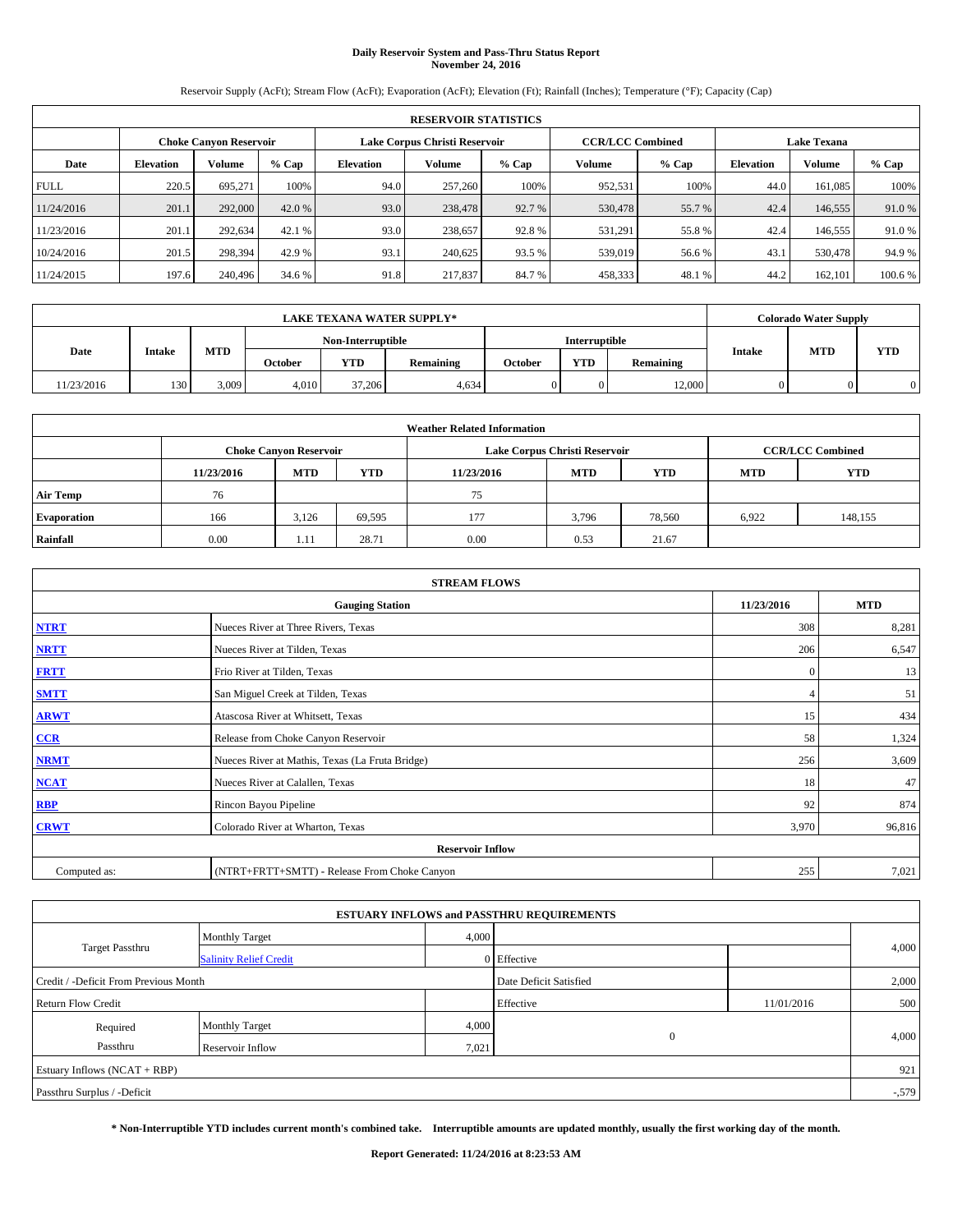# **Daily Reservoir System and Pass-Thru Status Report November 25, 2016**

Reservoir Supply (AcFt); Stream Flow (AcFt); Evaporation (AcFt); Elevation (Ft); Rainfall (Inches); Temperature (°F); Capacity (Cap)

|             | <b>RESERVOIR STATISTICS</b>   |         |         |                               |         |         |                         |         |                  |                    |        |  |
|-------------|-------------------------------|---------|---------|-------------------------------|---------|---------|-------------------------|---------|------------------|--------------------|--------|--|
|             | <b>Choke Canyon Reservoir</b> |         |         | Lake Corpus Christi Reservoir |         |         | <b>CCR/LCC Combined</b> |         |                  | <b>Lake Texana</b> |        |  |
| Date        | <b>Elevation</b>              | Volume  | $%$ Cap | <b>Elevation</b>              | Volume  | $%$ Cap | Volume                  | $%$ Cap | <b>Elevation</b> | Volume             | % Cap  |  |
| <b>FULL</b> | 220.5                         | 695.271 | 100%    | 94.0                          | 257,260 | 100%    | 952,531                 | 100%    | 44.0             | 161,085            | 100%   |  |
| 11/25/2016  | 201.0                         | 290,733 | 41.8%   | 93.0                          | 238,836 | 92.8%   | 529,569                 | 55.6%   | 42.4             | 146,555            | 91.0%  |  |
| 11/24/2016  | 201.1                         | 292,000 | 42.0 %  | 93.0                          | 238,478 | 92.7 %  | 530,478                 | 55.7 %  | 42.4             | 146,555            | 91.0 % |  |
| 10/25/2016  | 201.4                         | 298,072 | 42.9 %  | 93.1                          | 240,804 | 93.6 %  | 538,876                 | 56.6 %  | 42.9             | 529,569            | 93.8%  |  |
| 11/25/2015  | 197.5                         | 239,394 | 34.4 %  | 91.8                          | 217,837 | 84.7%   | 457,231                 | 48.0%   | 44.2             | 163,121            | 101.3% |  |

|            | <b>LAKE TEXANA WATER SUPPLY*</b> |       |                |                         |       |  |                      |           |               | <b>Colorado Water Supply</b> |     |
|------------|----------------------------------|-------|----------------|-------------------------|-------|--|----------------------|-----------|---------------|------------------------------|-----|
|            |                                  |       |                | Non-Interruptible       |       |  | <b>Interruptible</b> |           |               |                              |     |
| Date       | Intake                           | MTD   | <b>October</b> | <b>YTD</b><br>Remaining |       |  | <b>YTD</b>           | Remaining | <b>Intake</b> | <b>MTD</b>                   | YTD |
| 11/24/2016 | 130                              | 3,139 | 4.010          | 37.336                  | 4.504 |  |                      | 12,000    |               |                              |     |

| <b>Weather Related Information</b> |                                                                                                |                               |        |      |                               |                         |       |            |  |  |
|------------------------------------|------------------------------------------------------------------------------------------------|-------------------------------|--------|------|-------------------------------|-------------------------|-------|------------|--|--|
|                                    |                                                                                                | <b>Choke Canyon Reservoir</b> |        |      | Lake Corpus Christi Reservoir | <b>CCR/LCC Combined</b> |       |            |  |  |
|                                    | <b>MTD</b><br><b>YTD</b><br><b>MTD</b><br><b>YTD</b><br>11/24/2016<br><b>MTD</b><br>11/24/2016 |                               |        |      |                               |                         |       | <b>YTD</b> |  |  |
| <b>Air Temp</b>                    | 79                                                                                             |                               |        | 79   |                               |                         |       |            |  |  |
| <b>Evaporation</b>                 | 111                                                                                            | 3,237                         | 69,706 | 104  | 3,900                         | 78,664                  | 7.137 | 148,370    |  |  |
| Rainfall                           | 0.01                                                                                           | 1.12                          | 28.72  | 0.00 | 0.53                          | 21.67                   |       |            |  |  |

|              | <b>STREAM FLOWS</b>                             |              |            |  |  |  |  |  |  |  |
|--------------|-------------------------------------------------|--------------|------------|--|--|--|--|--|--|--|
|              | <b>Gauging Station</b>                          | 11/24/2016   | <b>MTD</b> |  |  |  |  |  |  |  |
| <b>NTRT</b>  | Nueces River at Three Rivers, Texas             | 284          | 8,565      |  |  |  |  |  |  |  |
| <b>NRTT</b>  | Nueces River at Tilden, Texas                   | 185          | 6,731      |  |  |  |  |  |  |  |
| <b>FRTT</b>  | Frio River at Tilden, Texas                     | $\mathbf{0}$ | 13         |  |  |  |  |  |  |  |
| <b>SMTT</b>  | San Miguel Creek at Tilden, Texas               |              | 55         |  |  |  |  |  |  |  |
| <b>ARWT</b>  | Atascosa River at Whitsett, Texas               | 15           | 448        |  |  |  |  |  |  |  |
| $CCR$        | Release from Choke Canyon Reservoir             | 58           | 1,382      |  |  |  |  |  |  |  |
| <b>NRMT</b>  | Nueces River at Mathis, Texas (La Fruta Bridge) | 242          | 3,851      |  |  |  |  |  |  |  |
| <b>NCAT</b>  | Nueces River at Calallen, Texas                 |              | 48         |  |  |  |  |  |  |  |
| RBP          | Rincon Bayou Pipeline                           | 106          | 980        |  |  |  |  |  |  |  |
| <b>CRWT</b>  | Colorado River at Wharton, Texas                | 3,752        | 100,568    |  |  |  |  |  |  |  |
|              | <b>Reservoir Inflow</b>                         |              |            |  |  |  |  |  |  |  |
| Computed as: | (NTRT+FRTT+SMTT) - Release From Choke Canyon    |              |            |  |  |  |  |  |  |  |

| <b>ESTUARY INFLOWS and PASSTHRU REQUIREMENTS</b> |                               |       |                        |            |          |  |  |  |  |  |
|--------------------------------------------------|-------------------------------|-------|------------------------|------------|----------|--|--|--|--|--|
|                                                  | <b>Monthly Target</b>         | 4,000 |                        |            |          |  |  |  |  |  |
| <b>Target Passthru</b>                           | <b>Salinity Relief Credit</b> |       | 0 Effective            |            | 4,000    |  |  |  |  |  |
| Credit / -Deficit From Previous Month            |                               |       | Date Deficit Satisfied |            | 2,000    |  |  |  |  |  |
| <b>Return Flow Credit</b>                        |                               |       | Effective              | 11/01/2016 | 500      |  |  |  |  |  |
| Required                                         | <b>Monthly Target</b>         | 4,000 |                        |            |          |  |  |  |  |  |
| Passthru                                         | Reservoir Inflow              | 7,252 | $\overline{0}$         |            | 4,000    |  |  |  |  |  |
| Estuary Inflows (NCAT + RBP)                     |                               |       |                        |            | 1,027    |  |  |  |  |  |
| Passthru Surplus / -Deficit                      |                               |       |                        |            | $-0.473$ |  |  |  |  |  |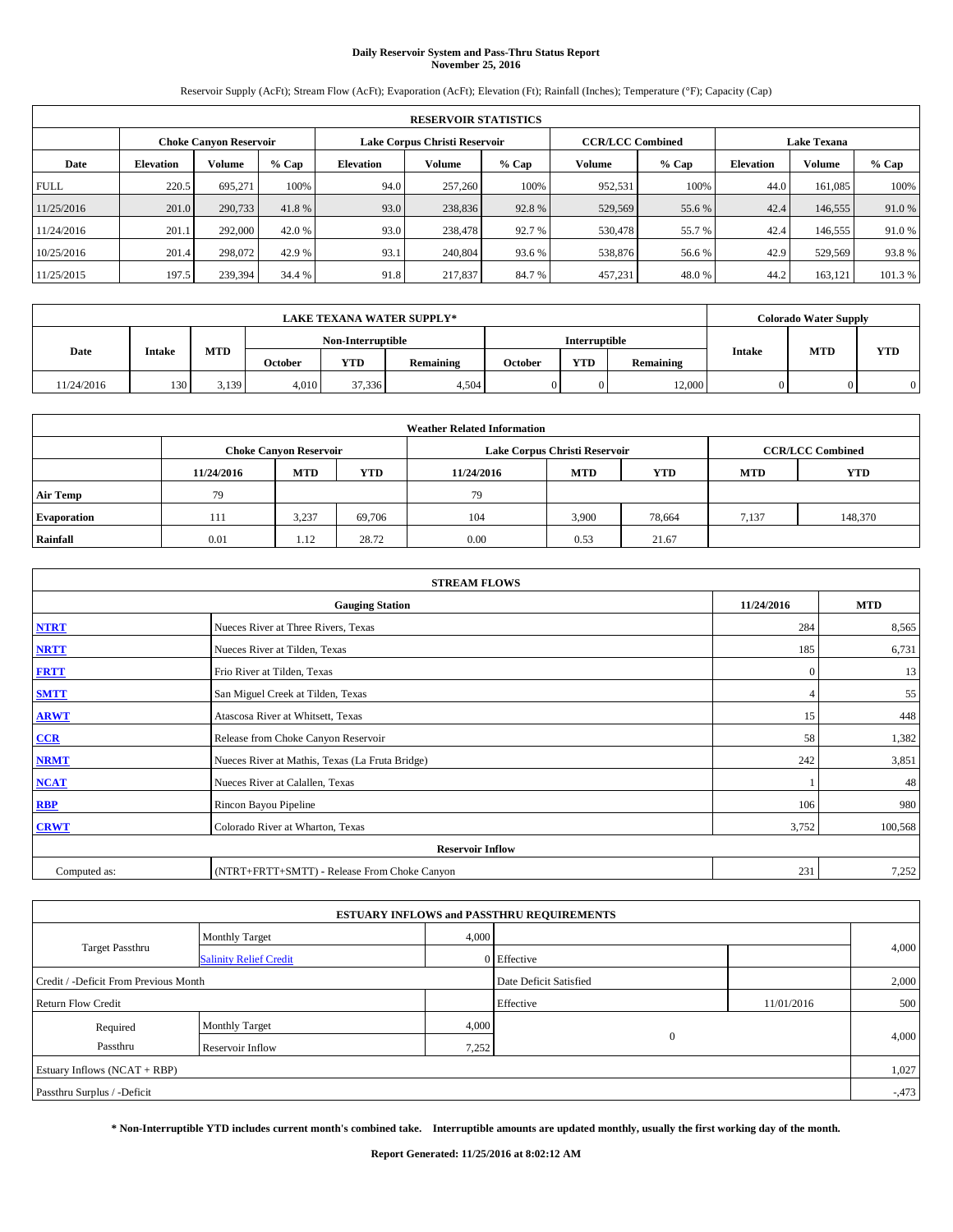# **Daily Reservoir System and Pass-Thru Status Report November 26, 2016**

Reservoir Supply (AcFt); Stream Flow (AcFt); Evaporation (AcFt); Elevation (Ft); Rainfall (Inches); Temperature (°F); Capacity (Cap)

|             | <b>RESERVOIR STATISTICS</b> |         |         |                               |         |         |         |                                               |                  |               |         |
|-------------|-----------------------------|---------|---------|-------------------------------|---------|---------|---------|-----------------------------------------------|------------------|---------------|---------|
|             | Choke Canvon Reservoir      |         |         | Lake Corpus Christi Reservoir |         |         |         | <b>CCR/LCC Combined</b><br><b>Lake Texana</b> |                  |               |         |
| Date        | <b>Elevation</b>            | Volume  | $%$ Cap | <b>Elevation</b>              | Volume  | $%$ Cap | Volume  | $%$ Cap                                       | <b>Elevation</b> | <b>Volume</b> |         |
| <b>FULL</b> | 220.5                       | 695.271 | 100%    | 94.0                          | 257,260 | 100%    | 952,531 | 100%                                          | 44.0             | 161.085       | 100%    |
| 11/26/2016  | 201.0                       | 291,683 | 42.0 %  | 93.0                          | 238,836 | 92.8%   | 530,519 | 55.7 %                                        | 42.4             | 146,555       | 91.0%   |
| 11/25/2016  | 201.0                       | 290,733 | 41.8%   | 93.0                          | 238,836 | 92.8%   | 529,569 | 55.6 %                                        | 42.4             | 146,555       | 91.0%   |
| 10/26/2016  | 201.4                       | 297.751 | 42.8%   | 93.1                          | 240.625 | 93.5 %  | 538,376 | 56.5 %                                        | 42.9             | 530,519       | 93.8%   |
| 11/26/2015  | 197.5                       | 239,394 | 34.4 %  | 91.8                          | 217,837 | 84.7%   | 457,231 | 48.0%                                         | 44.2             | 163,121       | 101.3 % |

|            | <b>LAKE TEXANA WATER SUPPLY*</b> |       |         |                   |           |         |                      |           |               | <b>Colorado Water Supply</b> |            |
|------------|----------------------------------|-------|---------|-------------------|-----------|---------|----------------------|-----------|---------------|------------------------------|------------|
|            |                                  |       |         | Non-Interruptible |           |         | <b>Interruptible</b> |           |               |                              |            |
| Date       | Intake                           | MTD   | October | <b>YTD</b>        | Remaining | October | <b>YTD</b>           | Remaining | <b>Intake</b> | <b>MTD</b>                   | <b>YTD</b> |
| 11/25/2016 | 130                              | 3,268 | 4.010   | 37.465            | 4,375     |         |                      | 12,000    |               |                              |            |

| <b>Weather Related Information</b> |                                                                                                |                               |        |      |                               |                         |       |            |  |  |
|------------------------------------|------------------------------------------------------------------------------------------------|-------------------------------|--------|------|-------------------------------|-------------------------|-------|------------|--|--|
|                                    |                                                                                                | <b>Choke Canyon Reservoir</b> |        |      | Lake Corpus Christi Reservoir | <b>CCR/LCC Combined</b> |       |            |  |  |
|                                    | <b>YTD</b><br><b>MTD</b><br><b>MTD</b><br><b>YTD</b><br><b>MTD</b><br>11/25/2016<br>11/25/2016 |                               |        |      |                               |                         |       | <b>YTD</b> |  |  |
| <b>Air Temp</b>                    | 75                                                                                             |                               |        | 78   |                               |                         |       |            |  |  |
| <b>Evaporation</b>                 | 74                                                                                             | 3,311                         | 69.780 | 125  | 4,025                         | 78,789                  | 7,336 | 148,569    |  |  |
| Rainfall                           | 0.00                                                                                           | 1.12                          | 28.72  | 0.38 | 0.91                          | 22.05                   |       |            |  |  |

| <b>STREAM FLOWS</b> |                                                 |              |            |  |  |  |  |  |  |
|---------------------|-------------------------------------------------|--------------|------------|--|--|--|--|--|--|
|                     | <b>Gauging Station</b>                          | 11/25/2016   | <b>MTD</b> |  |  |  |  |  |  |
| <b>NTRT</b>         | Nueces River at Three Rivers, Texas             | 266          | 8,831      |  |  |  |  |  |  |
| <b>NRTT</b>         | Nueces River at Tilden, Texas                   | 167          | 6,898      |  |  |  |  |  |  |
| <b>FRTT</b>         | Frio River at Tilden, Texas                     | $\mathbf{0}$ | 14         |  |  |  |  |  |  |
| <b>SMTT</b>         | San Miguel Creek at Tilden, Texas               |              | 60         |  |  |  |  |  |  |
| <b>ARWT</b>         | Atascosa River at Whitsett, Texas               | 15           | 463        |  |  |  |  |  |  |
| $CCR$               | Release from Choke Canyon Reservoir             | 58           | 1,439      |  |  |  |  |  |  |
| <b>NRMT</b>         | Nueces River at Mathis, Texas (La Fruta Bridge) | 230          | 4,081      |  |  |  |  |  |  |
| <b>NCAT</b>         | Nueces River at Calallen, Texas                 | 19           | 67         |  |  |  |  |  |  |
| RBP                 | Rincon Bayou Pipeline                           | 102          | 1,082      |  |  |  |  |  |  |
| <b>CRWT</b>         | Colorado River at Wharton, Texas                | 3,474        | 104,042    |  |  |  |  |  |  |
|                     | <b>Reservoir Inflow</b>                         |              |            |  |  |  |  |  |  |
| Computed as:        | (NTRT+FRTT+SMTT) - Release From Choke Canyon    |              |            |  |  |  |  |  |  |

| <b>ESTUARY INFLOWS and PASSTHRU REQUIREMENTS</b> |                               |                        |                |            |         |  |  |  |  |  |
|--------------------------------------------------|-------------------------------|------------------------|----------------|------------|---------|--|--|--|--|--|
|                                                  | <b>Monthly Target</b>         | 4,000                  |                |            |         |  |  |  |  |  |
| <b>Target Passthru</b>                           | <b>Salinity Relief Credit</b> |                        | 0 Effective    |            | 4,000   |  |  |  |  |  |
| Credit / -Deficit From Previous Month            |                               | Date Deficit Satisfied |                | 2,000      |         |  |  |  |  |  |
| <b>Return Flow Credit</b>                        |                               |                        | Effective      | 11/01/2016 | 500     |  |  |  |  |  |
| Required                                         | <b>Monthly Target</b>         | 4,000                  |                |            |         |  |  |  |  |  |
| Passthru                                         | Reservoir Inflow              | 7,465                  | $\overline{0}$ |            | 4,000   |  |  |  |  |  |
| Estuary Inflows (NCAT + RBP)                     |                               |                        |                |            | 1,148   |  |  |  |  |  |
| Passthru Surplus / -Deficit                      |                               |                        |                |            | $-.352$ |  |  |  |  |  |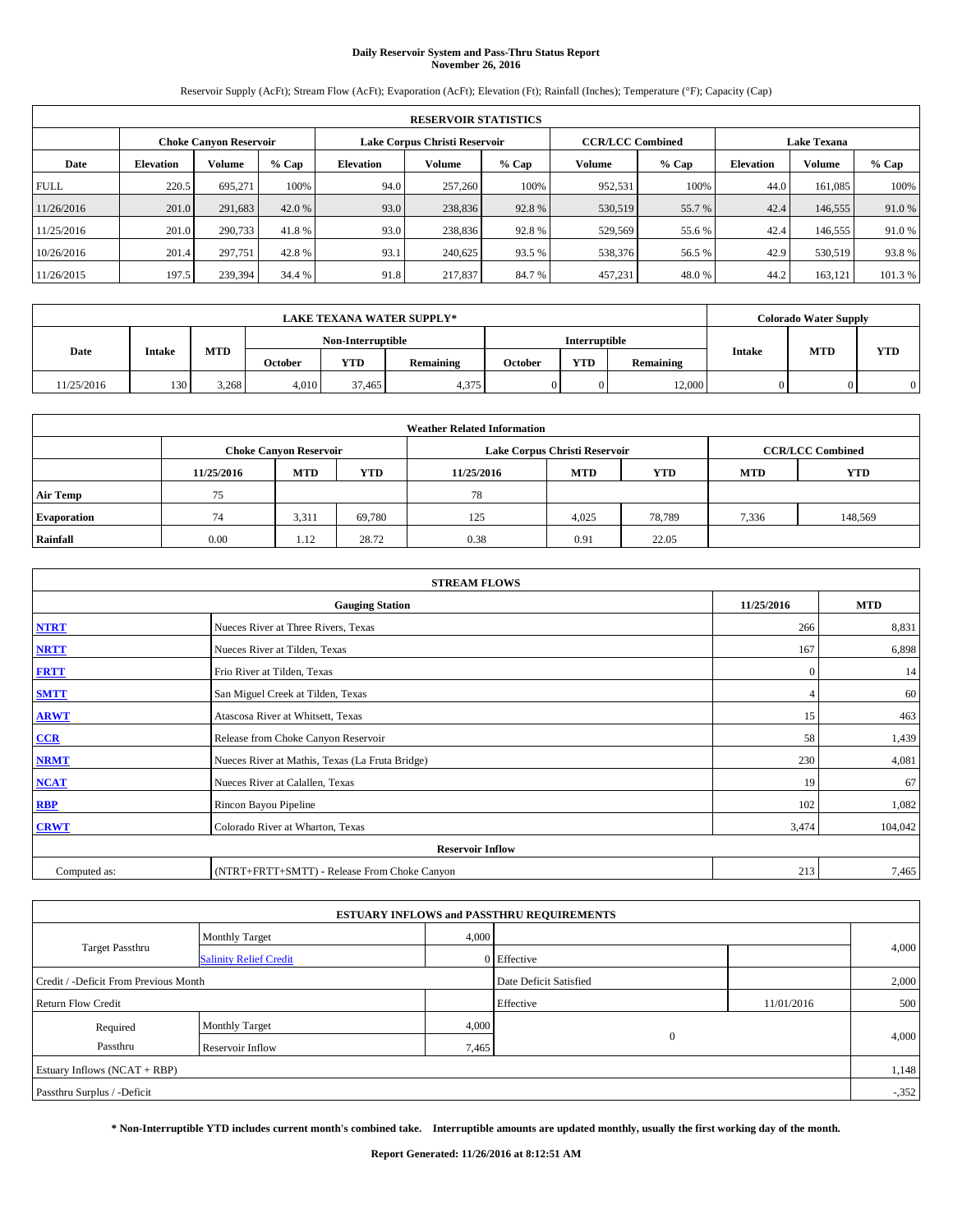# **Daily Reservoir System and Pass-Thru Status Report November 27, 2016**

Reservoir Supply (AcFt); Stream Flow (AcFt); Evaporation (AcFt); Elevation (Ft); Rainfall (Inches); Temperature (°F); Capacity (Cap)

|             | <b>RESERVOIR STATISTICS</b>   |         |         |                               |         |         |                         |         |                  |                    |        |  |
|-------------|-------------------------------|---------|---------|-------------------------------|---------|---------|-------------------------|---------|------------------|--------------------|--------|--|
|             | <b>Choke Canyon Reservoir</b> |         |         | Lake Corpus Christi Reservoir |         |         | <b>CCR/LCC Combined</b> |         |                  | <b>Lake Texana</b> |        |  |
| Date        | <b>Elevation</b>              | Volume  | $%$ Cap | <b>Elevation</b>              | Volume  | $%$ Cap | Volume                  | $%$ Cap | <b>Elevation</b> | Volume             | % Cap  |  |
| <b>FULL</b> | 220.5                         | 695.271 | 100%    | 94.0                          | 257,260 | 100%    | 952,531                 | 100%    | 44.0             | 161,085            | 100%   |  |
| 11/27/2016  | 201.0                         | 291,525 | 41.9%   | 92.9                          | 237,942 | 92.5 %  | 529,467                 | 55.6%   | 42.4             | 146,555            | 91.0%  |  |
| 11/26/2016  | 201.0                         | 291,683 | 42.0 %  | 93.0                          | 238,836 | 92.8%   | 530,519                 | 55.7 %  | 42.4             | 146,555            | 91.0 % |  |
| 10/27/2016  | 201.4                         | 297.269 | 42.8%   | 93.1                          | 240,446 | 93.5 %  | 537,715                 | 56.5 %  | 42.9             | 529,467            | 93.8%  |  |
| 11/27/2015  | 197.5                         | 238,981 | 34.4 %  | 91.8                          | 217,837 | 84.7%   | 456,818                 | 48.0%   | 44.1             | 163,101            | 101.3% |  |

|           | <b>LAKE TEXANA WATER SUPPLY*</b> |            |                |                         |       |  |                      |           |               | <b>Colorado Water Supply</b> |     |
|-----------|----------------------------------|------------|----------------|-------------------------|-------|--|----------------------|-----------|---------------|------------------------------|-----|
|           |                                  |            |                | Non-Interruptible       |       |  | <b>Interruptible</b> |           |               |                              |     |
| Date      | Intake                           | <b>MTD</b> | <b>October</b> | <b>YTD</b><br>Remaining |       |  | <b>YTD</b>           | Remaining | <b>Intake</b> | <b>MTD</b>                   | YTD |
| 1/26/2016 | 122<br>1/2                       | 3,390      | 4.010          | 37,587                  | 4,253 |  |                      | 12,000    |               |                              |     |

| <b>Weather Related Information</b> |            |                               |            |            |                               |                         |            |            |  |
|------------------------------------|------------|-------------------------------|------------|------------|-------------------------------|-------------------------|------------|------------|--|
|                                    |            | <b>Choke Canyon Reservoir</b> |            |            | Lake Corpus Christi Reservoir | <b>CCR/LCC Combined</b> |            |            |  |
|                                    | 11/26/2016 | <b>MTD</b>                    | <b>YTD</b> | 11/26/2016 | <b>MTD</b>                    | <b>YTD</b>              | <b>MTD</b> | <b>YTD</b> |  |
| <b>Air Temp</b>                    | 73         |                               |            | 73         |                               |                         |            |            |  |
| <b>Evaporation</b>                 | 102        | 3,413                         | 69,882     | 104        | 4,129                         | 78,893                  | 7,542      | 148,775    |  |
| Rainfall                           | 0.00       | 1.12                          | 28.72      | 0.00       | 0.91                          | 22.05                   |            |            |  |

| <b>STREAM FLOWS</b> |                                                 |              |         |  |  |  |  |  |
|---------------------|-------------------------------------------------|--------------|---------|--|--|--|--|--|
|                     | 11/26/2016                                      | <b>MTD</b>   |         |  |  |  |  |  |
| <b>NTRT</b>         | Nueces River at Three Rivers, Texas             | 252          | 9,083   |  |  |  |  |  |
| <b>NRTT</b>         | Nueces River at Tilden, Texas                   | 151          | 7,049   |  |  |  |  |  |
| <b>FRTT</b>         | Frio River at Tilden, Texas                     | $\mathbf{0}$ | 14      |  |  |  |  |  |
| <b>SMTT</b>         | San Miguel Creek at Tilden, Texas               | 5            | 64      |  |  |  |  |  |
| <b>ARWT</b>         | Atascosa River at Whitsett, Texas               | 15           | 478     |  |  |  |  |  |
| $CCR$               | Release from Choke Canyon Reservoir             | 58           | 1,497   |  |  |  |  |  |
| <b>NRMT</b>         | Nueces River at Mathis, Texas (La Fruta Bridge) | 189          | 4,270   |  |  |  |  |  |
| <b>NCAT</b>         | Nueces River at Calallen, Texas                 | 38           | 104     |  |  |  |  |  |
| RBP                 | Rincon Bayou Pipeline                           | 106          | 1,188   |  |  |  |  |  |
| <b>CRWT</b>         | Colorado River at Wharton, Texas                | 3,017        | 107,059 |  |  |  |  |  |
|                     | <b>Reservoir Inflow</b>                         |              |         |  |  |  |  |  |
| Computed as:        | (NTRT+FRTT+SMTT) - Release From Choke Canyon    | 199          | 7,665   |  |  |  |  |  |

|                                       |                               |       | <b>ESTUARY INFLOWS and PASSTHRU REQUIREMENTS</b> |            |         |
|---------------------------------------|-------------------------------|-------|--------------------------------------------------|------------|---------|
|                                       | <b>Monthly Target</b>         | 4,000 |                                                  |            |         |
| <b>Target Passthru</b>                | <b>Salinity Relief Credit</b> |       | 0 Effective                                      |            | 4,000   |
| Credit / -Deficit From Previous Month |                               |       | Date Deficit Satisfied                           |            | 2,000   |
| <b>Return Flow Credit</b>             |                               |       | Effective                                        | 11/01/2016 | 500     |
| Required                              | <b>Monthly Target</b>         | 4,000 |                                                  |            |         |
| Passthru                              | Reservoir Inflow              | 7,665 | $\overline{0}$                                   |            | 4,000   |
| Estuary Inflows (NCAT + RBP)          |                               |       |                                                  |            | 1,292   |
| Passthru Surplus / -Deficit           |                               |       |                                                  |            | $-.208$ |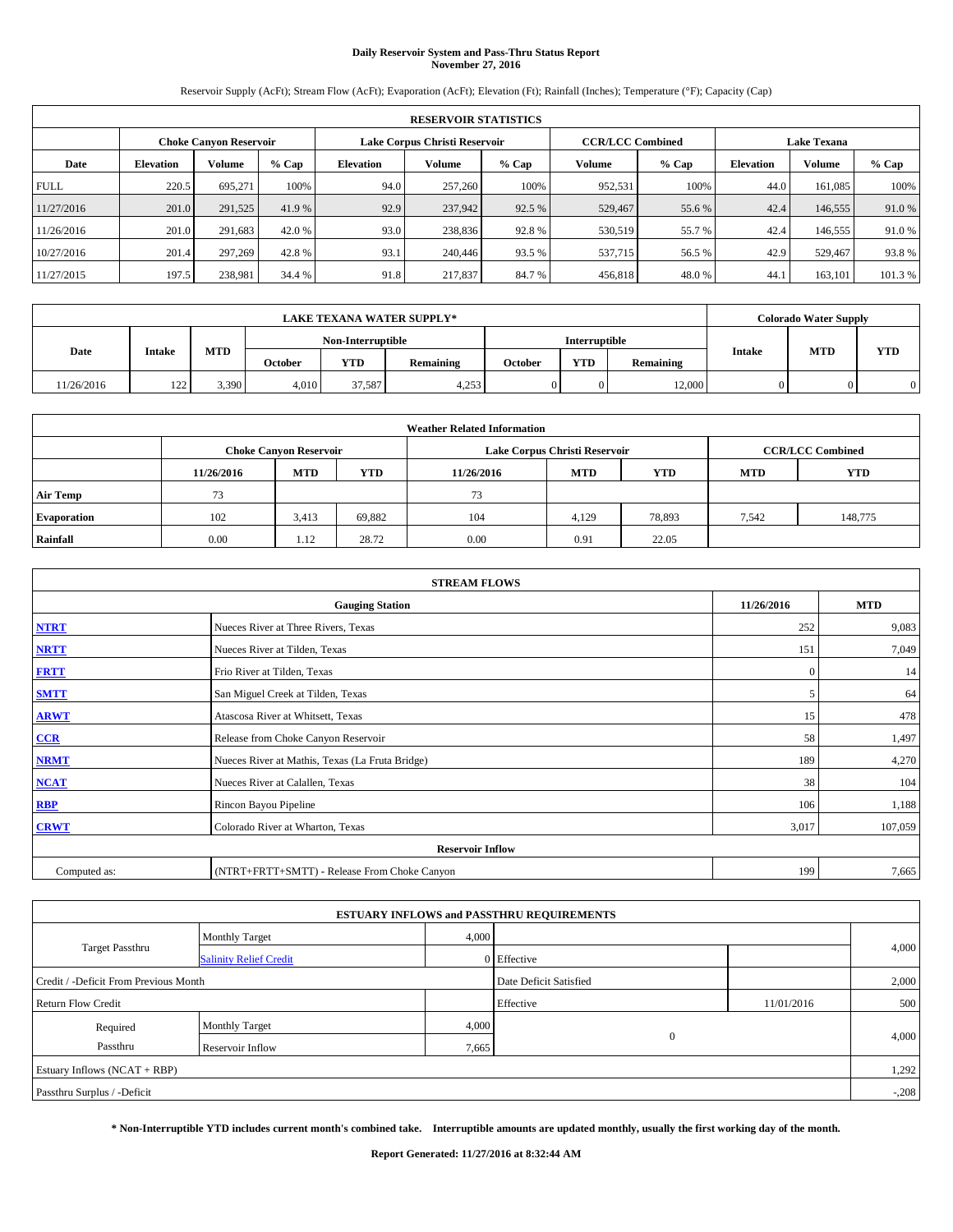# **Daily Reservoir System and Pass-Thru Status Report November 28, 2016**

Reservoir Supply (AcFt); Stream Flow (AcFt); Evaporation (AcFt); Elevation (Ft); Rainfall (Inches); Temperature (°F); Capacity (Cap)

| <b>RESERVOIR STATISTICS</b> |                  |                        |         |                  |                               |         |                         |         |                  |                    |         |  |
|-----------------------------|------------------|------------------------|---------|------------------|-------------------------------|---------|-------------------------|---------|------------------|--------------------|---------|--|
|                             |                  | Choke Canvon Reservoir |         |                  | Lake Corpus Christi Reservoir |         | <b>CCR/LCC Combined</b> |         |                  | <b>Lake Texana</b> |         |  |
| Date                        | <b>Elevation</b> | Volume                 | $%$ Cap | <b>Elevation</b> | <b>Volume</b>                 | $%$ Cap | Volume                  | $%$ Cap | <b>Elevation</b> | <b>Volume</b>      | $%$ Cap |  |
| <b>FULL</b>                 | 220.5            | 695.271                | 100%    | 94.0             | 257,260                       | 100%    | 952.531                 | 100%    | 44.0             | 161.085            | 100%    |  |
| 11/28/2016                  | 200.9            | 289,782                | 41.7 %  | 92.9             | 236,872                       | 92.1 %  | 526,654                 | 55.3 %  | 42.4             | 146,555            | 91.0%   |  |
| 11/27/2016                  | 201.0            | 291,525                | 41.9%   | 92.9             | 237,942                       | 92.5 %  | 529,467                 | 55.6 %  | 42.4             | 146,555            | 91.0%   |  |
| 10/28/2016                  | 201.3            | 296.626                | 42.7 %  | 93.1             | 240,446                       | 93.5 %  | 537,072                 | 56.4 %  | 42.8             | 526,654            | 93.2 %  |  |
| 11/28/2015                  | 197.6            | 240,496                | 34.6 %  | 91.9             | 219,580                       | 85.4 %  | 460,076                 | 48.3%   | 44.              | 162,101            | 100.6%  |  |

| <b>LAKE TEXANA WATER SUPPLY*</b> |        |       |         |                   |                  |         |               |           |               | <b>Colorado Water Supply</b> |            |
|----------------------------------|--------|-------|---------|-------------------|------------------|---------|---------------|-----------|---------------|------------------------------|------------|
|                                  |        |       |         | Non-Interruptible |                  |         | Interruptible |           |               |                              |            |
| Date                             | Intake | MTD   | October | <b>YTD</b>        | <b>Remaining</b> | October | <b>YTD</b>    | Remaining | <b>Intake</b> | <b>MTD</b>                   | <b>YTD</b> |
| 1/27/2016                        | 129    | 3,519 | 4,010   | 37.716            | 4,124            |         |               | 12,000    |               |                              | $\Omega$   |

| <b>Weather Related Information</b> |            |                               |            |            |                               |                         |            |         |  |
|------------------------------------|------------|-------------------------------|------------|------------|-------------------------------|-------------------------|------------|---------|--|
|                                    |            | <b>Choke Canyon Reservoir</b> |            |            | Lake Corpus Christi Reservoir | <b>CCR/LCC Combined</b> |            |         |  |
|                                    | 11/27/2016 | <b>MTD</b>                    | <b>YTD</b> | 11/27/2016 | <b>MTD</b>                    | <b>MTD</b>              | <b>YTD</b> |         |  |
| <b>Air Temp</b>                    | 80         |                               |            | 80         |                               |                         |            |         |  |
| <b>Evaporation</b>                 | 138        | 3,551                         | 70,020     | 156        | 4,285                         | 79,049                  | 7,836      | 149,069 |  |
| Rainfall                           | 0.00       | 1.12                          | 28.72      | 0.00       | 0.91                          | 22.05                   |            |         |  |

| <b>STREAM FLOWS</b> |                                                 |              |         |  |  |  |  |  |
|---------------------|-------------------------------------------------|--------------|---------|--|--|--|--|--|
|                     | 11/27/2016                                      | <b>MTD</b>   |         |  |  |  |  |  |
| <b>NTRT</b>         | Nueces River at Three Rivers, Texas             | 242          | 9,326   |  |  |  |  |  |
| <b>NRTT</b>         | Nueces River at Tilden, Texas                   | 141          | 7,190   |  |  |  |  |  |
| <b>FRTT</b>         | Frio River at Tilden, Texas                     | $\mathbf{0}$ | 14      |  |  |  |  |  |
| <b>SMTT</b>         | San Miguel Creek at Tilden, Texas               |              | 68      |  |  |  |  |  |
| <b>ARWT</b>         | Atascosa River at Whitsett, Texas               | 15           | 493     |  |  |  |  |  |
| $CCR$               | Release from Choke Canyon Reservoir             | 58           | 1,554   |  |  |  |  |  |
| <b>NRMT</b>         | Nueces River at Mathis, Texas (La Fruta Bridge) | 157          | 4,427   |  |  |  |  |  |
| <b>NCAT</b>         | Nueces River at Calallen, Texas                 |              | 105     |  |  |  |  |  |
| RBP                 | Rincon Bayou Pipeline                           | 104          | 1,292   |  |  |  |  |  |
| <b>CRWT</b>         | Colorado River at Wharton, Texas                | 2,878        | 109,937 |  |  |  |  |  |
|                     | <b>Reservoir Inflow</b>                         |              |         |  |  |  |  |  |
| Computed as:        | (NTRT+FRTT+SMTT) - Release From Choke Canyon    | 189          | 7,854   |  |  |  |  |  |

|                                       |                               |       | <b>ESTUARY INFLOWS and PASSTHRU REQUIREMENTS</b> |            |         |
|---------------------------------------|-------------------------------|-------|--------------------------------------------------|------------|---------|
|                                       | <b>Monthly Target</b>         | 4,000 |                                                  |            |         |
| <b>Target Passthru</b>                | <b>Salinity Relief Credit</b> |       | 0 Effective                                      |            | 4,000   |
| Credit / -Deficit From Previous Month |                               |       | Date Deficit Satisfied                           |            | 2,000   |
| <b>Return Flow Credit</b>             |                               |       | Effective                                        | 11/01/2016 | 500     |
| Required                              | <b>Monthly Target</b>         | 4,000 |                                                  |            |         |
| Passthru                              | Reservoir Inflow              | 7,854 | $\overline{0}$                                   |            | 4,000   |
| Estuary Inflows (NCAT + RBP)          |                               |       |                                                  |            | 1,397   |
| Passthru Surplus / -Deficit           |                               |       |                                                  |            | $-.103$ |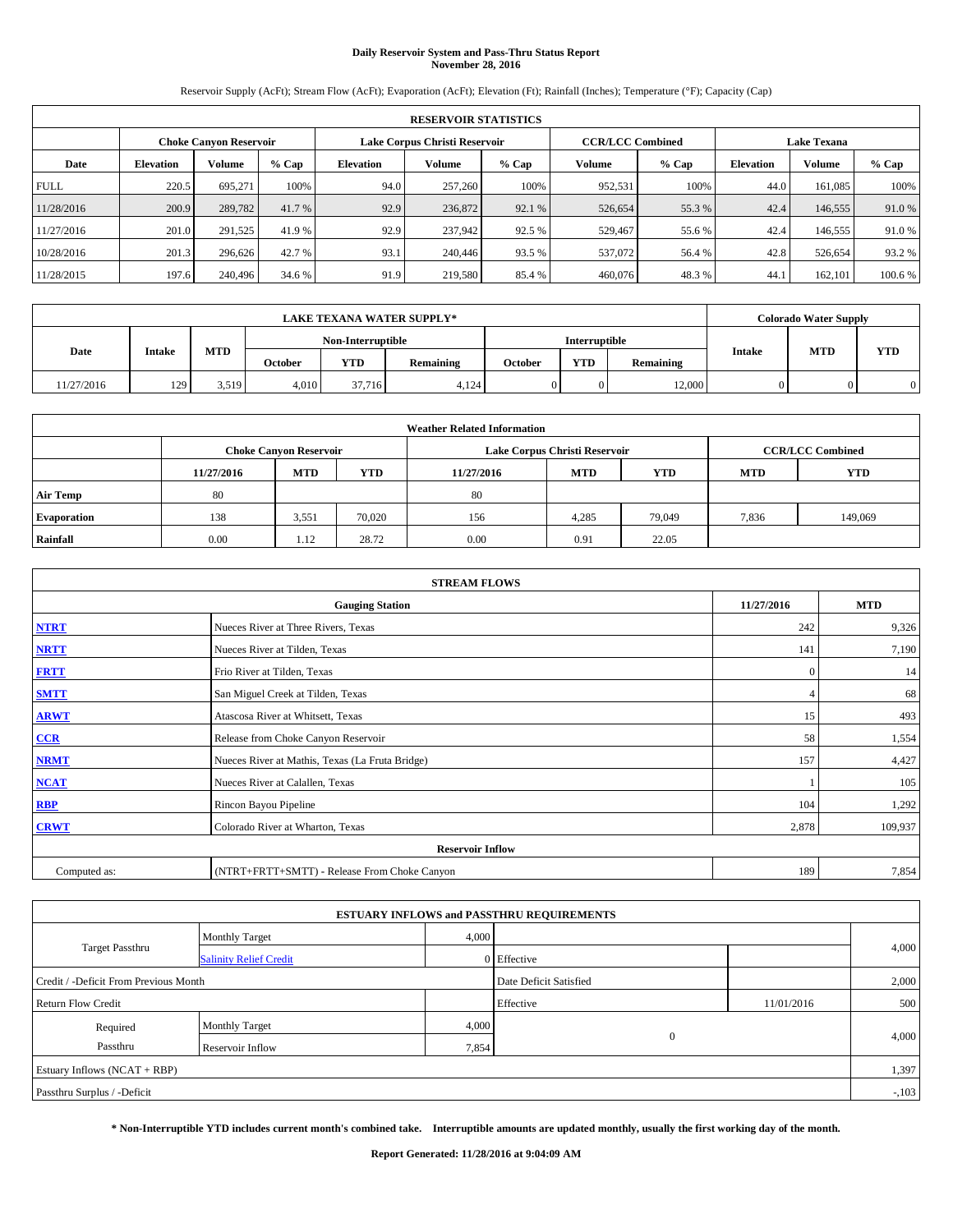# **Daily Reservoir System and Pass-Thru Status Report November 29, 2016**

Reservoir Supply (AcFt); Stream Flow (AcFt); Evaporation (AcFt); Elevation (Ft); Rainfall (Inches); Temperature (°F); Capacity (Cap)

| <b>RESERVOIR STATISTICS</b> |                  |                        |         |                  |                               |         |                         |         |                  |                    |         |  |
|-----------------------------|------------------|------------------------|---------|------------------|-------------------------------|---------|-------------------------|---------|------------------|--------------------|---------|--|
|                             |                  | Choke Canvon Reservoir |         |                  | Lake Corpus Christi Reservoir |         | <b>CCR/LCC Combined</b> |         |                  | <b>Lake Texana</b> |         |  |
| Date                        | <b>Elevation</b> | Volume                 | $%$ Cap | <b>Elevation</b> | <b>Volume</b>                 | $%$ Cap | Volume                  | $%$ Cap | <b>Elevation</b> | <b>Volume</b>      | $%$ Cap |  |
| <b>FULL</b>                 | 220.5            | 695.271                | 100%    | 94.0             | 257,260                       | 100%    | 952.531                 | 100%    | 44.0             | 161.085            | 100%    |  |
| 11/29/2016                  | 200.9            | 289,941                | 41.7 %  | 92.9             | 237,407                       | 92.3 %  | 527,348                 | 55.4 %  | 42.2             | 144,790            | 89.9%   |  |
| 11/28/2016                  | 200.9            | 289,782                | 41.7 %  | 92.9             | 236,872                       | 92.1 %  | 526,654                 | 55.3 %  | 42.4             | 146,555            | 91.0%   |  |
| 10/29/2016                  | 201.4            | 296,947                | 42.7 %  | 93.1             | 240,446                       | 93.5 %  | 537,393                 | 56.4 %  | 42.8             | 527,348            | 93.2 %  |  |
| 11/29/2015                  | 197.6            | 240,083                | 34.5 %  | 91.8             | 218,534                       | 84.9%   | 458,617                 | 48.1 %  | 44.              | 162,101            | 100.6%  |  |

|           | <b>LAKE TEXANA WATER SUPPLY*</b> |       |                |                   |           |         |                      |           |               | <b>Colorado Water Supply</b> |     |
|-----------|----------------------------------|-------|----------------|-------------------|-----------|---------|----------------------|-----------|---------------|------------------------------|-----|
|           |                                  |       |                | Non-Interruptible |           |         | <b>Interruptible</b> |           |               |                              |     |
| Date      | Intake                           | MTD   | <b>October</b> | <b>YTD</b>        | Remaining | October | <b>YTD</b>           | Remaining | <b>Intake</b> | <b>MTD</b>                   | YTD |
| 1/28/2016 | 129                              | 3,648 | 4.010          | 37.845            | 3.995     |         |                      | 12,000    |               |                              |     |

| <b>Weather Related Information</b> |            |                               |            |            |                                        |                         |       |         |  |  |
|------------------------------------|------------|-------------------------------|------------|------------|----------------------------------------|-------------------------|-------|---------|--|--|
|                                    |            | <b>Choke Canyon Reservoir</b> |            |            | Lake Corpus Christi Reservoir          | <b>CCR/LCC Combined</b> |       |         |  |  |
|                                    | 11/28/2016 | <b>MTD</b>                    | <b>YTD</b> | 11/28/2016 | <b>MTD</b><br><b>YTD</b><br><b>MTD</b> |                         |       |         |  |  |
| <b>Air Temp</b>                    | 82         |                               |            | 86         |                                        |                         |       |         |  |  |
| <b>Evaporation</b>                 | 166        | 3,717                         | 70,186     | 187        | 4,472                                  | 79.236                  | 8,189 | 149,422 |  |  |
| Rainfall                           | 0.00       | 1.12                          | 28.72      | 0.00       | 0.91                                   | 22.05                   |       |         |  |  |

| <b>STREAM FLOWS</b> |                                                 |              |         |  |  |  |  |  |
|---------------------|-------------------------------------------------|--------------|---------|--|--|--|--|--|
|                     | 11/28/2016                                      | <b>MTD</b>   |         |  |  |  |  |  |
| <b>NTRT</b>         | Nueces River at Three Rivers, Texas             | 236          | 9,562   |  |  |  |  |  |
| <b>NRTT</b>         | Nueces River at Tilden, Texas                   | 131          | 7,321   |  |  |  |  |  |
| <b>FRTT</b>         | Frio River at Tilden, Texas                     | $\mathbf{0}$ | 15      |  |  |  |  |  |
| <b>SMTT</b>         | San Miguel Creek at Tilden, Texas               | 5            | 73      |  |  |  |  |  |
| <b>ARWT</b>         | Atascosa River at Whitsett, Texas               | 14           | 507     |  |  |  |  |  |
| $CCR$               | Release from Choke Canyon Reservoir             | 58           | 1,612   |  |  |  |  |  |
| <b>NRMT</b>         | Nueces River at Mathis, Texas (La Fruta Bridge) | 159          | 4,585   |  |  |  |  |  |
| <b>NCAT</b>         | Nueces River at Calallen, Texas                 | $\mathbf{0}$ | 105     |  |  |  |  |  |
| RBP                 | Rincon Bayou Pipeline                           | 102          | 1,393   |  |  |  |  |  |
| <b>CRWT</b>         | Colorado River at Wharton, Texas                | 2,819        | 112,756 |  |  |  |  |  |
|                     |                                                 |              |         |  |  |  |  |  |
| Computed as:        | (NTRT+FRTT+SMTT) - Release From Choke Canyon    | 184          | 8,038   |  |  |  |  |  |

| <b>ESTUARY INFLOWS and PASSTHRU REQUIREMENTS</b> |                               |       |                        |            |       |  |  |  |
|--------------------------------------------------|-------------------------------|-------|------------------------|------------|-------|--|--|--|
| <b>Target Passthru</b>                           | Monthly Target                | 4,000 |                        |            |       |  |  |  |
|                                                  | <b>Salinity Relief Credit</b> |       | 0 Effective            |            | 4,000 |  |  |  |
| Credit / -Deficit From Previous Month            |                               |       | Date Deficit Satisfied |            | 2,000 |  |  |  |
| <b>Return Flow Credit</b>                        |                               |       | Effective              | 11/01/2016 | 500   |  |  |  |
| Required                                         | <b>Monthly Target</b>         | 4,000 |                        |            |       |  |  |  |
| Passthru                                         | Reservoir Inflow              | 8,038 | $\theta$               |            | 4,000 |  |  |  |
| Estuary Inflows $(NCAT + RBP)$                   |                               |       |                        |            |       |  |  |  |
| Passthru Surplus / -Deficit                      |                               |       |                        |            |       |  |  |  |